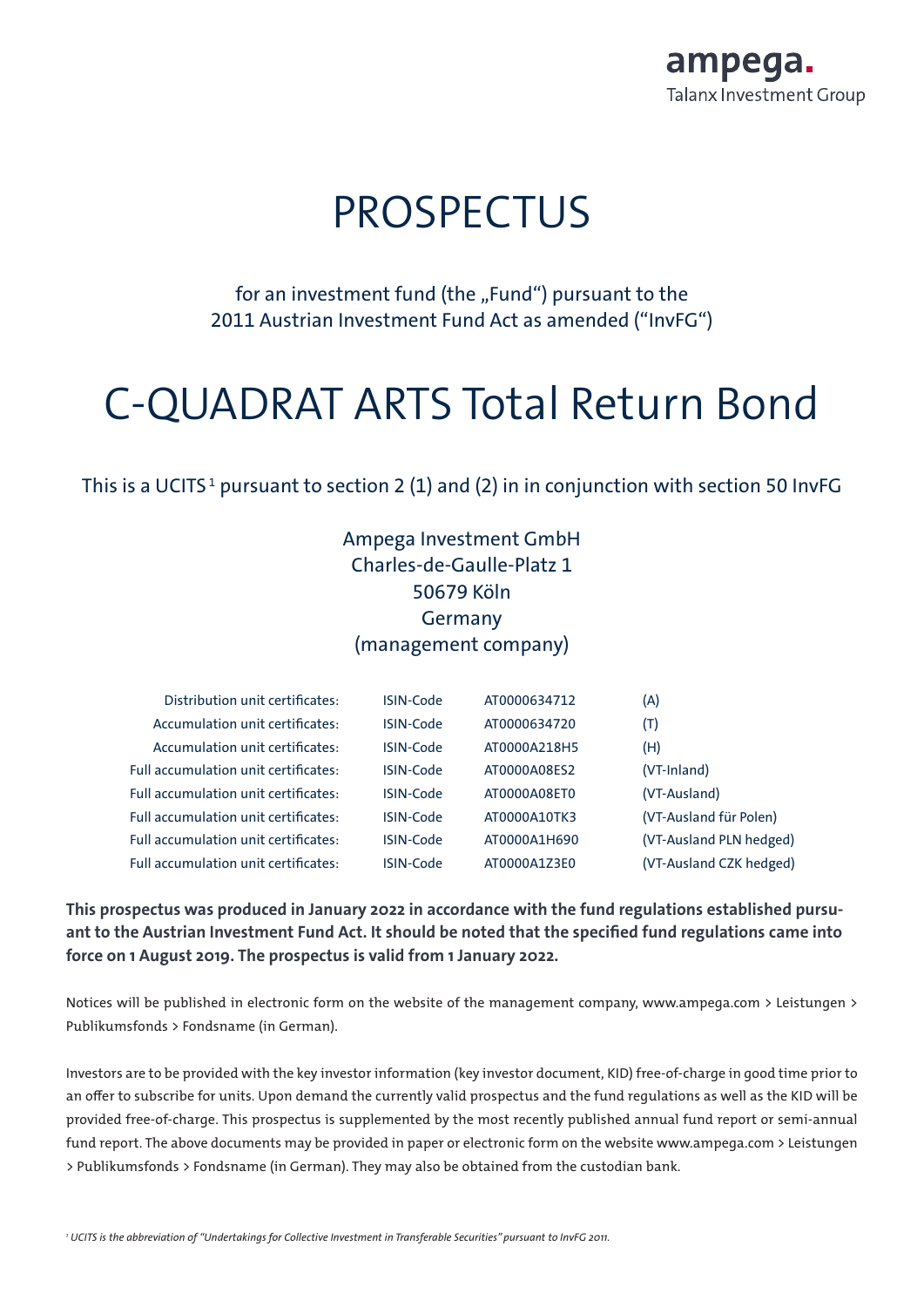## **FATCA**

In compliance with the USA's FATCA ("Foreign Account Tax Compliance Act") tax regulations and the associated fund registration process for this country's Internal Revenue Service, the Fund has been assigned the following GIIN ("Global Intermediary Identification Number"):

## XB1PV9.99999.SL.040

The Fund is thus "deemed compliant" within the meaning of the above regulations, i.e. it is FATCA-compliant.

## Sales restriction

The Fund has not been registered in the USA in accordance with applicable legal regulations. Units of the investment fund are not therefore intended for sale in the USA or for sale to U.S. citizens (or permanent U.S. residents) or to partnerships or corporations established under U.S. law.

The Fund may only be publicly sold in countries where it is licensed for public sale.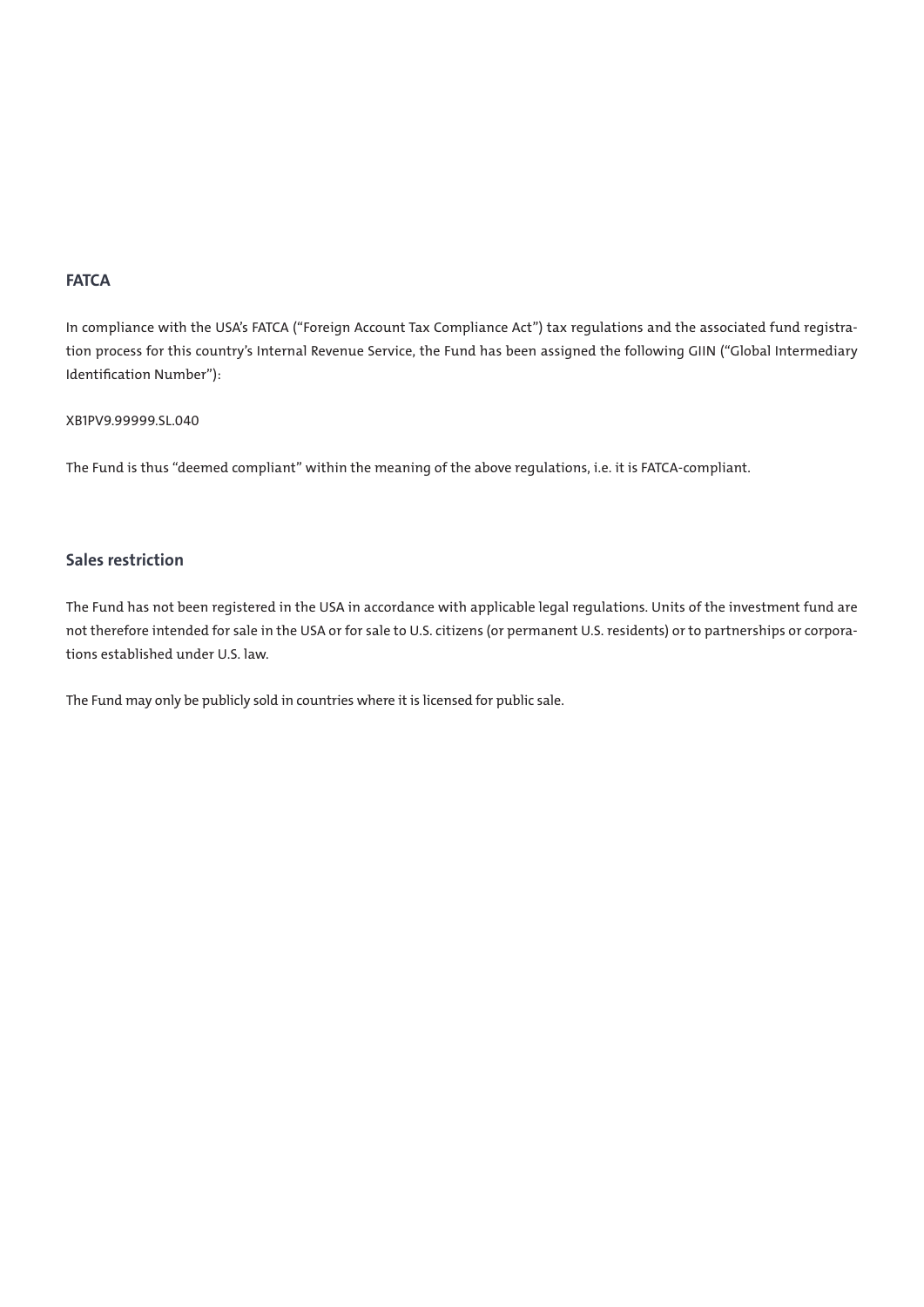# Table of contents

## PART I

| <b>INFORMATION ON THE</b> |    | 1. Information on the management company with an indication of whether the                  |    |
|---------------------------|----|---------------------------------------------------------------------------------------------|----|
| <b>MANAGEMENT COMPANY</b> |    | management company is domiciled in a Member State other than in the                         |    |
|                           |    | home member state of the Fund                                                               | 8  |
|                           |    | 2. List of all funds managed by the management company                                      | 8  |
|                           | 3. | Information on the Management Board, the composition of the Supervisory Board               |    |
|                           |    | and on the share capital                                                                    | 8  |
|                           |    | 4. Remuneration policy of the management company                                            | 9  |
|                           |    | 5. The management company has delegated the following tasks to third parties:               | 9  |
| <b>PART II</b>            |    |                                                                                             |    |
| <b>INFORMATION ON</b>     |    | 1. Fund name                                                                                | 10 |
| <b>THE FUND</b>           |    | 2. Date of the Fund's establishment and duration, where limited                             | 10 |
|                           |    | 3. Brief information on tax regulations applicable to the Fund that are of significance for |    |
|                           |    | unitholders. Indication of whether the unitholders' income and investment income from       |    |
|                           |    | the Fund is subject to any deductions at source                                             | 10 |
|                           |    | TAX TREATMENT for investors with unlimited tax liability in Austria                         | 10 |
|                           |    | Private assets                                                                              | 10 |
|                           |    | Full tax settlement (final taxation), no obligation for investors to declare tax            | 10 |
|                           |    | Exemptions from final taxation                                                              | 10 |
|                           |    | Taxation at Fund level                                                                      | 11 |
|                           |    | Taxation at a level of unit certificate holders                                             | 11 |
|                           |    | Loss compensation at deposit level of the unit certificate holder                           | 11 |
|                           |    | <b>Business assets</b>                                                                      |    |
|                           |    | Taxation and settlement of tax by deduction for units contained in the                      |    |
|                           |    | business assets of private individuals                                                      | 11 |
|                           |    | Taxation and settlement of tax by deduction for units contained in the                      |    |
|                           |    | business assets of a legal entity                                                           | 12 |
|                           |    | Corporate bodies with income from capital assets                                            | 12 |
|                           |    | 4. Date for finalisation of accounts and frequency of distribution                          | 13 |
|                           | 5. | Name of the bank auditor entrusted with the audit pursuant to section 49 (5) InvFG          | 13 |
|                           |    | 6. Indication of the type and main characteristics of the units, in particular:             | 13 |
|                           | 7. | Conditions under which the liquidation of the Fund may be resolved, and details of its      |    |
|                           |    | liquidation, particularly in relation to the unitholders' rights                            | 15 |
|                           |    | Termination by the management company                                                       | 15 |
|                           |    | Transfer of management                                                                      | 15 |
|                           |    | Merger/amalgamation of the Fund with another investment fund                                | 15 |
|                           |    | Split-off of fund assets                                                                    | 15 |
|                           |    | Other grounds for the Fund's termination                                                    | 15 |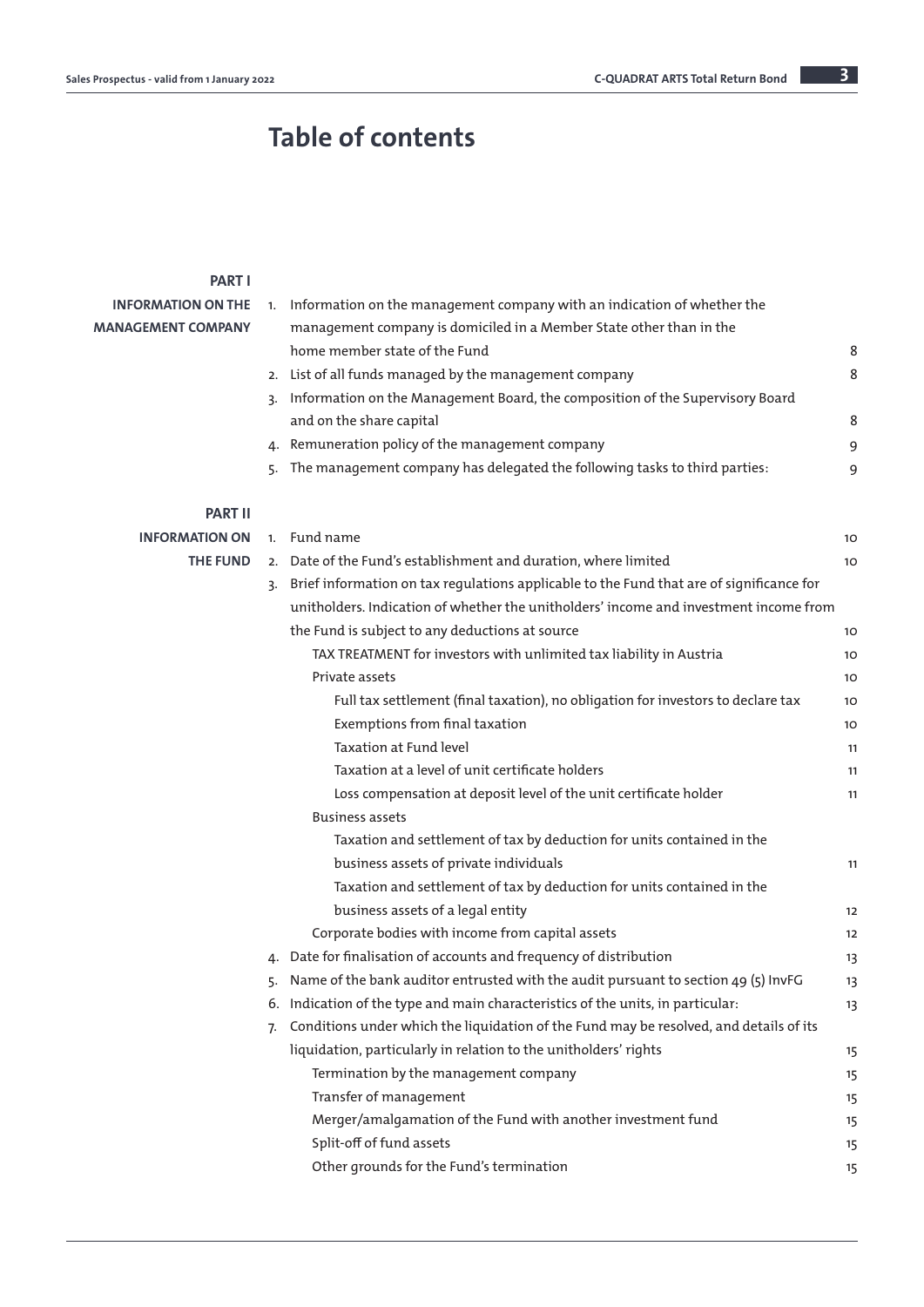| <b>INFORMATION ON</b> | 8. Indication of the stock exchanges or markets on which the units are listed or traded       | 15 |
|-----------------------|-----------------------------------------------------------------------------------------------|----|
| <b>THE FUND</b>       | 9. Modalities and terms for the issue and/or sale of units                                    | 16 |
|                       | Issue of units                                                                                | 16 |
|                       | Front-end load and issue price                                                                | 16 |
|                       | Settlement date                                                                               | 16 |
|                       | 10. Modalities and terms of redemption or repurchase of the units and circumstances           |    |
|                       | under which redemption or repurchase may be suspended                                         | 16 |
|                       | Redemption of units                                                                           | 16 |
|                       | Suspension                                                                                    | 16 |
|                       | Redemption fee and redemption price                                                           | 16 |
|                       | Settlement date                                                                               | 17 |
|                       | 11. Calculation of the units' sale, issue, repurchase and redemption prices, in particular:   | 17 |
|                       | Calculation method                                                                            | 17 |
|                       | Frequency of calculation of prices                                                            | 17 |
|                       | Costs of issuing and redeeming units                                                          | 17 |
|                       | Form, place and frequency of publication of the issue and redemption prices                   | 17 |
|                       | 12. Rules for valuation of assets                                                             | 17 |
|                       | 13. Rules for the determination and appropriation of income                                   | 18 |
|                       | Appropriation of income in case of distribution unit certificates (distribution)              | 18 |
|                       | Appropriation of income in case of accumulation unit certificates with payment of             |    |
|                       | withholding tax on investment income (accumulation)                                           | 18 |
|                       | Appropriation of income in case of accumulation unit certificates without payment of          |    |
|                       | withholding tax on investment income (full accumulation)                                      | 18 |
|                       | Appropriation of income in case of accumulation unit certificates without payment of          |    |
|                       | withholding tax on investment income (fully accumulating tranche for non-resident             |    |
|                       | investors exempt from withholding tax)                                                        | 18 |
|                       | 14. Description of the investment objectives of the Fund, including the financial objectives  |    |
|                       | (e.g. capital growth or income growth), the investment policy (e.g. specialisation in         |    |
|                       | geographical regions or economic sectors), any restrictions on such investment policy, an     |    |
|                       | indication of any techniques and instruments or borrowing powers that                         |    |
|                       | may be exercised in managing the Fund as well as the consideration of sustainability risks    |    |
|                       | in the investment process as well as effects of sustainability risks on returns and transpar- |    |
|                       | ency of adverse sustainability impacts at fund level                                          | 19 |
|                       | 15. Techniques and instruments used to implement investment policy                            | 19 |
|                       | Securities                                                                                    | 19 |
|                       | Money market instruments                                                                      | 20 |
|                       | <b>Total Return Swaps</b>                                                                     | 20 |
|                       | Non-listed securities and money market instruments                                            | 20 |
|                       | Units in funds                                                                                | 20 |
|                       | Units in investment funds (section 77 InvFG)                                                  | 20 |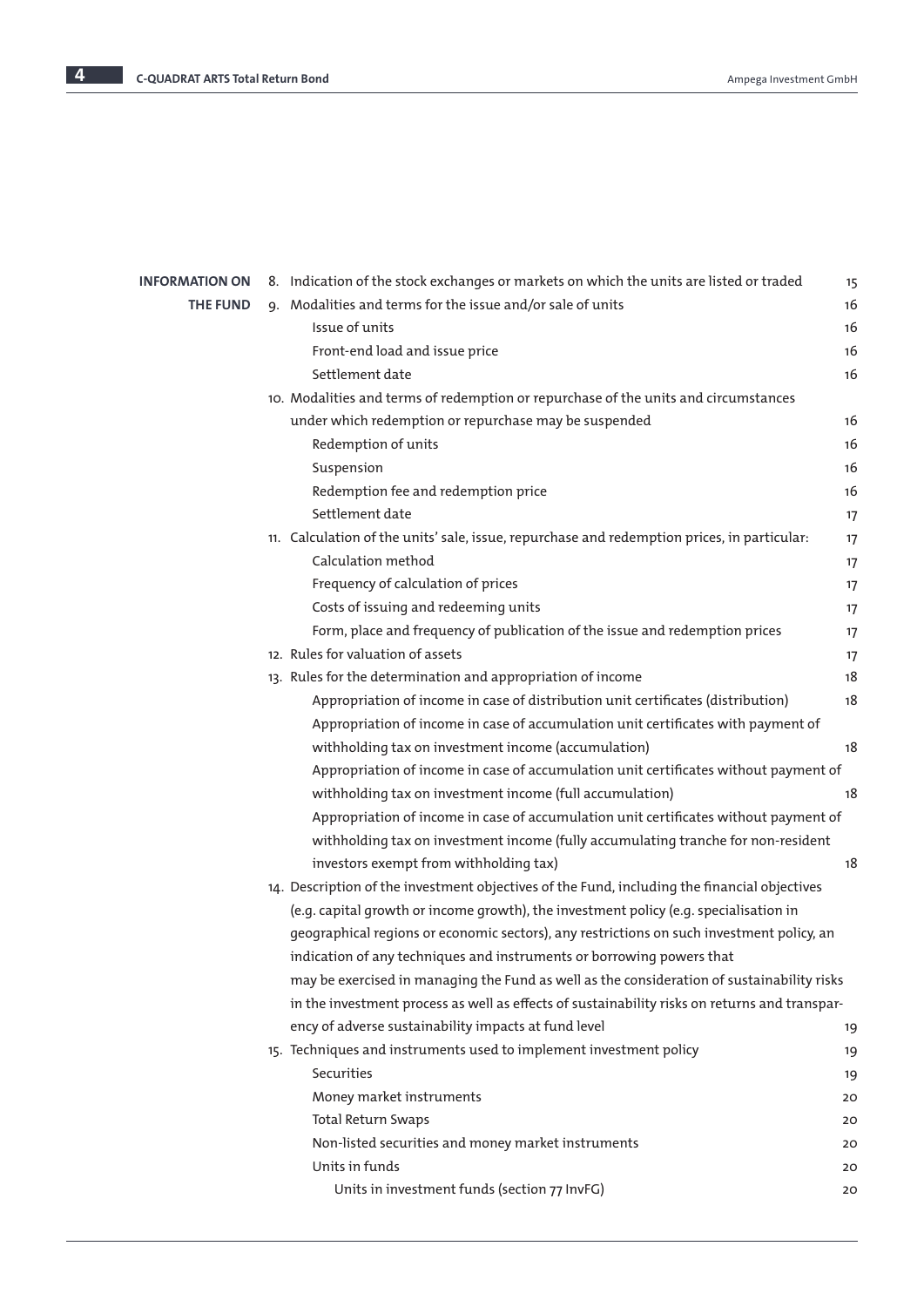| <b>INFORMATION ON</b> | Derivative financial instruments                                                        | 21 |
|-----------------------|-----------------------------------------------------------------------------------------|----|
| <b>THE FUND</b>       | Listed and non-listed derivative financial instruments                                  | 21 |
|                       | Purpose of use                                                                          | 21 |
|                       | Risk management                                                                         | 21 |
|                       | Overall risk                                                                            | 21 |
|                       | VaR approach                                                                            | 21 |
|                       | Sight deposits and deposits at notice                                                   | 22 |
|                       | Borrowing                                                                               | 22 |
|                       | Repurchase agreements                                                                   | 22 |
|                       | Securities lending                                                                      | 22 |
|                       | 16. Risk profile for the Fund                                                           | 22 |
|                       | General                                                                                 | 22 |
|                       | Market risk                                                                             | 22 |
|                       | Interest rate risk                                                                      | 22 |
|                       | Credit risk or issuer risk                                                              | 23 |
|                       | Fulfilment or counterparty risk                                                         | 23 |
|                       | Liquidity risk                                                                          | 23 |
|                       | Exchange rate or currency risk                                                          | 23 |
|                       | Specific currency risk                                                                  | 23 |
|                       | Custody risk                                                                            | 24 |
|                       | Cluster risk/concentration risk                                                         | 24 |
|                       | Performance risk                                                                        | 24 |
|                       | Information on the solvency of guarantors                                               | 24 |
|                       | Inflation risk                                                                          | 24 |
|                       | Capital risk                                                                            | 24 |
|                       | Risk of changes to other framework conditions such as tax regulations                   | 24 |
|                       | Valuation risk                                                                          | 24 |
|                       | Country or transfer risk                                                                | 24 |
|                       | Risk of suspension of redemption                                                        | 24 |
|                       | Key personnel risk                                                                      | 24 |
|                       | Operational risk                                                                        | 25 |
|                       | Risks associated with units in investment funds (sub-funds)                             | 25 |
|                       | Risk in case of derivative financial instruments                                        | 25 |
|                       | Securities lending risk                                                                 | 25 |
|                       | Risk associated with assets furnished by way of collateral (collateral risk)            | 25 |
|                       | Dealing with sustainability risks                                                       | 25 |
|                       | 17. Information on the method, level and calculation of the remuneration payable to the |    |
|                       | management company, the custodian bank or third parties and charged to the Fund,        |    |
|                       | and on the reimbursement of costs to the management company, the custodian bank         |    |
|                       | or third parties by the Fund                                                            | 26 |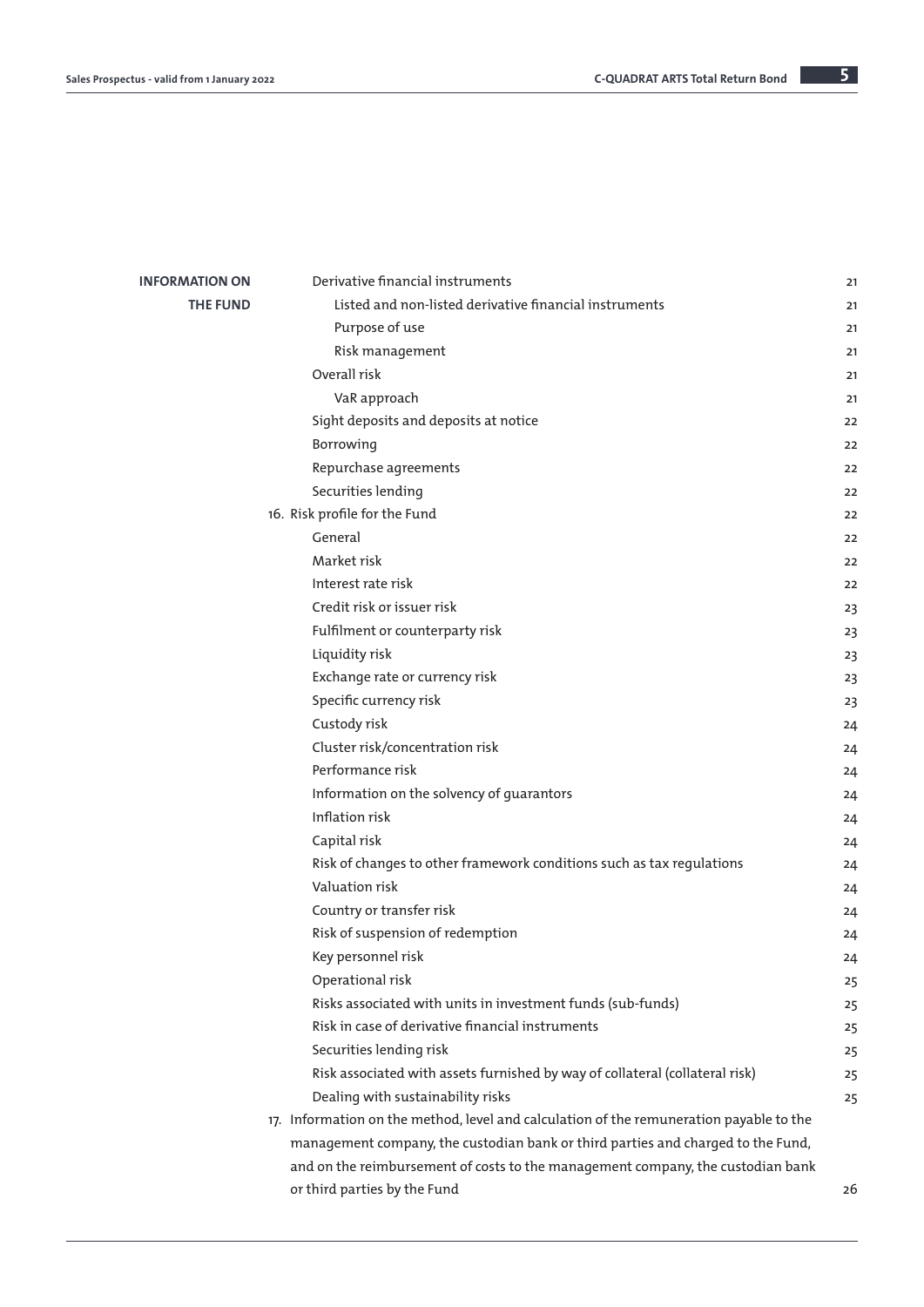| <b>INFORMATION ON</b>           | Management fees                                                                      | 26 |
|---------------------------------|--------------------------------------------------------------------------------------|----|
| <b>THE FUND</b>                 | Management fees of the sub-funds                                                     | 26 |
|                                 | Other expenses                                                                       | 26 |
|                                 | <b>Transaction costs</b>                                                             | 26 |
|                                 | Expenses for auditing and tax advice                                                 | 26 |
|                                 | Publication costs and regulatory costs                                               | 26 |
|                                 | Costs for the custodian bank/custodian                                               | 26 |
|                                 | Costs associated with external consultancy firms or investment consultants           | 27 |
|                                 | <b>Benefits</b>                                                                      | 27 |
|                                 | 18. External consultants or investment advisers who give advice under contract       |    |
|                                 | which is paid for out of the assets of the Fund                                      | 27 |
|                                 | 19. Measures implemented for payments to the unitholders, repurchasing or redemption |    |
|                                 | of units and distribution of information concerning the Fund. This information must  |    |
|                                 | be provided for the Member State in which the Fund has been authorised. The above    |    |
|                                 | information is also required for any further Member State in which the Fund's units  |    |
|                                 | are distributed and must be included in the Prospectus distributed there             | 28 |
|                                 | 20. Further investment information                                                   | 28 |
|                                 | Best execution of trading decisions                                                  | 28 |
|                                 | Safeguarding shareholders' rights                                                    | 28 |
|                                 | Investors' complaints                                                                | 28 |
|                                 | Further information                                                                  | 28 |
|                                 | Results to date for the Fund                                                         | 29 |
|                                 | Profile of the typical investor the Fund is designed for                             | 32 |
|                                 | 21. Economic information                                                             | 33 |
| <b>PART III</b>                 |                                                                                      |    |
| <b>INFORMATION ON THE</b>       | Identity of the UCITS's custodian bank and description of its duties as well<br>1.   |    |
| <b>CUSTODIAN BANK/CUSTODIAN</b> | as of the conflicts of interests that may arise                                      | 34 |
|                                 | 2. Description of all management functions delegated by the custodian bank/          |    |
|                                 | custodian, list of contractors and sub-contractors and information on all            |    |
|                                 | conflicts of interests that may arise from the delegation of tasks                   | 34 |
|                                 | 3. Declaration that investors are provided with latest information on the            |    |
|                                 | aforementioned details upon request                                                  | 35 |
| <b>PART IV</b>                  |                                                                                      |    |
| <b>ANNEX A</b>                  | Fund regulations pursuant to the Austrian Investment Fund Act (InvFG) 2011           | 36 |
|                                 | Co-ownership units<br>Article 1                                                      | 36 |
|                                 | Custodian bank (custodian)<br>Article 2                                              | 36 |
|                                 | Investment instruments and principles<br>Article 3                                   | 36 |
|                                 | Article 4 Issue and redemption modalities                                            | 37 |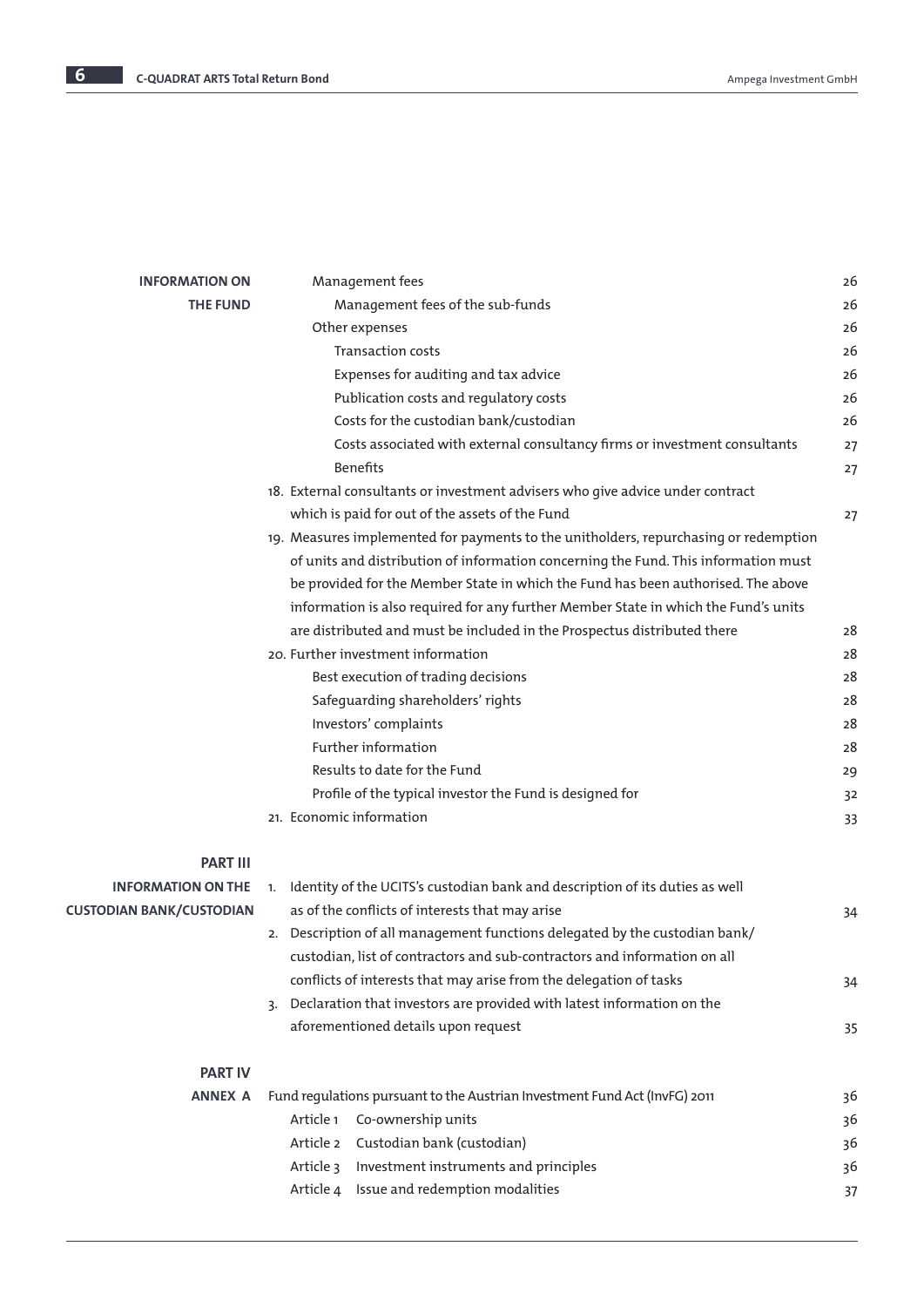| <b>ANNEX A</b>                | Article 5            | Financial year                                                         | 37 |
|-------------------------------|----------------------|------------------------------------------------------------------------|----|
|                               | Article 6            | Unit classes and appropriation of income                               | 37 |
|                               | Article 7            | Management fee, reimbursement of expenses, liquidation fee             | 38 |
| <b>ANNEX B</b>                |                      | List of stock exchanges with official trading and regulated markets    | 40 |
| <b>ANNEX C</b>                |                      | List of all funds managed by the management company                    | 43 |
|                               | Management Board     |                                                                        | 45 |
|                               |                      | Supervisory Board, share capital                                       | 45 |
|                               | Distribution offices |                                                                        | 45 |
| <b>ADDITIONAL INFORMATION</b> |                      | Paying agent and information office in the Federal Republic of Germany | 46 |
| <b>FOR INVESTORS IN THE</b>   |                      | Purchaser's rights of revocation                                       | 47 |
| <b>FEDERAL REPUBLIC</b>       |                      |                                                                        |    |
| <b>OF GERMANY</b>             |                      |                                                                        |    |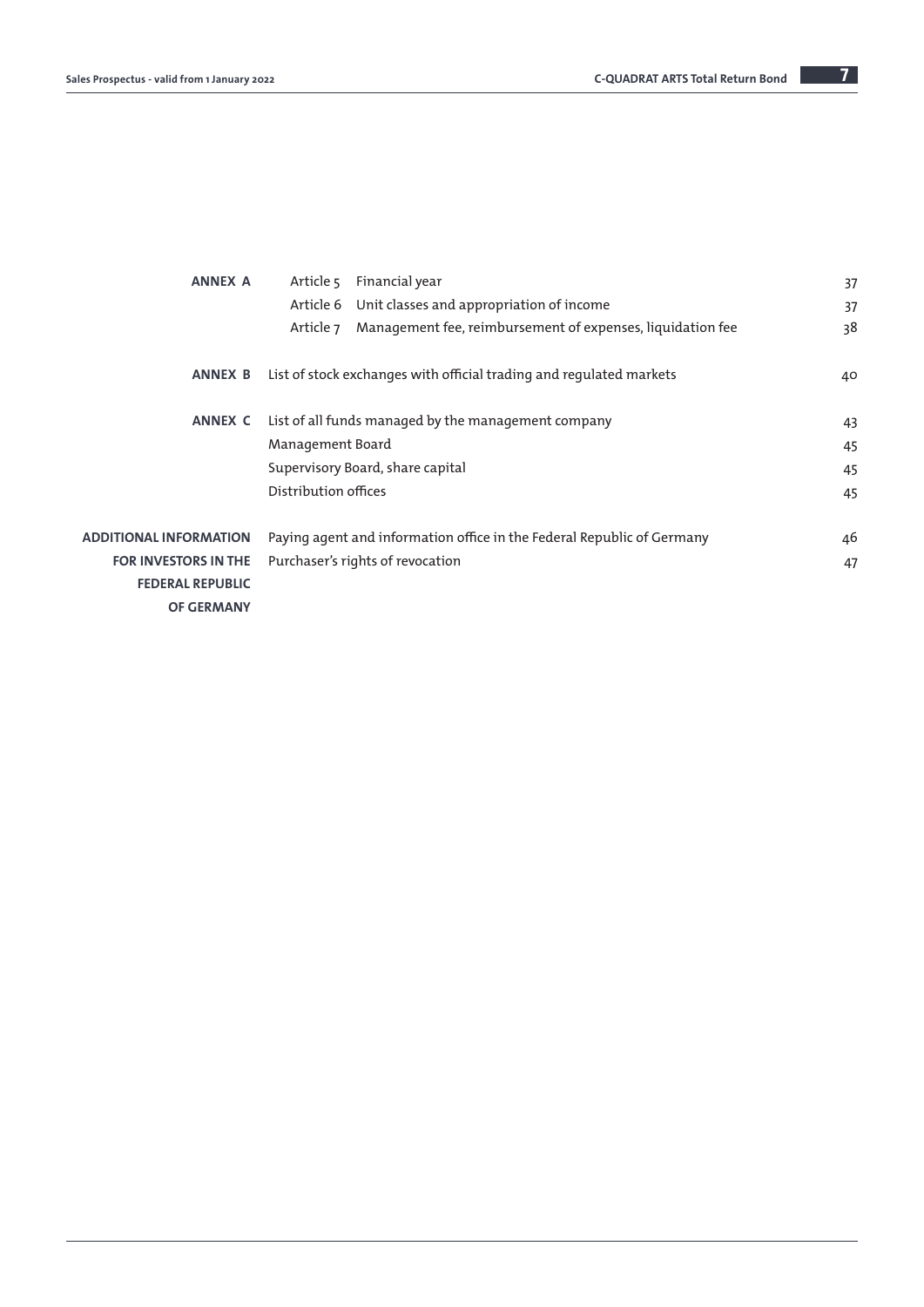# PART I

# INFORMATION ON THE MANAGEMENT COMPANY

1. Information on the management company with an indication of whether the management company is domiciled in in a Member State other than in the home member state of the Fund

The management company of the investment fund ("the Fund'') described in detail in this prospectus is

## Ampega Investment GmbH with registered office in 50679 Köln, Charles-de-Gaulle-Platz 1, Germany

and is thus domiciled in a Member State other than in the home Member State of the Fund. The management company is registered in the commercial register.

## Local Court (Amtsgericht) of Cologne: HRB 3495 VAT ID No. DE 115658034

The management company is a capital investment company within the meaning of the German Capital Investment Code (Kapitalanlagegesetzbuch, KAGB) and with the legal form of a limited-liability company (Gesellschaft mit beschränkter Haftung, GmbH) that was established on 28 December 1967. The name of the management company is Ampega Investment GmbH. Since 22 January 1968, the management company has been licensed as an investment company. Following the changeover of its operating license in line with the German Investment Act (Investmentgesetz, InvG) as of 1 January 2006, the management company is licensed to manage Directive-compliant funds, real estate funds, mixed funds and pension funds within the meaning of InvG. Since 5 June 2012, the management company has held a full license within the meaning of InvG. It is thus licensed to manage all of the fund types stipulated in the German Investment Act (domestic investment funds and also EU investment funds).

The management company is licensed as management company under the German Investment Act; it is thus considered to have been issued a license under the German Capital Investment Code as a UCITS capital investment company. The German Federal Financial Supervisory Authority (Bundesanstalt für Finanzdienstleistungsaufsicht, BaFin) issued the management company with a license to manage alternative investment funds (AIF) under the German Capital Investment Code on 24 July 2014 – last amended on 7 September 2015. The management company is thus licensed as an external UCITS management company and as an external AIF management company under the German Capital Investment Code. It is permitted to manage the following types of investment fund: UCITS investment funds (sections 192 et seqq. KAGB), mixed investment funds (sections 218 et seq. KAGB), other investment funds (sections 220 et seqq. KAGB), real estate funds (sections 230 et seqq. KAGB), open-ended domestic special AIF with fixed terms of investment which invest in specific types of assets (section 284 (1) and (2) KAGB), general open-ended domestic special AIF – with the exception of hedge funds (section 283 KAGB) – which invest in specific types of assets (section 284 (1) and (2) KAGB). The management company thus also pursues collective asset management for EU UCITS, EU AIF and foreign assets which are analogous to domestic investment funds. The management company may also manage individual assets invested in financial instruments within the meaning of section 1 (11) of the German Banking Act (Kreditwesengesetz, KWG) on behalf of other investors, with its own discretionary powers, including portfolio management for third-party investment funds.

The management company provides its management services for the fund on the basis of the management passport which it was issued on 4 July 2012 for provision of cross-border services in Austria (section 36 InvFG, sections 49, 50 KAGB).

## 2. List of all funds managed by the management company

Please refer to the table in PART IV, Annex C.

## 3. Information on the Management Board, the composition of the Supervisory Board and on the share capital

Please refer to PART IV, Annex C.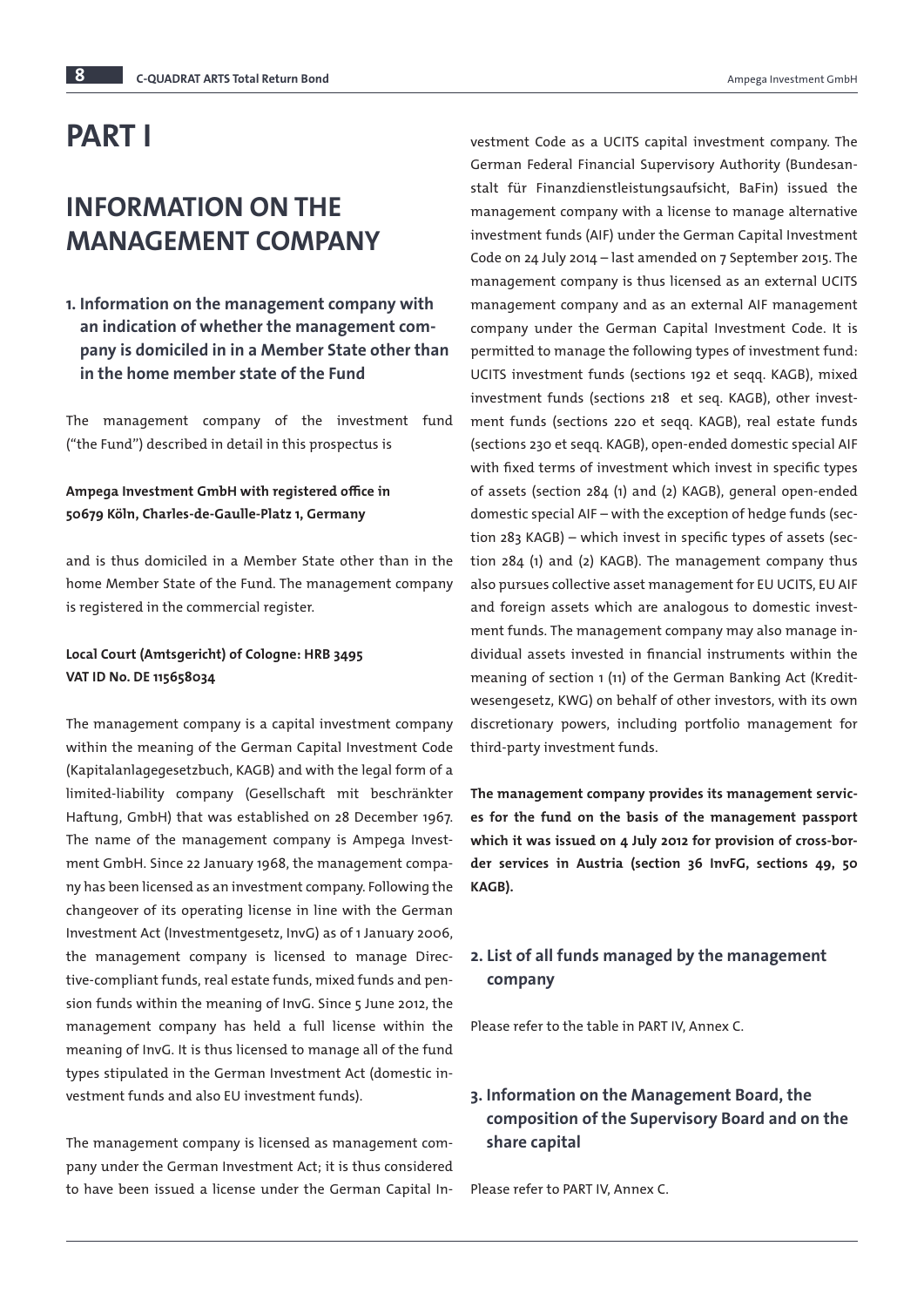## 4. Remuneration policy of the management company

The company has established a remuneration policy pursuant to sections 17a et seqq. InvFG which forms the binding framework for the remuneration policies and practices that are compatible with and conducive to sound and effective risk management. It encourages neither the assumption of risks that are inconsistent with the risk profiles or the terms and conditions of investment of the funds managed by it, nor does it prevent the company from acting dutifully in the best interest of the Fund.

In line with statutory provisions, the remuneration policy particularly contains detailed requirements with regard to the general remuneration policies and voluntary retirement benefits and provisions for fixed and variable salaries and information about the employees involved in this remuneration policy. It also provides information on the allocation and disbursement modalities of the variable remuneration.

The remuneration policy is based on the size of the management company and the funds managed by it, the internal organisation and the nature, scope and complexity of the business done by the company. The remuneration policy is consistent with the business strategy, objectives, values and interests of the company and the funds managed by it as well as the investors of such funds. It also includes measures to avoid conflicts of interest.

Information on the company's current remuneration policy is published online at [https://www.ampega.com/leistungen/](https://www.ampega.com/leistungen/publikumsfonds/hinweise/) [publikumsfonds/hinweise/](https://www.ampega.com/leistungen/publikumsfonds/hinweise/) (in German). It includes a description of the methods for calculating remuneration and benefits to certain groups of employees and details of the persons responsible for the allocation. The company provides the information free-of-charge in paper form upon request.

## 5. The management company has delegated the following tasks to third parties

- Investment management (collective portfolio management)
- Compliance
- Internal auditing
- Accounting of the management company
- IT
- Administrative activities: valuation and pricing (including tax returns); monitoring of compliance with legal regulations; profit distributions on the basis of the management company's resolutions; issue and redemption of units; contract settlement (including sending of certificates); financial reporting for the Fund; electronic recording/custody of subscription and redemption orders; notification obligations for derivatives under the EMIR regulations<sup>2</sup> Information on tasks delegated to the custodian bank (custodian) can be found in PART III, under Item 1 et seqq.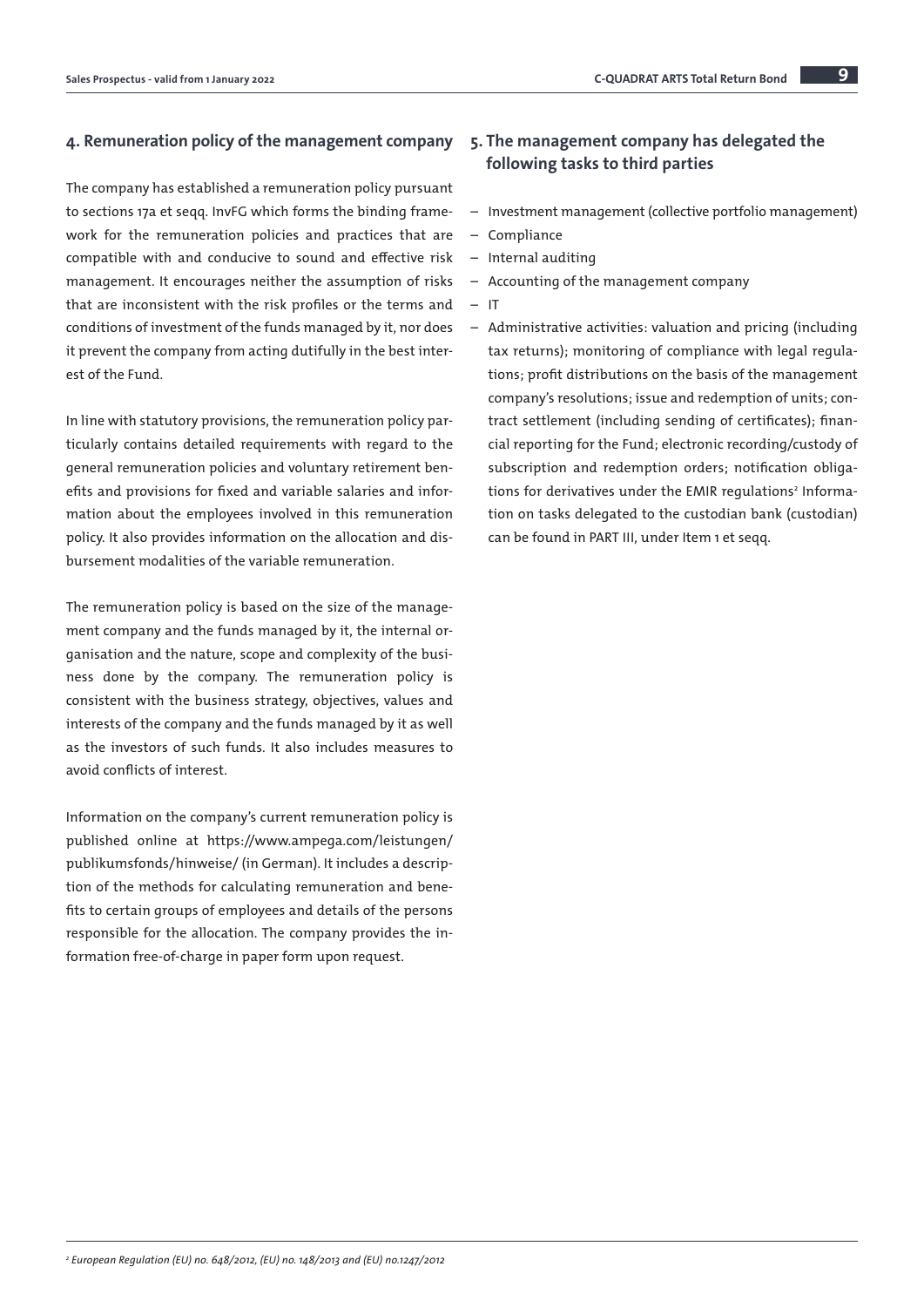# PART II

## INFORMATION ON THE FUND

## 1. Fund name

The Fund bears the name C-QUADRAT ARTS Total Return Bond and is a Miteigentumsfonds (co-ownership fund) pursuant to section 2 (2) InvFG.

The Fund complies with Directive 2009/65/EC ("UCITS Directive"). This Fund has been licensed in Austria and is regulated by the Austrian Financial Market Authority (Finanzmarktaufsicht, hereinafter "FMA").

## 2. Date of the Fund's establishment and duration, where limited

C-QUADRAT ARTS Total Return Bond was established on 24 November 2003 and is of unlimited duration.

3. Brief information on tax regulations applicable to the Fund that are of significance for unitholders. Indication of whether the unitholders' income and investment income from the Fund is subject to any deductions at source

## TAX TREATMENT for investors with unlimited tax liability in Austria

#### Legal notice:

The following tax comments reflect the current understanding of the legal situation. The tax assessment may change due to legislation, court rulings or other legal acts of the fiscal administration. It may be advisable to seek advice from a tax expert.

The statements of account contain details on the taxation of fund distributions and dividend equivalents.

The following remarks are mainly applicable for security deposit accounts held by investors with unlimited tax liability in Germany and Austria.

Determination of income at Fund level:

The income of a fund is mainly composed of ordinary and extraordinary income.

Ordinary income mainly refers to interest and dividend income. Ordinary income is reduced by expenses incurred by the Fund (e.g. management fees, auditors' costs).

Extraordinary income refers to profits arising from the realisation of securities (mainly equities, debt instruments and associated derivatives), offset against realised losses. Current gains are also reduced by loss carryforwards and possible expenses. A possible loss carryover can be offset against ordinary income.

Losses not offset can be carried forward for an indefinite period of time.

## Private assets

## *Full tax settlement (final taxation), no obligation for investors to declare tax*

Insofar as distributions (interim distribution) by a fund to its unitholders derive from investment income subject to withholding tax on investment income and the recipient of the distribution is liable to withholding tax on investment income, the domestic agent paying a coupon will withhold withholding tax on investment income from the sums distributed in the amount prescribed by law for such income. Under the same circumstances, withholding tax on investment income is withheld on notional distributions from accumulating funds in the amount due on the reinvested income contained in the fund unit (excluding fully accumulating funds).

Private investors are not subject to any tax declaration obligations. All tax obligations of the investor are discharged upon deduction of the withholding tax on investment income. The deduction of withholding tax on investment income results in fully "franked" status in respect of income taxes.

#### *Exemptions from final taxation*

Final taxation status does not apply:

a) to debt instruments contained within a fund's assets that are exempt from Schedule II withholding tax on investment income if no statement was made opting for the withholding of withholding tax on investment income. Such income must still be declared in a tax return;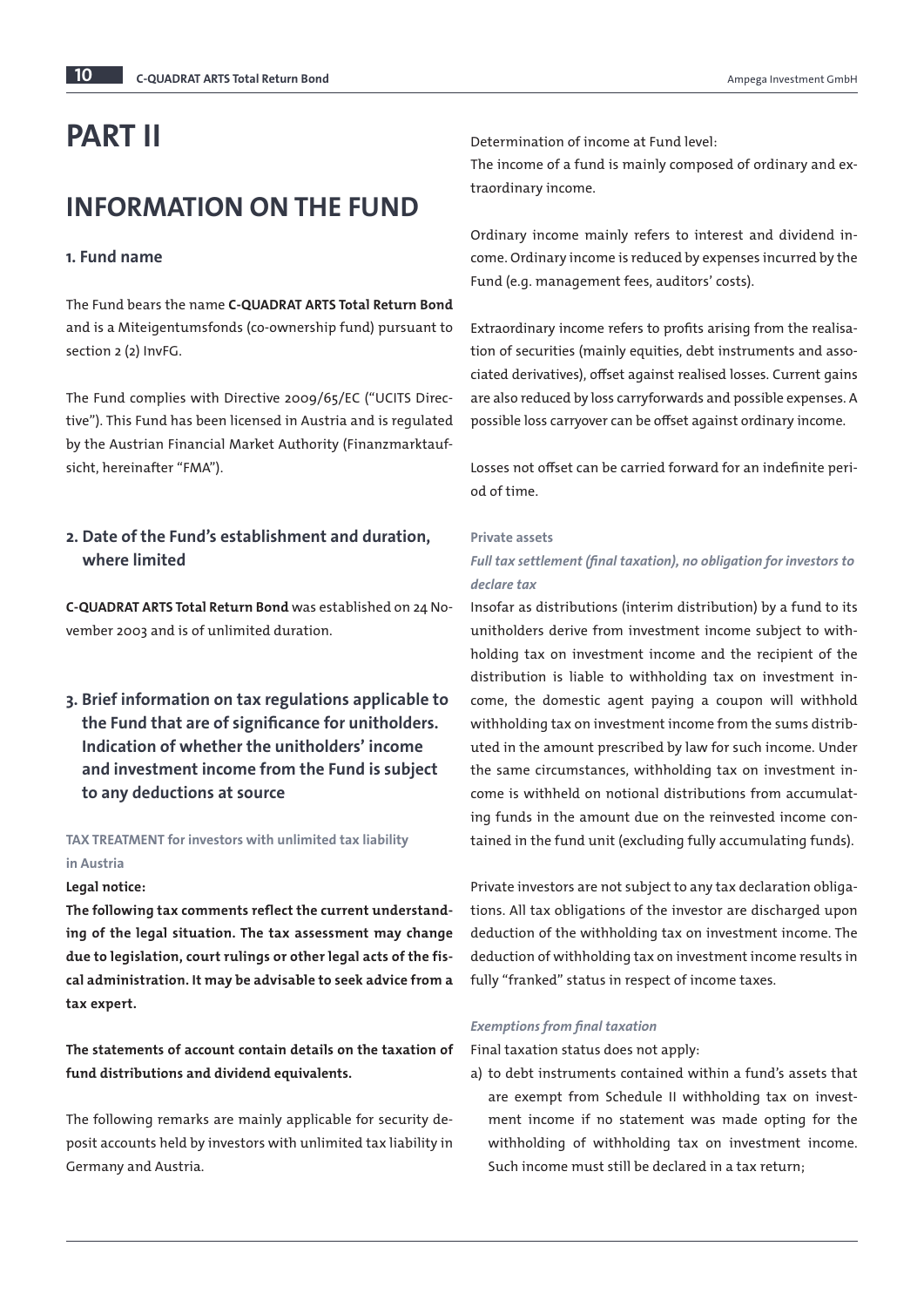b) to securities within the fund's assets that do not fall within Austria's sovereign right of taxation provided the holder has not waived the right to benefit from double taxation agreements. Income from such securities must be declared in the income tax return under the column headed "Neben den angeführten Einkünften wurden Einkünfte bezogen, für die das Besteuerungsrecht aufgrund von Doppelbesteuerungsabkommen einem anderen Staat zusteht" ("Income other than the income listed that is taxable by another country under double taxation agreements").

However, the deducted withholding tax on investment income may in such case be set off or claimed back pursuant to section 240 of the Austrian Federal Tax Code (Bundesabgabenordnung, BAO).

#### Taxation at Fund level

The Fund's ordinary income (interest, dividends) is subject to withholding tax on investment income at a rate of 27,5% after deduction of expenses (25% withholding tax on investment income deducted for income on capital assets until 31 December 2015). Ordinary income is also reduced by realised price losses (after prior offsetting against realised price gains) and new loss carryforwards (losses from financial years beginning in 2013).

At least 60% of all realised extraordinary, albeit accumulated income will also be subject to withholding tax on investment income at a rate of 27,5% (25% withholding tax on investment income deducted for income on capital assets until 31 December 2015). To the extent the realised capital gains are distributed, they are fully taxable (if e.g. 100% are distributed, 100% are taxable, if e.g. 75% are distributed, 75% are taxable).

## Taxation at a level of unit certificate holders *Sale of the Fund unit*

The one-year speculation period will remain applicable for fund units (old units) purchased before 1 January 2011 (section 30 of the Austrian Income Tax Act (Einkommensteuergesetz, EStG) prior to its amendment by the 2011 Act Accompanying the Austrian Budget (Budgetbegleitgesetz, BudgetbegleitG)). From today's perspective, these units are no longer caught by a tax trigger (steuerverfangen).

Irrespective of the investment period, fund units purchased from 1 January 2011 (new units) will be taxed for the growth realised if units are sold. Taxation will be handled by the custodian bank that withholds 25% withholding tax on investment income (25% for sales until 31 December 2015) on the difference between the sales proceeds and the net book value for tax purposes (acquisition cost is increased by dividend equivalents and reduced by tax-free distributions).

Loss compensation at deposit level of the unit certificate holder As from 1 April 2012, the custodian bank has to set off price gains and price losses as well as any income (except for coupons from pre-existing assets, interest income from deposits and savings deposits) from all types of securities and all deposits of an individual holder with a financial institution within one calendar year (so-called loss compensation). The amount of withholding tax on investment income paid can be credited as a maximum. If 27,5% (resp. 25% until 31 December 2015) of the realised losses exceed the amount of withholding tax on investment income already paid, the remaining loss is kept on record for future offsettable gains and income until the end of the calendar year. Possible losses not compensated with (further) gains or income in the calendar year forfeit. Losses cannot be taken beyond the calendar year.

As part of their income tax return, investors whose income tax rate is below 27,5% respectively 25% until 31 December 2015 have the option to tax all investment income subject to a tax rate of 27,5% or 25% respectively at the correspondingly lower income tax rate (standard taxation option) whereby income– connected expenses (e.g. custodian charges) cannot be deducted. The withholding tax on investment income deducted in advance can be refunded in the tax assessment process. If the tax payer only requests a loss compensation with the investment income subject to 27,5% tax (25% withholding tax on investment income deducted for income on capital assets until 31 December 2015), he may exercise the loss compensation option - isolated from the standard taxation option. The same applies in any cases where relief obligations can be performed on grounds of DTCs, which requires no disclosure of all investment income capable of final taxation.

#### Business assets

## *Taxation and settlement of tax by deduction for units contained in the business assets of private individuals*

In the case of natural persons who have income from capital assets or income from trade or business (Gewerbebetrieb, i.e. sole proprietors, partners), the tax on income that is subject to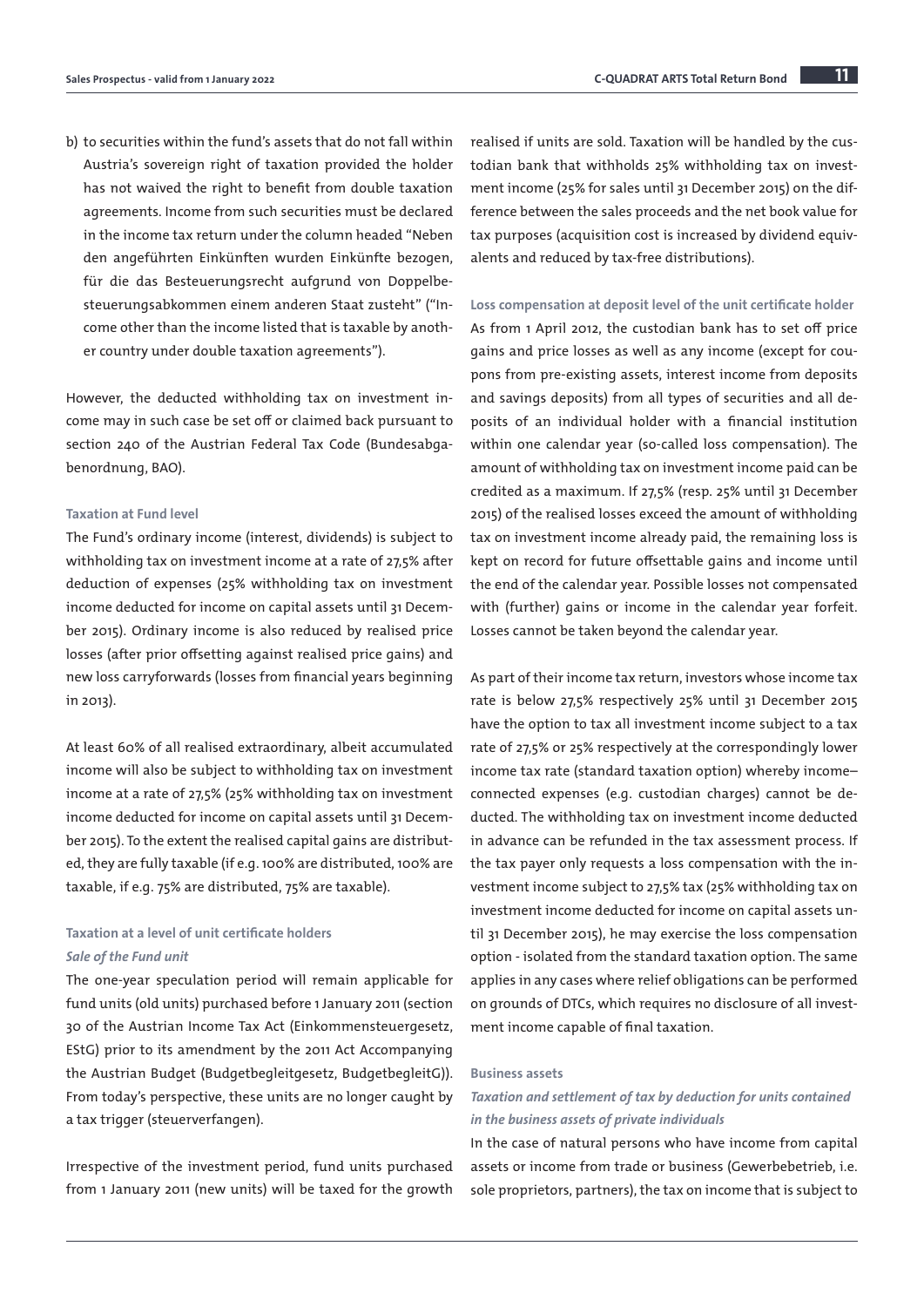withholding tax on investment income (interest from debt instruments, Austrian and foreign dividends and other ordinary income) is considered as discharged through the withholding of withholding tax on investment income.

For financial years beginning in 2012, distributions (interim distributions) of capital gains from Austrian funds and distribution-equivalent capital gains from foreign sub-funds were taxable in accordance with the applicable tax scale, the special 27,5% tax rate (25% withholding tax on investment income deducted for income on capital assets until 31 December 2015) is applied subsequently (assessment).

For financial years of the Fund beginning after 31 December 2012, all price gains realised in the Fund's assets are immediately subject to tax (i.e. tax-free accumulation of capital gains is no longer possible). However, the deduction of withholding tax on investment income at a rate of 27,5% or, until 31 December 2015 25% respectively has no final taxation effect, but is merely an advance payment on the special income tax rate by way of assessment.

Price gains resulting from the sale of fund units are generally subject to withholding tax on investment income at a rate of 27,5% (and 25% until 31 December 2015). This deduction of withholding tax on investment income, in turn, only is an advance payment on the special income tax rate of 27,5% or, until 31 December 2015 25% respectively that is to be levied by way of assessment (gain = differential amount between the sales proceeds and purchasing cost from which the deemed distributed income already taxed during the holding period or at the time of sale is to be deducted; the deemed distributed income is to be recorded off balance sheet over the holding period in the form of a fiscal "memorandum item". Write-downs of fund units under company law correspondingly reduce the deemed distributed income of the respective year).

A loss compensation by the bank for deposits in the business assets is impossible. A set-off is only possible via the tax return.

## *Taxation and settlement of tax by deduction for units contained in the business assets of a legal entity*

Ordinary income (interest, dividends) realised in the Fund is taxable in general.

However,

- Austrian dividends (withholding tax on investment income deducted for income from capital assets is refundable)
- shares in profits from participating interests in EU corporations
- shares in profits from participating interests in foreign corporations comparable to an Austrian corporation governed by section 7 (3) KStG and to whose country of residence comprehensive administrative assistance is provided are tax-exempt.

However, shares in profits from foreign corporations are not tax-exempt if the foreign corporations are not subject to any tax comparable to Austrian corporation income tax (this applies if the foreign tax is more than 10% lower than the Austrian corporation income tax rate or the foreign corporation is subject to personal or factual tax exemption abroad).

Dividends from other countries are subject to corporation income tax.

For financial years of the Fund that have begun after 31 December 2012, all price gains realised at Fund level are immediately taxable (i.e. a tax-free retention of capital gains is no longer possible).

In the absence of a declaration of exemption within the meaning of section 94 (5) of the Austrian Income Tax Act (Einkommensteuergesetz, EStG), the agent paying a coupon must also withhold withholding tax on investment income from distributions or, in the case of funds accumulating their income, from notional distributions when units are held as part of business assets. Withholding tax on investment income that has been deducted and transferred to the tax office may be set off against any corporate income tax subject to assessment or refunded.

Gains from the sale of the fund unit are subject to corporation income tax at a rate of 25%, price losses or write-downs to the going concern value are immediately deductible for tax purposes.

#### Corporate bodies with income from capital assets

In the case of corporate bodies (e.g. associations) receiving income from capital assets, the corporation income tax subject is considered as discharged through the tax deduction. Withholding tax on investment income levied on tax-free dividends is reimbursable.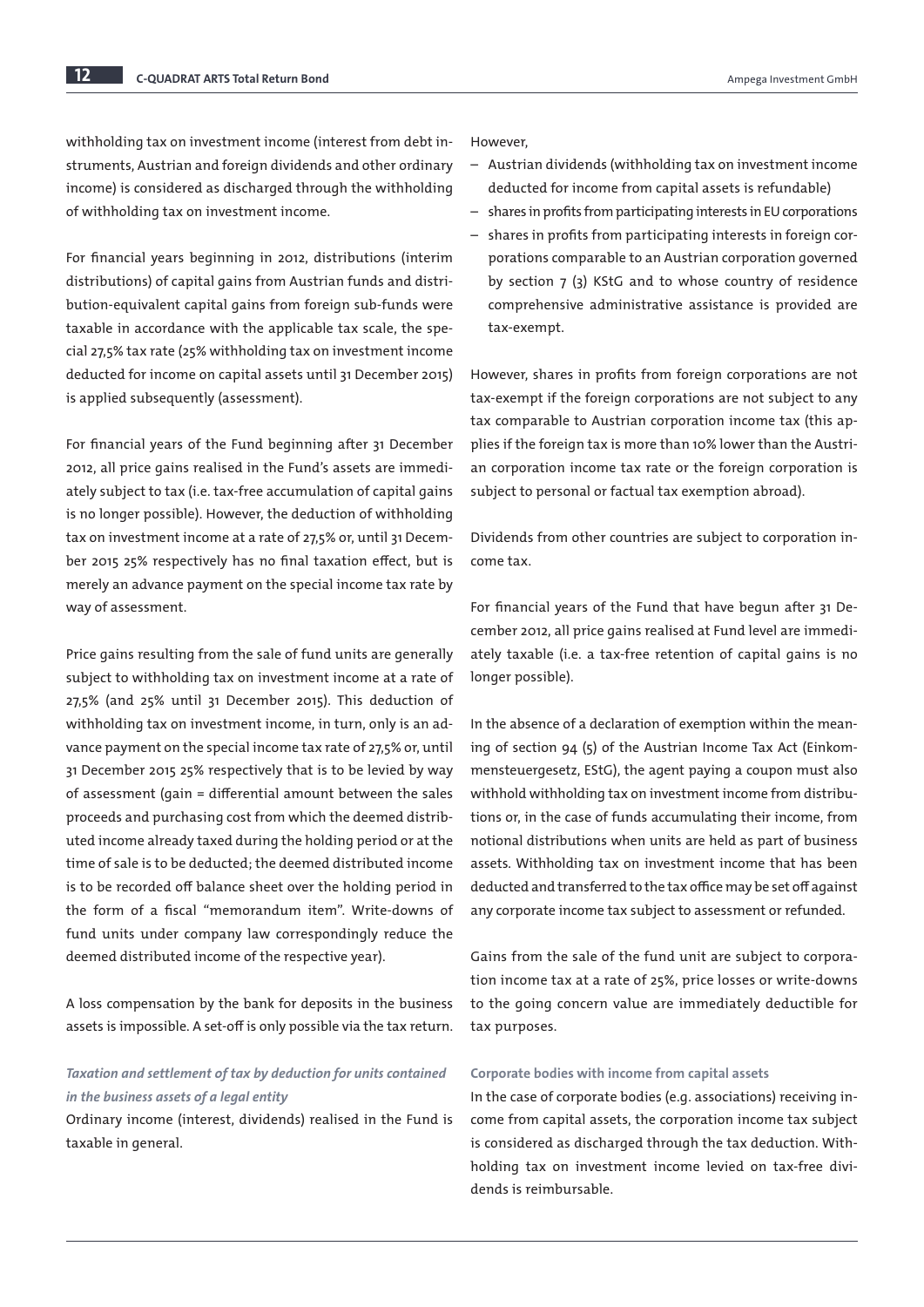For income from capital assets, the rate of withholding tax on investment income will increase from 25% to 27.5% from 1 January 2016. However, corporate bodies receiving income from capital assets remain subject to a corporation income tax rate of 25%. If the agent paying a coupon continues to apply the rate of withholding tax on investment income of 25% for these taxpayers, the taxpayer may have the overpaid amount of withholding tax on investment income reimbursed by their competent tax office.

Private foundations are in principle subject to interim tax at a rate of 25% for investment income earned at Fund level.

However, Austrian dividends (withholding tax on investment income deducted for income from capital assets is reimbursable) and profit shares from participating interests in EU corporations as well as participating interests in foreign corporations comparable with an Austrian corporate body governed by section 7 (3) KStG to whose country of residence comprehensive administrative assistance is provided are tax-free.

However, shares in profits from foreign corporations are not tax-exempt if the foreign corporations are not subject to any tax comparable to Austrian corporation income tax (this applies if the foreign tax is more than 10% lower than the Austrian corporation income tax rate or the foreign corporation is subject to personal or factual tax exemption abroad).

Dividends from other countries are subject to corporation income tax.

At least 60% of all realised extraordinary, albeit retained capital gains (price gains from realised equities and equity derivatives as well as from bonds and bond derivatives) will also be subject to interim tax at a rate of 25%. To the extent the realised capital gains are distributed, they are fully taxable (if, for instance, 100% are distributed, 100% are taxable, if, for instance, 75% are distributed, 75% are taxable).

Fund units purchased from 1 January 2011 will be taxed for the growth realised as of their sale. The assessment basis for taxation is the difference between the sales proceeds and the fund units' net book value for tax purposes. Within the scope of the calculation of this net book value, income which is taxed during the holding period will increase the acquisition costs for the unit certificate while distributions made or withholding tax on withholding tax on investment income paid out will reduce these acquisition costs.

## 4. Date for finalisation of accounts and frequency of distribution

The Fund's financial year runs from January 1 to December 31.

The distribution/payment of withholding tax on investment income will occur pursuant to section 58 (2) InvFG 2011 ("InvFG) in conjunction with Article 6 of the fund regulations from April 30 of the following financial year.

Interim distributions are possible.

The management company must prepare an annual fund report for the Fund and a semi-annual fund report for the first six months of each financial year. The annual fund report must be published within 4 months and the semi-annual fund report within 2 months of the expiry of the respective reporting period.

## 5. Name of the bank auditor entrusted with the audit pursuant to section 49 (5) InvFG

Deloitte Audit Wirtschaftsprüfungs GmbH, Vienna, was entrusted with the audit.

Please refer to the relevant statement of account for details of the individuals entrusted with the audit. It can also be retrieved from the website www.ampega.com > Leistungen > Publikumsfonds > Fondsname (in German).

## 6. Indication of the type and main characteristics of the units, in particular

- Type of right (in rem, legal claim or other right) which the unit represents;
- Original deeds or certificates for such deeds, entry in a register or on an account;
- Unit characteristics: registered or bearer instruments, indication of denominations where appropriate;
- Description of the unitholders' voting right, where applicable

Each purchaser of a unit certificate acquires co-ownership of all of the fund assets in the amount of his share of the fund units documented in the certificate (right in rem).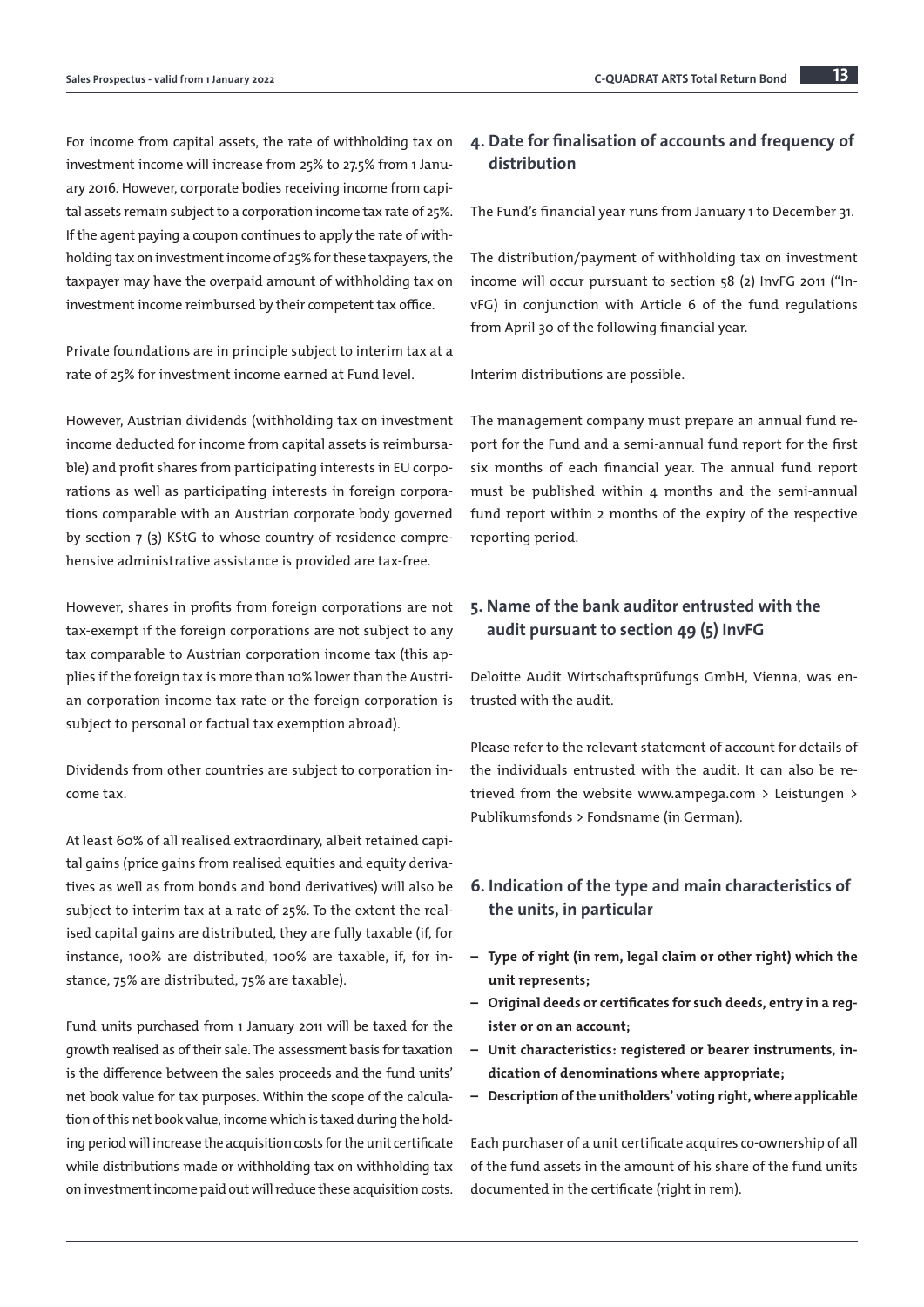Co-ownership of the assets belonging to the Fund is sub-divided into equal fund units. There is no limit to the number of fund units.

The fund units are embodied in unit certificates that are negotiable instruments, each of which represents a number of units.

The unit certificates are represented by global certificates (section 24 of the Austrian Safe Custody of Securities Act (Depotgesetz, DepotG) and No. 424/1969 of the Austrian Federal Law Gazette (Bundesgesetzblatt, BGB1.), as amended in each case) for each unit class.

With the consent of the Supervisory Board, the management company may split the fund units and issue additional unit certificates to the unitholders or exchange the old unit certificates for new ones if a unit split is deemed to be in the interest of the unitholders given the calculated value of the units.

The unit certificates are bearer certificates.

Different classes of unit certificates can be issued for this Fund. The formation of the unit classes as well as the issue of units of any unit class are within the discretion of the management company.

Currently the management has formed the following unit classes for the Fund:

Distribution unit certificates: AT0000634712 (A) denominated in EUR: The income of this unit class is distributed and the unit class is quoted in EUR.

Accumulation unit certificates: AT0000634720 (T) denominated in EUR: The income of this unit class is accumulated and the unit class is quoted in EUR.

Accumulation unit certificates: AT0000A218H5 (H) denominated in EUR: This unit class accumulates its income and the unit class is quoted in EUR.

Unit class "H" is intended exclusively for providers of independent investment advice or discretionary financial portfolio management services or for other distributors who

- (i) provide investment services and activities within the meaning of Directive 2014/65 / EU on markets in financial instruments (MiFID II Directive); and
- (ii) have concluded separate compensation agreements with their clients regarding these services and activities; and
- (iii) receive no other compensation, rebates or other payments from the management company or the relevant sub-fund in respect of such services and activities; or
- (iv) institutional investors who qualify as professional investors or eligible counterparties as defined by the MIFID II Directive. This includes, for example, investments by insurance companies in the context of unit-linked insurance solutions.

Full accumulation unit certificates: AT0000A08ES2 (VT-Inland) denominated in EUR: The income of this unit class is fully accumulated and the unit class is quoted in EUR.

Full accumulation unit certificates: AT0000A08ET0 (VT-Ausland) denominated in EUR: The income of this unit class is fully accumulated and the unit class is quoted in EUR.

Full accumulation unit certificates: AT0000A1H690 (VT-Ausland PLN hedged) denominated in PLN. The income of this unit class is fully accumulated and the unit class is quoted in Polish zloty.

Full accumulation unit certificates: AT0000A10TK3 (VT-Ausland für Polen) denominated in PLN: The income of this unit class is fully accumulated and the unit class is quoted in Polish zloty.

Full accumulation unit certificates: AT0000A1Z3E0 (VT-Ausland CZK hedged) denominated in CZK: The income of this unit class is fully accumulated and the unit class is quoted in Czech korunas.

More detailed information can be found in part II under Item 13.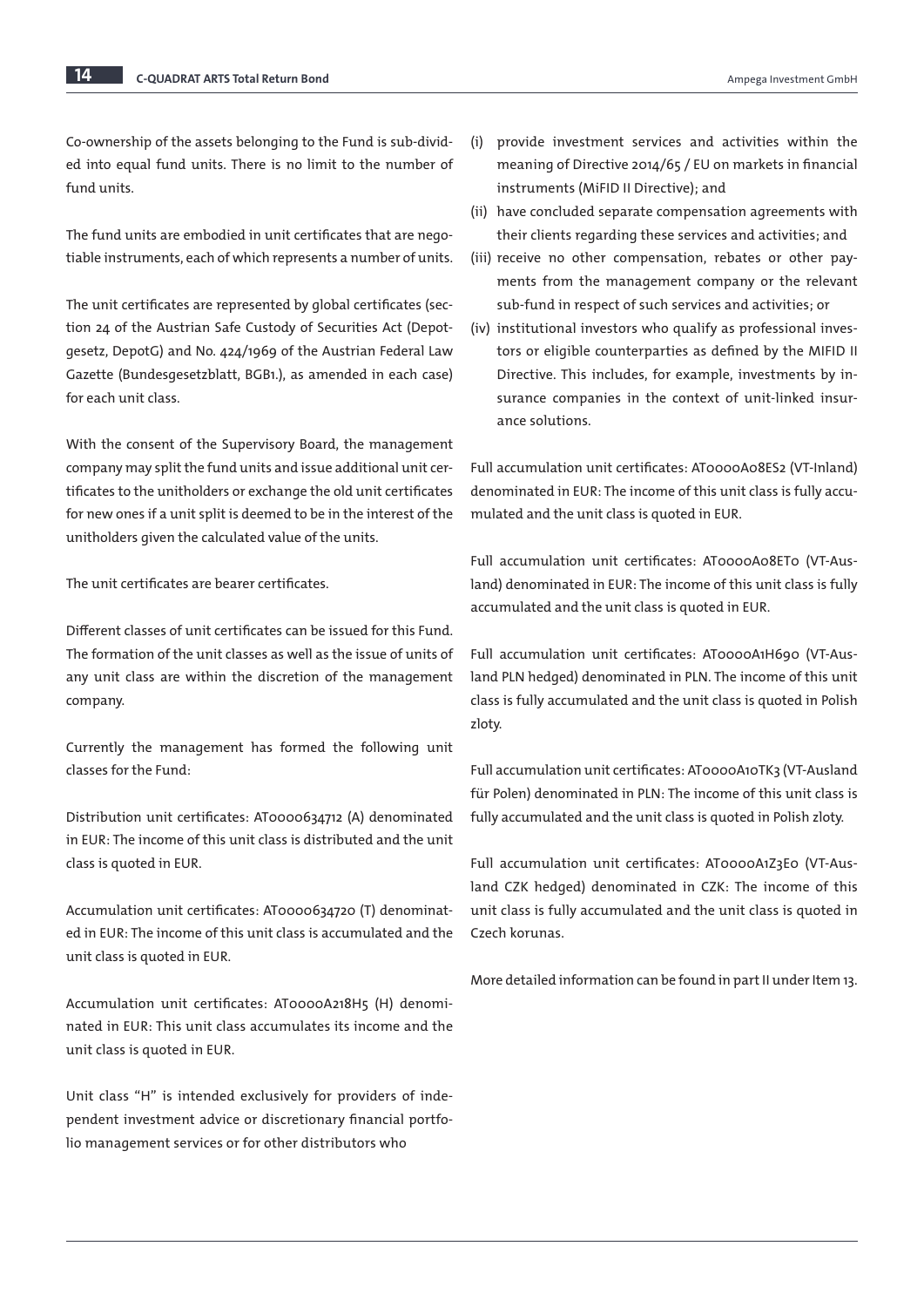#### Termination by the management company

The management company may terminate/end its management of the Fund in the following cases:

- i) with the approval of the Austrian Financial Market Authority, and subject to compliance with a (minimum) notice period of six months. This time limit may be reduced to (a minimum of) 30 days if all investors have been demonstrably notified. In such case publication may be waived. Subject to a price suspension, during the period indicated above the unitholders may surrender their fund units against payment of the redemption price.
- ii) with immediate effect (date of publication) and subject to simultaneous notification of the Austrian Financial Market Authority if the fund assets fall below EUR1,150,000.

Termination pursuant to lit. ii) is not permissible concurrently with termination pursuant to lit. i).

If management is terminated by giving notice, the custodian bank will take over management on a provisional basis and must initiate the liquidation of the Fund if it has not transferred the Fund's management to another management company within a period of six months. Upon commencement of the liquidation process, the unitholders' right to management will be replaced by a right to due liquidation and their right to redemption of the value of a unit at any time will be replaced by the right to the payment of the liquidation proceeds following the end of the liquidation process.

#### Transfer of management

Subject to the approval of the Austrian Financial Market Authority, publication and compliance with a (minimum) notice period of 3 months the management company may transfer the management of the Fund to another management company. This time limit may be reduced to (a minimum of) 30 days if all unitholders have been notified. In such case publication may be waived. During the period indicated above the unitholders may surrender their fund units against payment of the redemption price.

Merger/amalgamation of the Fund with another investment fund Subject to compliance with certain preconditions and with the approval of the Austrian Financial Market Authority, the management company may merge/amalgamate the Fund with one or more other investment funds. Notification of this merger/amalgamation must be provided (with at least 3 months' notice) and the unitholders must be informed of the details (with at least 30 days' notice). During the period indicated in such publication/notification unitholders may surrender their fund units against payment of the redemption price or, where appropriate, exchange them for units in another investment fund with a similar investment policy.

In the event of a merger of funds, the unitholders are entitled to have their units exchanged at the applicable rate of exchange as well as being entitled to settlement of any fractional amounts.

#### Split-off of fund assets

Subject to the approval of the Austrian Financial Market Authority and publication, the management company may split off securities held in the Fund which have unexpectedly become illiquid. The unitholders will become co-owners of the split-off fund in accordance with their units. The custodian bank will liquidate the split-off fund. The proceeds of its winding-up will be paid to the unitholders.

#### Other grounds for the Fund's termination

The management company's right to manage a fund will lapse upon expiry of its investment business license or its license pursuant to Directive 2009/65/EC, upon resolution of its liquidation or upon withdrawal of its authorisation.

Upon commencement of the liquidation process, the unitholders' right to management will be replaced by a right to due liquidation and their right to redemption of the value of a unit at any time will be replaced by the right to the payment of the liquidation proceeds following the end of the winding-up process.

## 8. Indication of the stock exchanges or markets on which the units are listed or traded

The units are issued and redeemed by the custodian bank. The management company may admit the units of the Fund for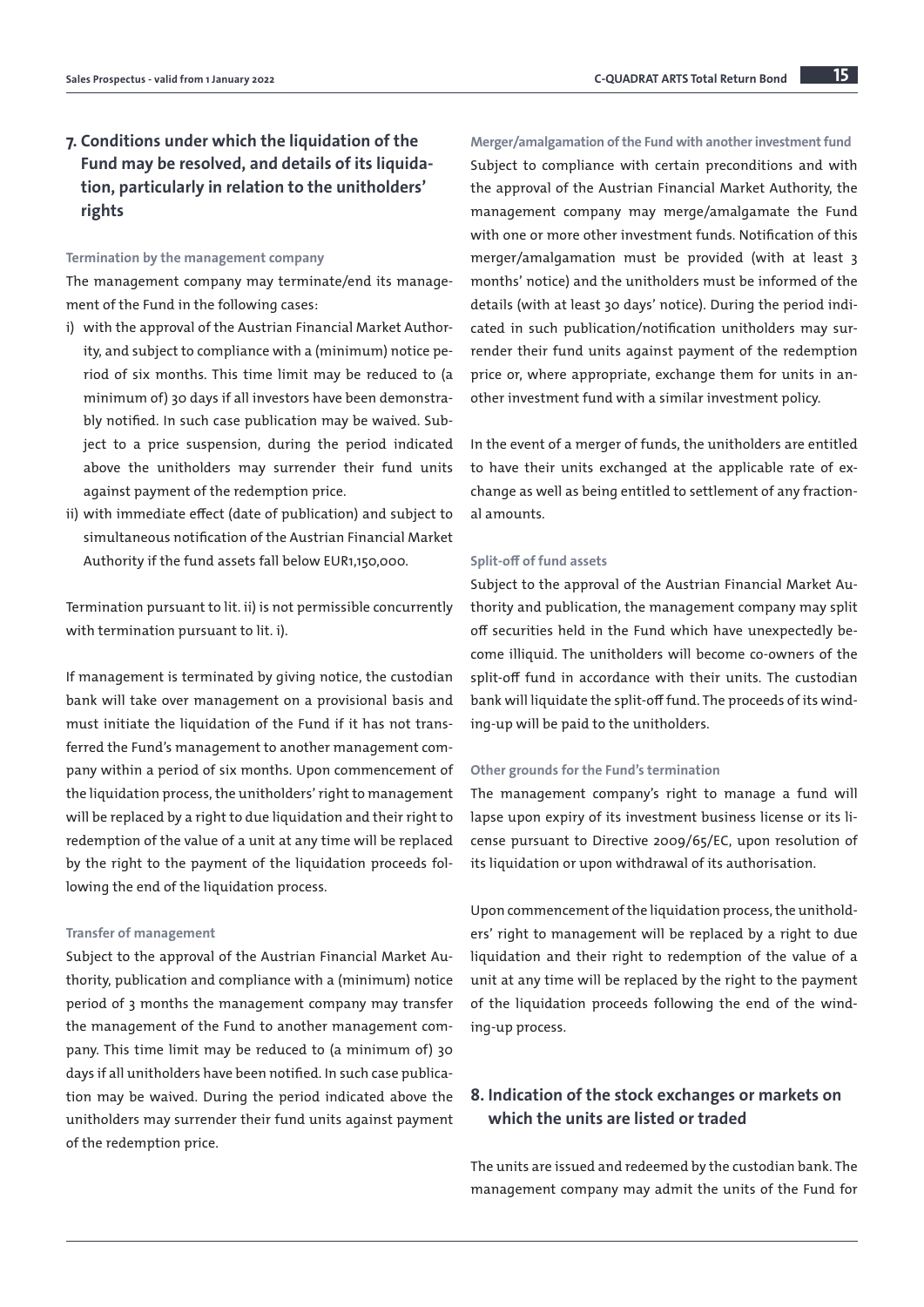trading on a stock exchange or in regulated markets; currently the management is not making use of this possibility. It cannot be ruled out that the units are traded on any markets without the consent of the management company in charge of the Fund described here. A third party may, without the consent of the management company, arrange for the units to be included in the outside market or any other over-the-counter trading. The market price underlying stock exchange transactions or transactions in any other markets is not exclusively determined by the value of the assets held in the Fund, but also by supply and demand. Therefore, this market price may deviate from the unit value determined by the management company or the custodian.

## 9. Modalities and terms for the issue and/or sale of units

#### Issue of units

Units will be issued on any banking day in Vienna.

There is in principle no limit to the number of issued units and corresponding unit certificates. The units may be acquired from the distributors listed under item 19.

The management company reserves the right to cease issuing units either temporarily or permanently.

There is currently no minimum investment for all unit classes in the Fund.

## Front-end load and issue price

When setting the issue price, a front-end load may be added to the unit purchase price to cover issue costs.

The front-end load to cover issue costs will amount to up to 3.00% of the value of the units. Currently no front-end load is levied for unit class H, the front-end load for all other unit classes is levied in full.

The issue price results from the unit value plus a mark-up, rounded up to the nearest cent or the currency unit indicated in the prospectus for the respective unit class respectively.

#### Settlement date

Provided the custodian bank receives the order to issue unit certificates by no later than 2 p.m. in case of electronic data transfer or otherwise by 1:30 p.m. on a banking day, the issue price applicable for settlement is the net asset value calculated by the custodian bank for the banking day following the day after the order was placed (settlement date) - excluding Good Friday and New Year's Eve - plus the front-end load. The value date on which the purchase price is charged is one banking day after the settlement date.

## 10. Modalities and terms of redemption or repurchase of the units and circumstances under which redemption or repurchase may be suspended.

#### Redemption of units

Unitholders may request at any time that the custodian bank redeem the units by placing a redemption order.

The management company is obliged to redeem the units for the account of the Fund at the current redemption price that shall correspond to the value of a unit rounded down to the nearest cent.

Units will be redeemed on any banking day in Vienna.

## Suspension

Under extraordinary circumstances, payment of the redemption price as well as calculation and publication of the redemption price may be temporarily suspended, subject to simultaneous notice being given to the Austrian Finan-cial Market Authority and publication, and may be made dependent on the sale of assets of the Fund and receipt of the sale proceeds, if this appears necessary under the circumstances in consideration of legitimate interests of the unitholders. Unitholders shall also be informed of the recommencement of redemption of unit certificates.

Redemption fee and redemption price No redemption fee will be charged.

The redemption price is calculated rounding the unit value down to the next cent or the currency unit indicated in the prospectus for the respective unit class.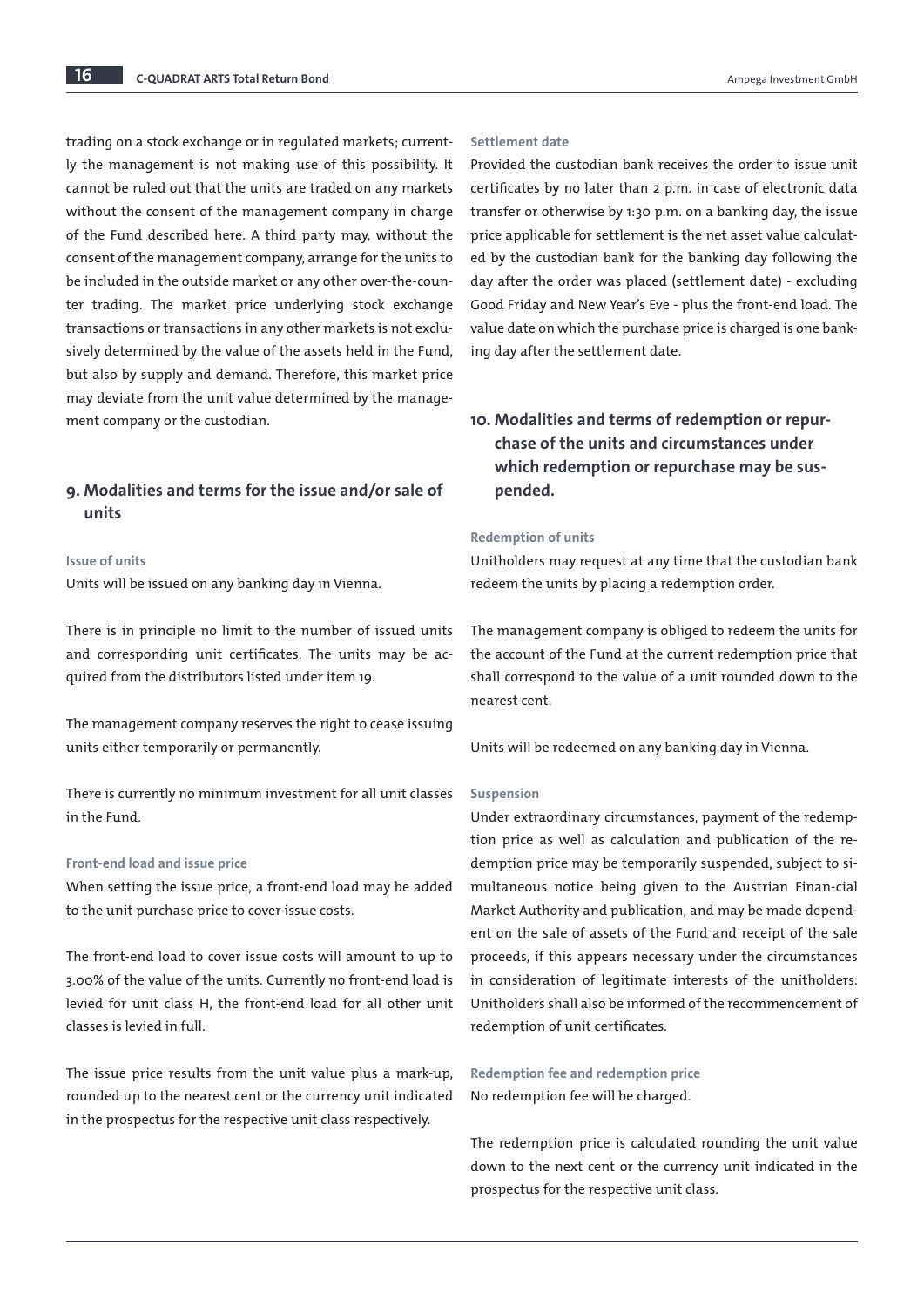#### Settlement date

Provided the custodian bank receives the order to redeem unit certificates by no later than 2 p.m. in case of electronic data transfer or otherwise by 1:30 p.m. on a banking day, the redemption price applicable for settlement is the calculated value calculated by the custodian bank for the banking day following the day after the order was placed (settlement date) - excluding Good Friday and New Year's Eve. The value date on which the selling price is credited is one banking day after the settlement date.

## 11. Calculation of the units' sale, issue, repurchase and redemption prices, in particular:

- method and frequency of price calculation;
- indication of the costs associated with the sale, issue, redemption or repurchase of the units;
- indication of the type, place and frequency of publication of the prices.

#### Calculation method

The most recently published (= available) prices will be consulted in order to calculate the Fund's price. Where, due to the political or economic situation, the most recently published valuation price quite clearly does not correspond to actual values, and not merely in an isolated case, calculation of the price may be omitted provided the Fund has invested 5% or more of the fund assets in assets whose prices are not available or whose prices are not in line with the market.

#### Frequency of calculation of prices

The issue and redemption prices will be calculated on each banking day.

#### Costs of issuing and redeeming units

The issue and redemption of the units by the custodian bank or their purchase is not subject to any additional costs other than the addition of the front-end load for issuing unit certificates.

The redemption of the unit certificates is subject to a redemption fee.

## Form, place and frequency of publication of the issue and redemption prices

The unit value and the issue and redemption prices are computed by the custodian bank on each banking day and published on the website of the management company, www. ampega.com >Leistungen >Publikumsfonds >Fondsname (in German).

## 12. Rules for valuation of assets

The value of a unit class is calculated by dividing the total value of the Fund, including its income, by the number of units issued.

On initial issue of units of a unit class, their value is to be calculated on the basis of the value determined for the entire Fund. As a result, the value of a unit class results from the sum of the pro-rata net asset values of the Fund to be calculated for this unit class.

The total value of the Fund is calculated on the basis of the current market prices of the securities, money market instruments, funds and subscription rights held by the Fund plus the value of the Fund's financial assets, cash holdings, credit balances, receivables and other rights, less liabilities.

The market values of the individual assets are determined as follows:

- a. The value of assets quoted or traded on a stock exchange or other regulated market is generally calculated on the basis of the most recently available price.
- b. If an asset is not quoted or traded on a stock exchange or other regulated market, or if the price of an asset quoted or traded on a stock exchange or other regulated market does not appropriately reflect the actual market price, the prices supplied by reliable data providers or, alternatively, the market prices for equivalent securities will be taken or other recognised valuation methods employed.
- c. Units in a UCITS or UCI are valued using the last available redemption prices or, if their units are traded on a stock exchange or other regulated market (e.g. ETFs), using the last available closing prices.
- d. The settlement value of futures and options traded on a stock exchange or other regulated market is calculated using the last available settlement price.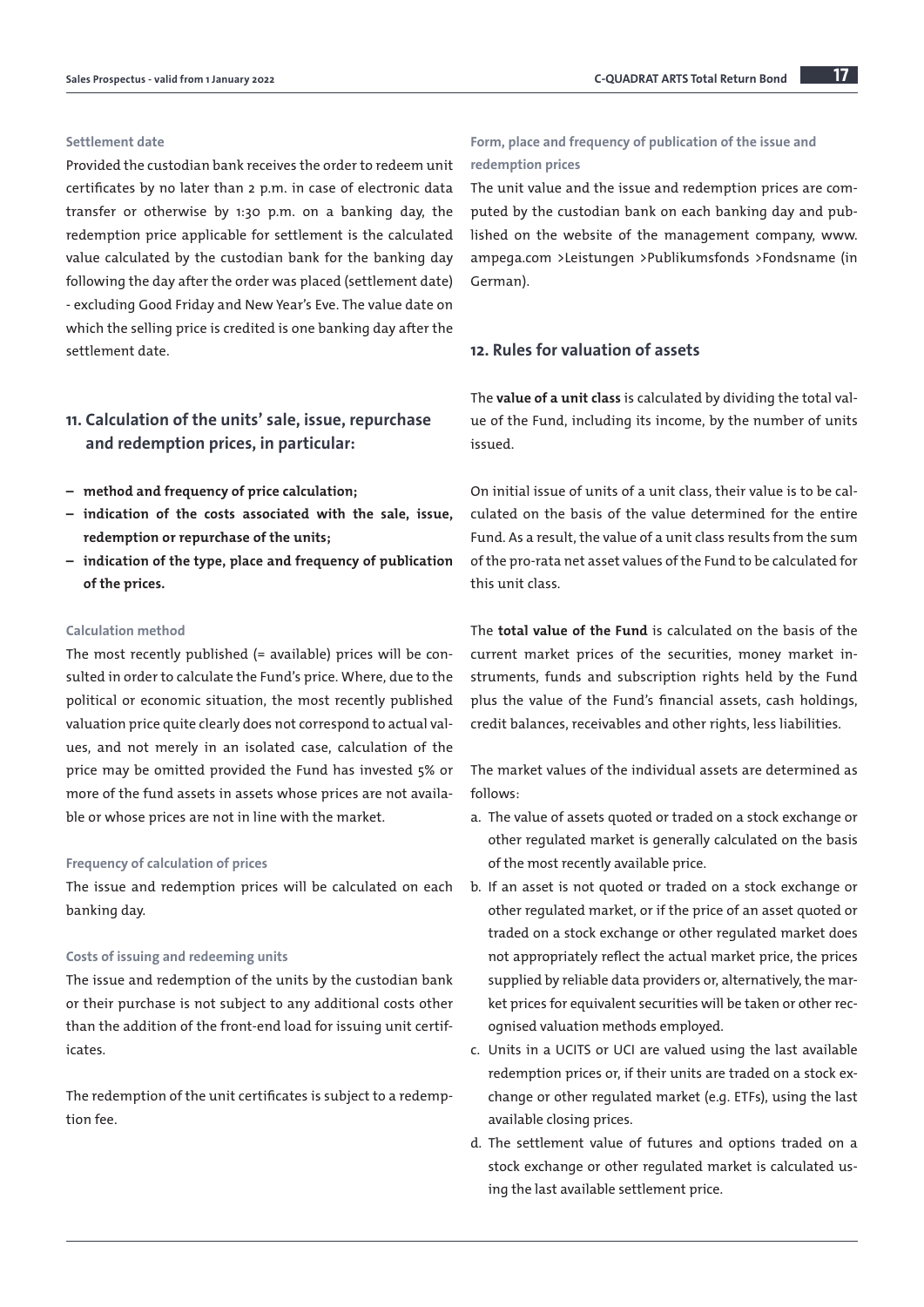## 13. Rules for the determination and appropriation of income

## Appropriation of income in case of distribution unit certificates (distribution)

Once costs have been covered, the income received during the past financial year (interest and dividends) may be distributed at the discretion of the management company. Distribution may be waived subject to due consideration of the unitholders' interests. The distribution of income from the sale of assets of the Fund including subscription rights shall likewise be at the discretion of the management company. A distribution from the fund assets and interim distributions are also permissible. The fund assets may not through distributions fall below the minimum volume for a termination which is stipulated by law.

From April 30of the following financial year the amounts are to be distributed to the holders of distribution unit certificates. Any remaining balances shall be carried forward to new account.

In any case, from April 30 the amount calculated pursuant to InvFG shall be paid out, to be used where applicable to meet any withholding tax on investment income commitments on the distribution-equivalent return on those unit certificates.

## Appropriation of income in case of accumulation unit certificates with payment of withholding tax on investment income (accumulation)

The income accumulating over the financial year is not distributed after the costs have been covered. For accumulation unit certificates, the amount determined in accordance with InvG is to be paid from April 30 which, if applicable, is to be used to cover the mandatory amount of withholding tax on investment income to be attributable to deemed-distributed income of the unit certificate.

Appropriation of income in case of accumulation unit certificates without payment of withholding tax on investment income (full accumulation)

The income accumulating over the financial year that remains after the deduction of expenses shall not be distributed. No payment pursuant to InvFG will be made. April 30 of the following financial year shall be the key date pursuant to InvFG

in case of failure to pay withholding tax on investment income on the annual yield.

The Management Company must ensure by furnishing evidence from the custodial account providers that, at the time of payment, the unit certificates are only held by unitholders who are either not subject to Austrian personal income tax or corporation income tax or who meet the requirements for exemption pursuant to section 94 of the Austrian Income Tax Act or for exemption from withholding tax on investment income.

If these preconditions have not been met as of the payment date, the amount calculated pursuant to InvFG shall be paid out by the custodian in the form of credit.

Appropriation of income in case of accumulation unit certificates without payment of withholding tax on investment income (fully accumulating tranche for non-resident investors exempt from withholding tax)

Accumulation unit certificates without deducted withholding tax on investment income shall only be sold outside Austria.

The income accumulating over the financial year that remains after the deduction of expenses shall not be distributed. No payment pursuant to InvFG will be made.

The management company must ensure by furnishing evidence that, at the time of payment, the unit certificates may only be held by unitholders who are either not subject to Austrian personal income tax or corporate income tax or who fulfil the requirements for exemption pursuant to section 94 of the Austrian Income Tax Act or for exemption from withholding tax on investment income.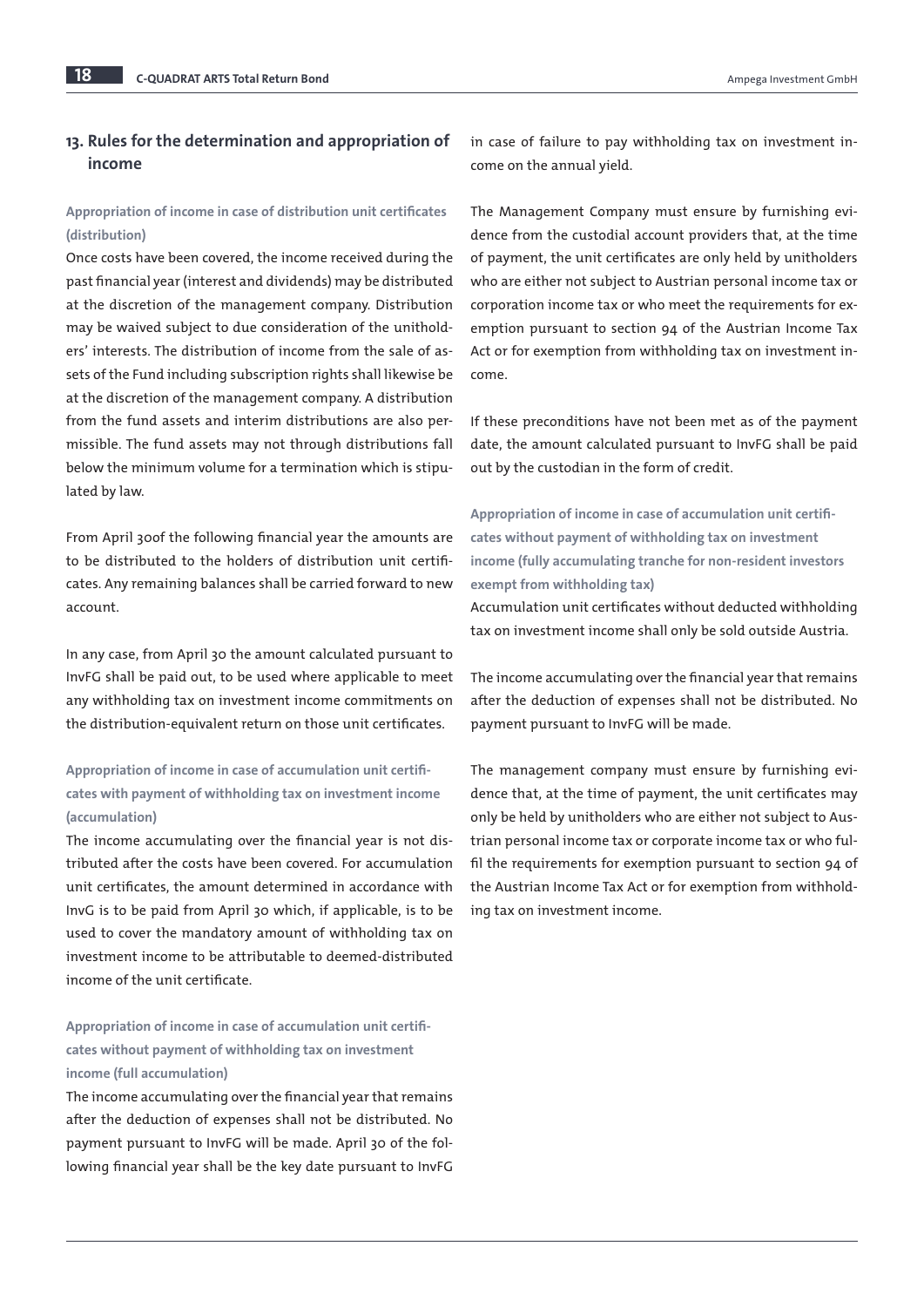14. Description of the investment objectives of the Fund, including the financial objectives (e.g. capital growth or income growth), the investment policy (e.g. specialisation in geographical regions or economic sectors), any restrictions on such investment policy, an indication of any techniques and instruments or borrowing powers that may be exercised in managing the Fund as well as the consideration of sustainability risks in the investment process as well as effects of sustainability risks on returns and transparency of adverse sustainability impacts at fund level

C-QUADRAT ARTS Total Return Bond seeks to achieve moderate capital growth.

C-QUADRAT ARTS Total Return Bond is actively managed and does not follow any benchmark in terms of its investment strategy. It seeks to realise absolute long-term growth.

## The following assets may be selected for the investment fund in accordance with InvFG.

The fund invests at least 51% of its fund assets in bond funds and money market funds/near-money market funds. The Fund may thus acquire units in investment funds which seek to achieve a neutral or opposite performance by comparison with a specific market trend.

Securities (including securities with embedded derivative instruments) may account for up to 49% of the fund assets. However, equities and equity-equivalent securities must not be acquired.

Derivative instruments may account for up to 49% of the fund assets (calculated according to market prices) within the framework of the investment fund's strategy and for hedging purposes.

Sight deposits and deposits at notice with notice periods not exceeding 12 months may amount to up to 49% of the fund assets. No minimum bank balance need be maintained.

Consideration of sustainability risks in the investment process as well as effects of sustainability risks on returns: The investments on which this financial product is based do not take into account the EU criteria for environmentally sustainable economic activities. Further information about the way in which sustainability risks are included in the investment process and the possible extent of the effects of sustainability risks on returns can be found on the website of the external asset manager. Corresponding links can be found on the company's home page at [https://www.ampega.com/leistungen/](https://www.ampega.com/leistungen/publikumsfonds/hinweise/) [publikumsfonds/hinweise/](https://www.ampega.com/leistungen/publikumsfonds/hinweise/) [\(in German\).](https://www.ampega.com/fonds/hinweise/index.html)

Transparency of adverse sustainability impacts at fund level: The company does not currently take into account the adverse effects of investment decisions on sustainability factors. The relevant data required to determine and weight the adverse sustainability impacts is not yet available on the market to a sufficient extent and in the required quality.

The following investment instruments are purchased for the Fund's assets subject to compliance with the above description.

## NOTE:

The Fund seeks to achieve the investment objectives at any time, but their actual achievement cannot be guaranteed.

The following description takes no account of the investor's individual risk profile and a personal expert investment advice may be recommendable in this respect.

## 15. Techniques and instruments used to implement investment policy

The Fund invests pursuant to the investment and issuer limits laid down in InvFG in combination with the fund regulations and in compliance with the principle of risk diversification.

### **Securities**

#### *Securities are*

- a) equities and other equity-equivalent securities,
- b) bonds and other securitised debt securities,
- c) all other marketable financial instruments (e.g. subscription rights) which grant an entitlement to purchase finan-cial instruments within the meaning of InvFG by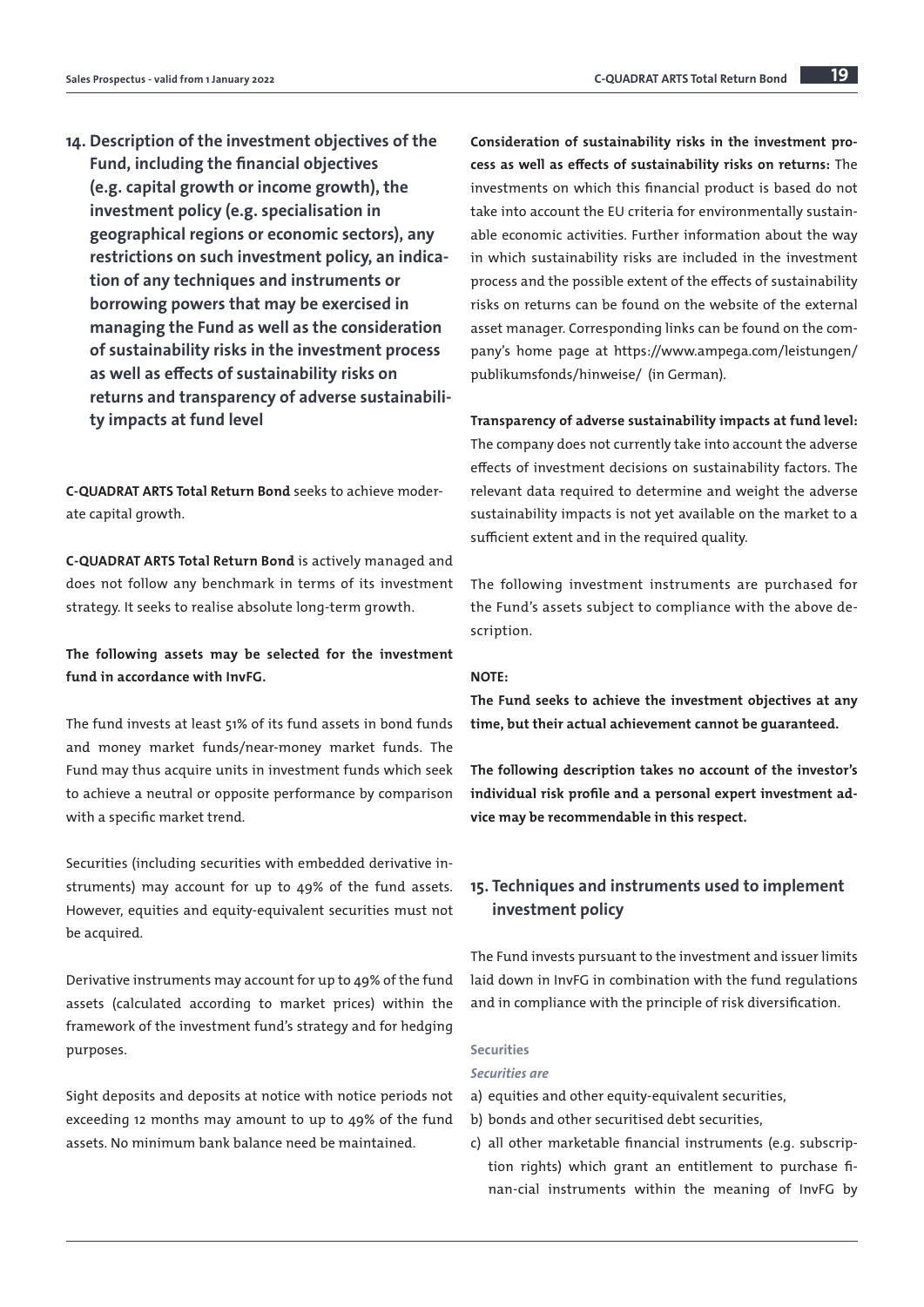means of subscription or exchange, as stipulated by section 69 InvFG, with the exception of the techniques and derivative financial instruments (derivatives) specified in section 73 InvFG.

Pursuant to section 69 (2) InvFG, securities also include

- 1. units in closed-end funds in the form of an investment company or an investment fund,
- 2. units in closed-end funds constituted under the law of contract,
- 3. financial instruments in accordance with section 69 (2) Item 3 InvFG.

The management company may purchase securities which are quoted on one of the Austrian or foreign stock ex-changes listed in the Annex to the fund regulations or traded on regulated markets listed in the Annex which are recognised and open to the general public and which function in an orderly manner. In addition, the management company may invest in securities from new issues whose terms and conditions of issue include an obligation to apply for admission to official listing on a stock exchange or regulated market subject to the proviso that admission take place no later than one year after the date of issue.

#### Money market instruments

Money market instruments must not be acquired.

#### Total Return Swaps

The fund does not currently use total return swaps.

## Non-listed securities and money market instruments

A maximum of 10% of the fund assets may be invested in securities which are not officially admitted to trading on one of the stock exchanges listed in the Annex to the fund regulations or which are not traded on one of the regulated markets specified in the Annex to the fund regulations or in case of new issue of securities which are not admitted to trading within one year of their issue.

#### Units in funds

#### *Units in investment funds (section 77 InvFG)*

1. Units in investment funds (= investment funds and openend investment companies) which comply with the provisions set out in Directive 2009/65/EC (UCITS) may each and overall amountto up to 20% of the fund assets and may be purchased within legally permissable limits unless these UCITS or UCI for their part invest more than 10% of their fund assets in units in other investment funds.

- 2. Units in investment funds pursuant to section 71 in connection with section 77 (1) InvFG which do not wholly comply with the provisions set out in Directive 2009/65/EC (UCI) and whose exclusive purpose is
	- to invest publicly procured monies in securities and other liquid financial instruments for joint account and in accordance with the principle of risk spreading and
	- whose units are, at the request of the unitholders, redeemed or repurchased at the direct or indirect expense of the assets of the funds

may each be purchased for up to 20% of the fund assets, but not exceeding 30% of the fund assets overall, where

- a) such UCI funds do not invest more than 10% of their fund assets in units of other investment funds and
- b) they are authorised under laws stipulating that they are subject to supervision considered by the Austrian Financial Market Authority to be equivalent to that laid down in Community law (Union law), and cooperation between authorities is sufficiently ensured,
- c) the level of protection afforded the unitholders is equivalent to that afforded the unitholders of investment funds or management companies that fulfil the provisions of Directive 2009/65/EC (UCITS funds) and, in particular, the rules on asset segregation, borrowing, lending and short sales of securities and money market instruments are equivalent to the requirements set out in Directive 2009/65/EC,
- d) the UCI reports on its business in semi-annual and annual reports that enable an assessment to be made of the assets and liabilities as well as income and operations during the reporting period.

The criteria specified in section 3 of the FMA Regulation on Information and Determination of Equivalence (Informationen- und Gleichwertigkeitsfestlegungsverordnung, IG-FestV), as amended, should be consulted in order to determine the equivalence of protection afforded to unitholders within the meaning of lit. c).

3. The Fund may also purchase units in investment funds that are managed, directly or by delegation, by the same management company or by a company with which the management company is linked by common management or control or by a substantial direct or indirect holding.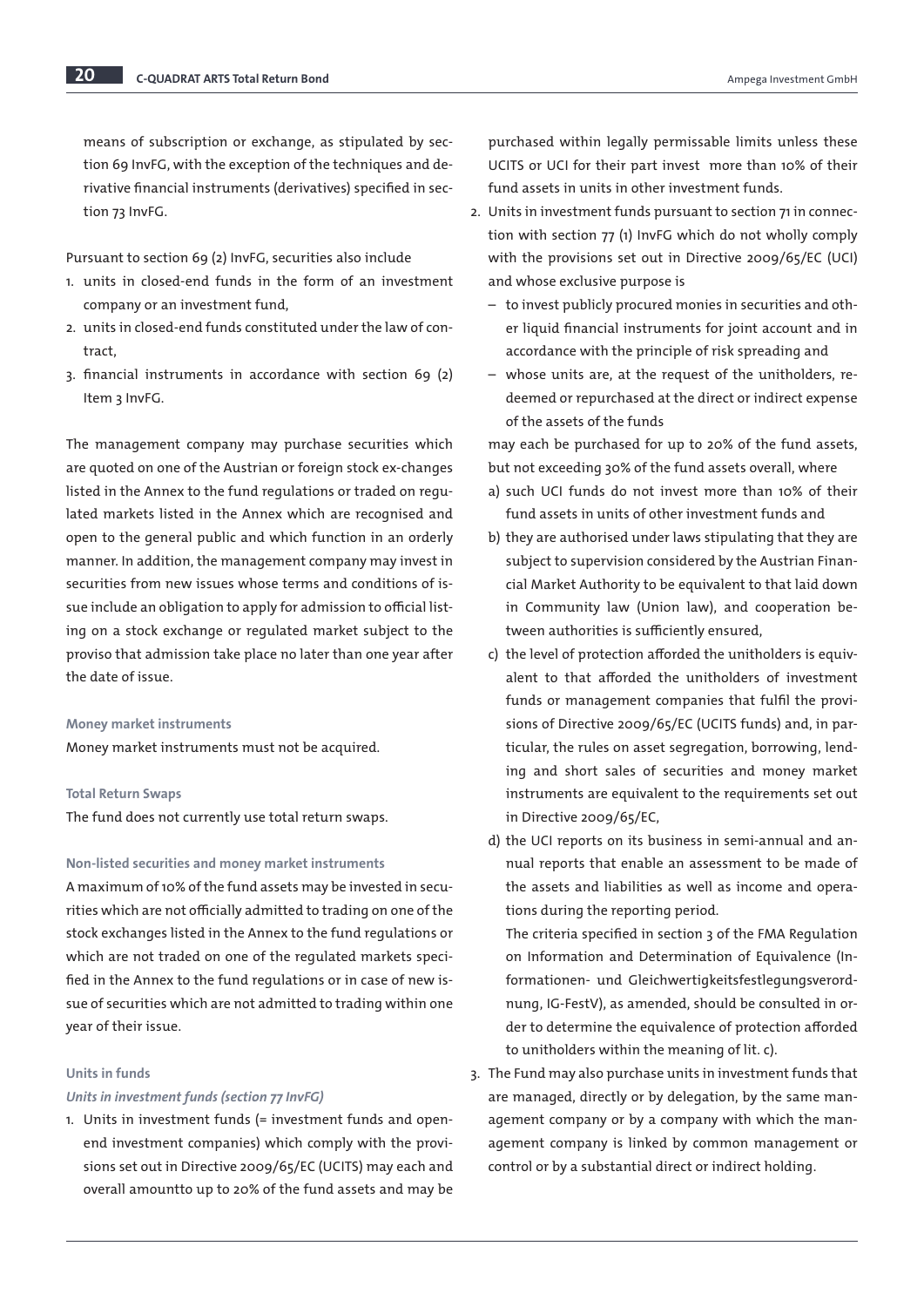## Derivative financial instruments *Listed and non-listed derivative financial instruments*

Derivative financial instruments (derivatives) - including equivalent instruments settled in cash - which are traded on one of the regulated markets listed in the Annex to the fund regulations or derivative financial instruments which are not quoted on a stock exchange or traded on a regulated market (OTC derivatives) may be acquired for the Fund if

- 1. the underlying instruments are instruments pursuant to section 67 (1) Items 1 to 4 InvFG or financial indices, interest rates, exchange rates or currencies in which the Fund is permitted to invest in accordance with the investment goals specified in its fund regulations,
- 2. the parties to OTC derivative transactions are institutions subject to supervision of a category that the Austrian Financial Market Authority has authorised by way of regulation and
- 3. the OTC derivatives are subject to a reliable and verifiable valuation on a daily basis and can be sold, liquidated or closed out by a countertransaction at fair value at any time at the initiative of the management company.
- 4. they do not lead to the delivery or transfer of assets other than those specified in section 67 (1) InvFG.

This also applies to instruments that allow the transfer of the credit risk of the above-mentioned assets.

## The risk exposure to a counterparty of a fund in an OTC derivative transaction must not exceed:

- 1. 10% of the fund assets when the counterparty is a credit institution within the meaning of section 72 InvFG and
- 2. otherwise 5% of the fund assets.

Investments by a fund in index-based derivatives are not taken into consideration with regard to the specified investment limits. When a security or a money market instrument embeds a derivative, the latter must be taken into account when complying with the above-mentioned requirements.

## *Purpose of use*

The use of derivative instruments for hedging purposes means that they are used on a short-term, tactical basis to reduce specific risks for the Fund (e.g. market risk).

The use of derivative instruments as part of the Fund's investment strategy means that derivative instruments may also be used as an alternative to a direct investment in assets and, in particular, with the goal of income growth.

The use of derivative instrument for permanent hedging purposes means that it is tried to fully eliminate certain risks (e.g. currency risk) through the use of derivative instruments (long-term and permanent hedging).

The management company may undertake transactions involving derivatives as part of its investment strategy. This may at least temporarily mean an increased loss risk in respect of the Fund's assets.

#### *Risk management*

The management company must employ a risk management process that enables it to monitor and measure at any time the risk of the positions and their contribution to the aggregate risk profile of the fund assets.

The overall risk is to be determined in accordance with the commitment approach or the value-at-risk approach.

The management company must specify, implement and maintain appropriate and documented risk management principles. These risk management principles must include procedures such as are necessary for the evaluation of market, liquidity and counterparty risks as well as other risks, including operational risks.

#### Overall risk

#### *VaR approach*

The management company applies the value-at-risk approach to calculate the overall risk. All of the Fund's positions are considered within the scope of this approach. In this respect, value-at-risk refers to the maximum loss which the fund portfolio may foreseeably suffer over a specific period (holding period) for a given confidence interval (probability).

The following parameters apply for the calculation of the potential loss:

- 1. Confidence interval of 99%
- 2. Holding period of one month (i.e. 20 business days)
- 3. Effective monitoring period for risk factors of at least one year (250 business days) unless a significant increase in price volatility due to extreme market conditions justifies a shorter monitoring period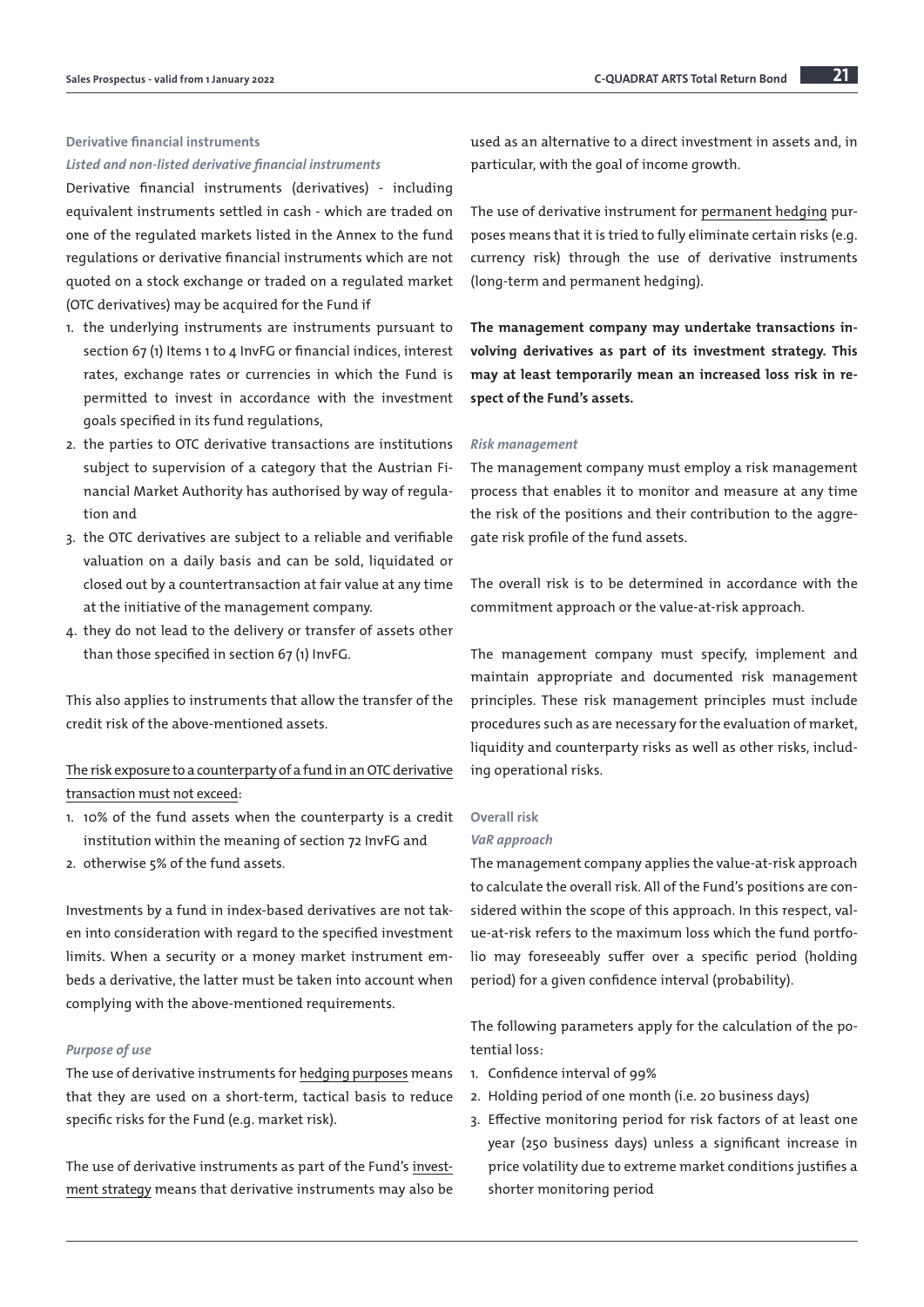- 4. Quarterly updating of data or more frequently if market prices undergo significant changes
- 5. Calculations at least daily.

Please refer to the current version of the regulation issued by the Austrian Financial Market Authority concerning risk calculation and reporting of derivatives for the detailed overall risk calculation modalities in case of use of the value-at-risk approach and the quantitative and qualitative details.

The accuracy and predictive quality of the value-at-risk approach will be verified by means of back-testing. This entails risk-adequate stress calculations (stress-testing).

The management company makes use of the following model: absolute VaR

The management company applies the absolute value-at-risk approach to calculate the overall risk. It thereby calculates the VaR for the current fund portfolio and its absolute limit.

The total risk of the fund portfolio thus determined must not exceed 10% of the Fund's net asset value.

#### Sight deposits and deposits at notice

Bank balances in the form of sight deposits or deposits at notice with terms to maturity not exceeding 12 months may be purchased under the following conditions:

- 1. Sight deposits and deposits at notice with terms to maturity not exceeding 12 months may be invested with a single credit institution up to an amount of 20% of the fund assets provided the credit institution
	- is domiciled in an EEA Member State or
	- is domiciled in a non-Member State and is subject to regulatory rules considered by the Austrian Financial Market Authority to be at least as stringent as those laid down by Community law.
- 2. Irrespective of any individual upper limits, a fund may not invest more than 20% of its fund assets with a single credit institution in a combination of securities or money market instruments issued by such credit institution and/or deposits held by the credit institution and/or OTC derivatives purchased by the credit institution.
- 3. No minimum balance is required and the bank balance may not exceed 49% of the fund assets.

#### Borrowing

The management company may take out temporary loans up to the amount of 10% of the Fund's assets for account of the investment fund. The Fund's level of risk exposure may thus increase to the same extent.

#### Repurchase agreements

Transactions under repurchase agreements are not executed.

#### Securities lending

Securities lending is not executed.

## 16. Risk profile for the Fund

#### General

The assets in which the management company invests for account of the Fund entail risks as well as income opportu-nities. If the investor sells fund units at a time when the prices of the assets have fallen in relation to their level as of their purchase, he will not receive all of the money which he has invested in the Fund. However, the investor's risk is limited to his total investment. There is therefore no commitment to provide further capital.

This list is not exhaustive and the outlined risks may vary in the level of their effects for the Fund.

Due to the different features of the individual unit classes, the economic result that the invested achieves with his investment may vary depending on the unit class to which the units purchased by him belong.

The following risks may be of particular importance to this Fund:

#### Market risk

The price performance of securities is particularly dependent on the performance of the capital markets, which, for their part, are affected by the general situation of the world economy and by the economic and political framework in the different countries.

### Interest rate risk

One type of market risk is interest rate risk. This refers to the possibility of a change in the market interest rate applicable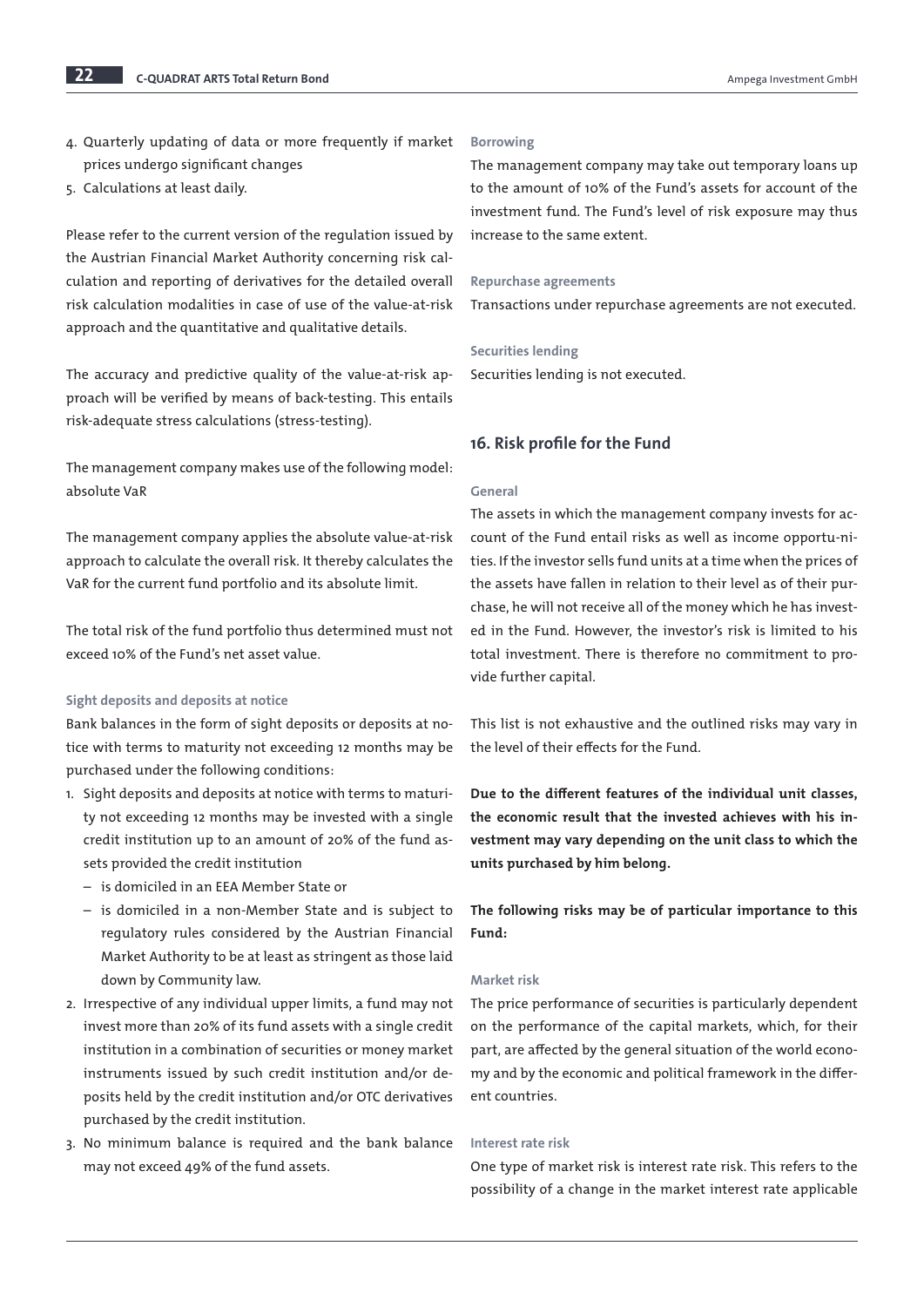upon issue of a fixed-income security or a money market instrument. Changes to the market interest rate may result from factors such as changes in the economic climate and policy responses on the part of the relevant central bank. When market interest rates rise, prices of fixed-income securities and money market instruments generally fall. On the other hand, when market interest rates fall, this has an inverse effect on fixed-income securities and money market instruments.

In either case, the price trend leads to the yield on the security roughly reflecting the market interest rate. However, price fluctuations vary in accordance with the time to maturity of the fixed-income security. Fixed-income securities with shorter maturities are subject to lower price risk than those having longer maturities. However, fixed-income securities with shorter maturities generally offer lower yields than fixed-income securities with longer maturities.

As a result of market conditions, the interest rate risk may also materialise for sight deposits and deposits at notice in the form of negative interest on deposits or any other unfavourable conditions whereas the latter may be subject to an increased change frequency both in a positive and negative sense.

### Credit risk or issuer risk

Along with general patterns on the capital markets, the price of a security is also affected by the performance of the specific issuer. Even when securities are selected with the utmost care it is not possible to exclude, for example, losses due to insufficient liquidity on the part of the issuer.

#### Fulfilment or counterparty risk

This category includes the risk of a settlement in a transfer system not being performed as expected when a counter-party does not pay or deliver as anticipated or does so subject to a delay. Settlement risk is the risk of performing on an obligation and not receiving the corresponding counterperformance.

Especially when purchasing unlisted financial products or settling them via a transfer agent, the risk exists that an obligation from a completed transaction may not be performed on as expected due to a counterparty's failure to make payment or delivery, or that losses may result from operational errors during settlement of a transaction.

#### Liquidity risk

Giving due consideration to the opportunities and risks associated with investing in equities and bonds, the man-agement company will in most cases invest the Fund in securities that are officially admitted to stock exchanges in Austria and abroad or traded on regulated markets that are recognised markets, are publicly accessible and are properly functioning markets.

Despite this, it may not always be possible to sell specific securities during certain phases or in certain stock exchange segments at the desired moment in time. There is also the risk that stocks traded in a somewhat tight market segment may be subject to considerable price volatility.

In addition, the management company will invest in securities from new issues whose terms and conditions of issue include an obligation to apply for admission to official listing on a stock exchange or regulated market subject to the proviso that admission take place no later than one year after the date of issue.

The management company may invest in securities that are traded on a stock exchange or on a regulated market within the EEA or on one of the stock exchanges or regulated markets listed in the Annex to the fund regulations.

#### Exchange rate or currency risk

Currency risk is another form of market risk. Unless otherwise stipulated, the assets of a fund may be invested in currencies other than the fund currency. The fund receives income, repayments and proceeds from such investments in the currencies in which it invests. The value of these currencies may fall relative to the fund currency. Such currency risk may therefore adversely affect the value of the units when the fund invests in currencies other than the fund currency.

#### Specific currency risk

The following applies with regard to unit class ISIN AT0000A1H690 (VT-Ausland PLN hedged): Within the framework of the hedging concept, the management company tries to hedge the greatest part of the foreign exchange risk between the currency of the investor (Polish zloty) and the euro, regardless of the currency in which the instruments/securities held in the Fund are quoted. This hedging does not refer to the currency risk arising from exchange rate fluctuations of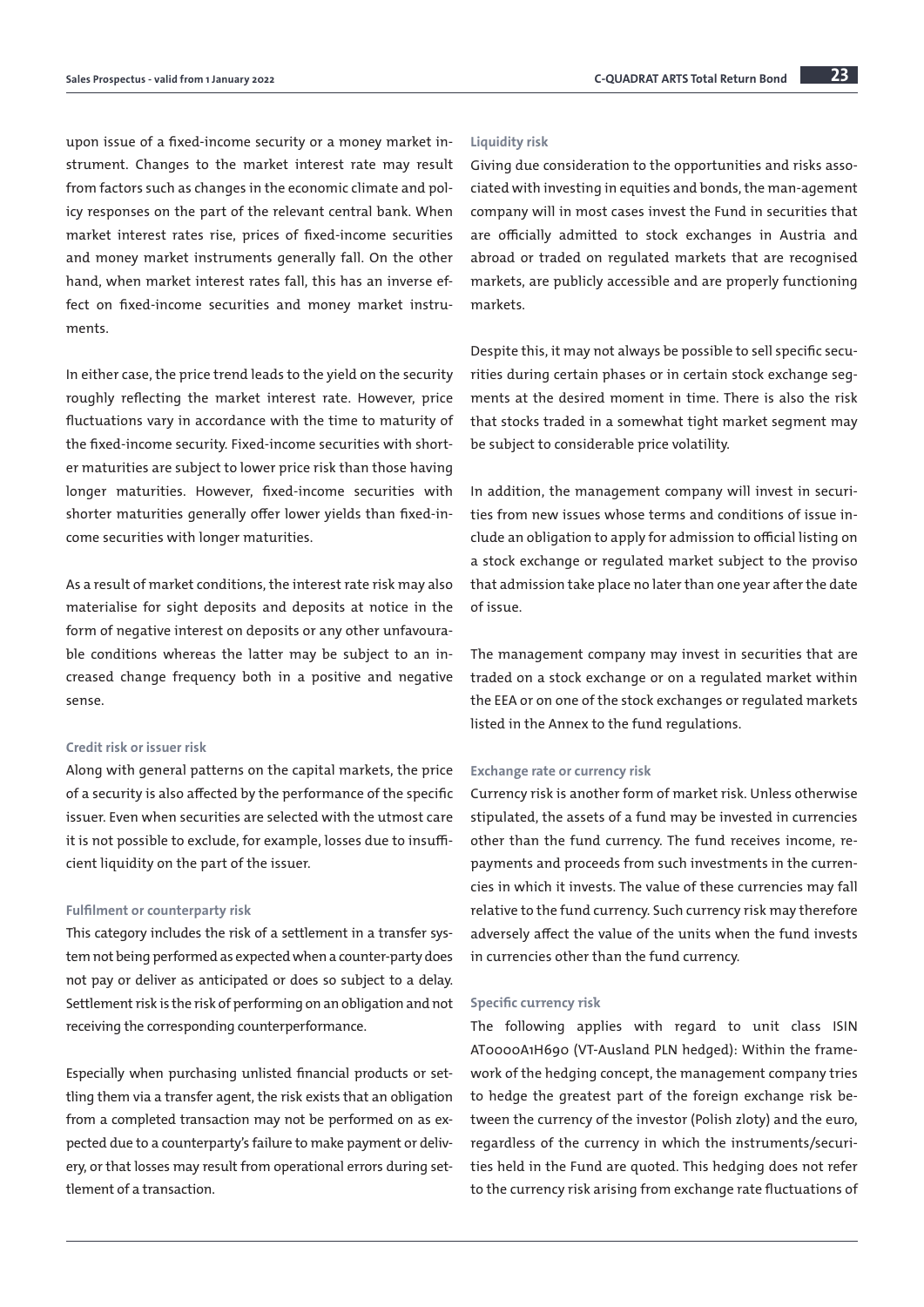the euro against the foreign currency components included in the portfolio. A complete hedging of the foreign currency risk cannot be guaranteed.

The following applies with regard to unit class ISIN AT0000A1Z3E0 (VT-Ausland CZK hedged): Within the framework of the hedging concept, the management company tries to hedge the greatest part of the foreign exchange risk between the currency of the investor (Czech korunas) and the euro, regardless of the currency in which the instruments/securities held in the Fund are quoted. This hedging does not refer to the currency risk arising from exchange rate fluctuations of the euro against the foreign currency components included in the portfolio. A complete hedging of the foreign currency risk cannot be guaranteed.

#### Custody risk

Keeping the assets of the Fund in custody entails the risk of loss resulting from insolvency, breaches of duties of care or abusive conduct on the part of the custodian or a sub-custodian.

#### Cluster risk/concentration risk

Further risk may result from a concentration of investments on specific assets or markets.

#### Performance risk

The performance of assets invested in by the Fund may deviate from projections at the time of purchase. A positive performance cannot therefore be guaranteed, except in case of a third-party guarantee.

#### Information on the solvency of guarantors

The risk associated with the investment rises or falls depending on the solvency of any guarantors.

#### Inflation risk

The return on an investment may be negatively impacted by the inflation trend. Money invested may decline in purchasing power due to inflation, or the inflation trend may have a direct (negative) impact on the performance of assets.

#### Capital risk

Risk relating to the Fund's capital may apply in particular if the assets are sold more cheaply than they were purchased. This also covers the risk of erosion in the event of redemption and excessive distributions of investment yields.

## Risk of changes to other framework conditions such as tax regulations

The value of the assets in the Fund may be negatively affected by uncertain factors in countries in which investments are made; these include international political trends, changes in government policies, taxation, restrictions on foreign investment, currency fluctuations and other developments relating to legislation or regulation. In addition, the Fund may trade on stock exchanges that are not as strictly regulated as those in the U.S. and in the EU countries.

### Valuation risk

Particularly in times in which market participants experience liquidity shortages due to financial crises or a general loss of confidence, price discovery for certain securities and other financial instruments on capital markets may be curtailed, making it difficult to accurately reflect the value of these instruments in the Fund. During such times, if investors redeem large quantities of units at the same time, the Fund's management may be forced to sell securities at prices that deviate from the actual valuation prices in order to maintain the Fund's overall liquidity.

#### Country or transfer risk

The country risk refers to a situation where a foreign debtor is unable, despite his solvency, to make timely payment or any payment at all due to an inability or lack of readiness on the part of his country of residence to make transfers. For example, payments to which the Fund is entitled may not be forthcoming or may be made in a currency which is no longer convertible due to foreign exchange restrictions.

#### Risk of suspension of redemption

In principle, unitholders may require the redemption of their units at any time. However, the management company may temporarily suspend redemption of units in case of extraordinary circumstances whereby the unit price may be lower than prior to suspension of redemption.

#### Key personnel risk

The performance of a fund which realises a highly favourable investment outcome within a given period is partly attributable to the aptitude of the persons responsible and thus to the correct decisions made by the fund's management. However, the personnel make-up of the fund's management may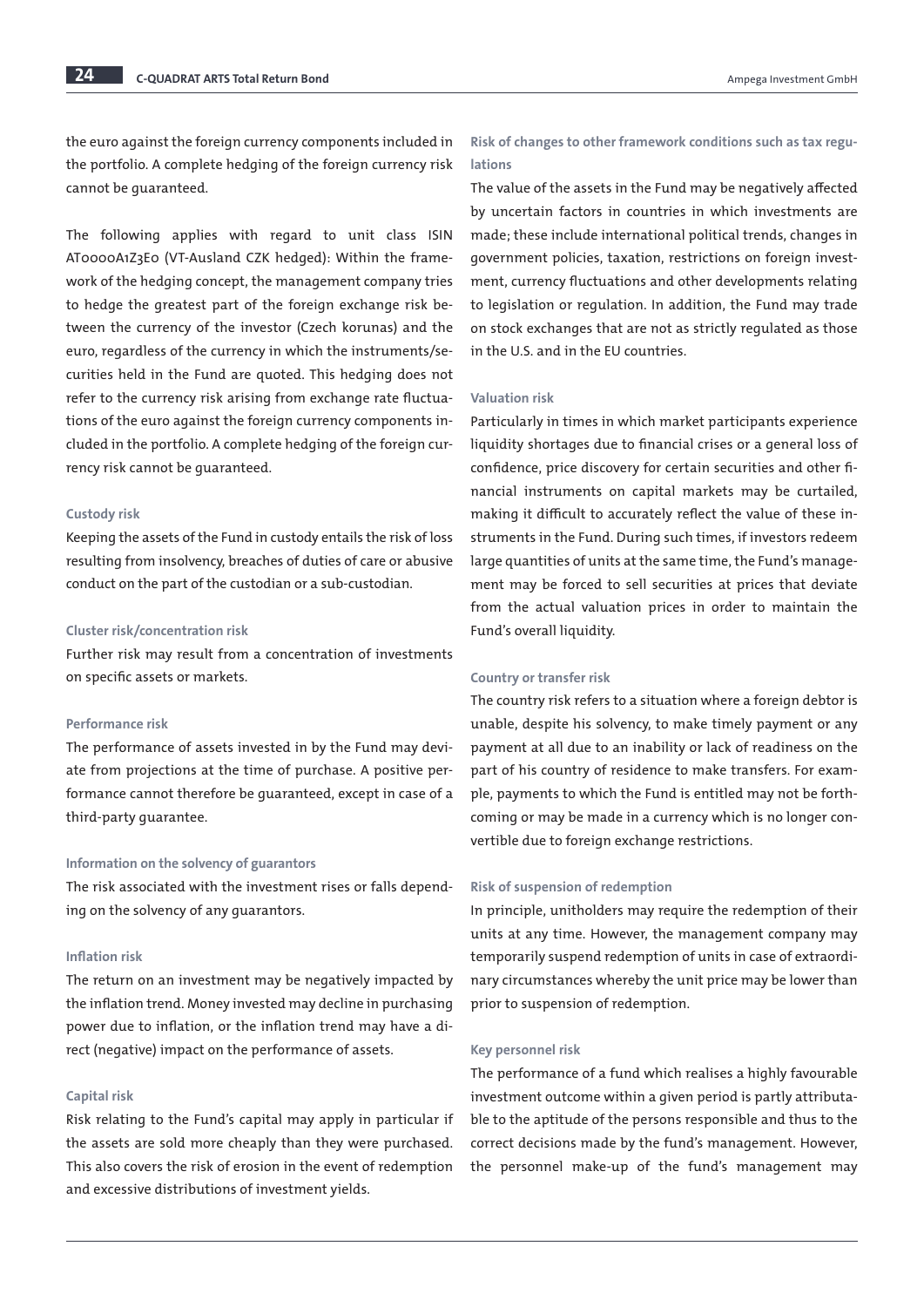change. New decision-makers may be less successful in their activities.

### Operational risk

There is a risk of loss for the fund resulting from inadequate internal processes as well as from human or system failure with the management company or from external events, such as negative effects on financial instruments from changes or the discontinuation of a reference value or interbank interest rate. This risk includes legal, contractual and documentation risks as well as risks resulting from the trading, accounting and valuation procedures operated for the fund.

#### Risks associated with units in investment funds (sub-funds)

The risks for the sub-funds which are acquired for the Fund are closely associated with the risks for the assets included in these sub-funds and their investment strategies.

Since the fund managers of the individual sub-funds may act independently of one another, it is possible that multi-ple sub-funds may pursue the same or opposing investment strategies. This may cause existing risks to accumulate and to cancel out any opportunities.

#### Risk in case of derivative financial instruments

As part of the sound administration of a fund, subject to certain conditions and restrictions the management company may purchase derivative instruments.

#### *Derivative products may entail risks such as the following:*

- a) Acquired limited-term rights may lapse or suffer a loss of value.
- b) The risk of loss may not be calculable and may exceed any furnished collateral.
- c) It may not be possible to effect transactions designed to rule out or limit risk, or it may only be possible to effect such transactions at a market price that results in a loss.
- d) The risk of loss may increase if the obligations arising from these types of transactions or the counterperformance to which such transactions give rise are denominated in a foreign currency.

## *The following additional risks may apply to transactions involving OTC derivatives:*

a) problems concerning the sale to third parties of financial instruments purchased on the OTC market, as these lack a regulated market; settlement of obligations entered into may be difficult due to individual agreements or may entail considerable expenses (liquidity risk);

b) the economic benefits of the OTC transaction may be jeopardised as a result of default by the counterparty (counterparty risk);

#### Securities lending risk

In the event of the investment fund lending securities, they are subject to the risk of default and also the risk of failure to return these securities. Particularly on account of financial losses suffered by the entity borrowing the securities, it may not be able to fulfil its relevant obligations in relation to the investment fund.

Insofar as the entity borrowing the securities furnishes collateral in connection with the securities lending trans-action, this collateral will be subject to a collateral risk.

## Risk associated with assets furnished by way of collateral (collateral risk)

If third parties furnish collateral for the investment fund, this collateral will be subject to the investment risks typically associated with this collateral.

## Dealing with sustainability risks

Sustainability risks are events or conditions in the areas of the environment, social affairs or corporate governance the occurrence of which may actually or potentially have a significant negative impact on the financial position, cash flows and financial performance as well as the reputation of the investments and can thereby be influenced in their market value.

The company regards sustainability risks as a supplementary type of risk, which affects already known and anchored types of risk, such as market price risk, credit default risk, reputational risk or operational risk.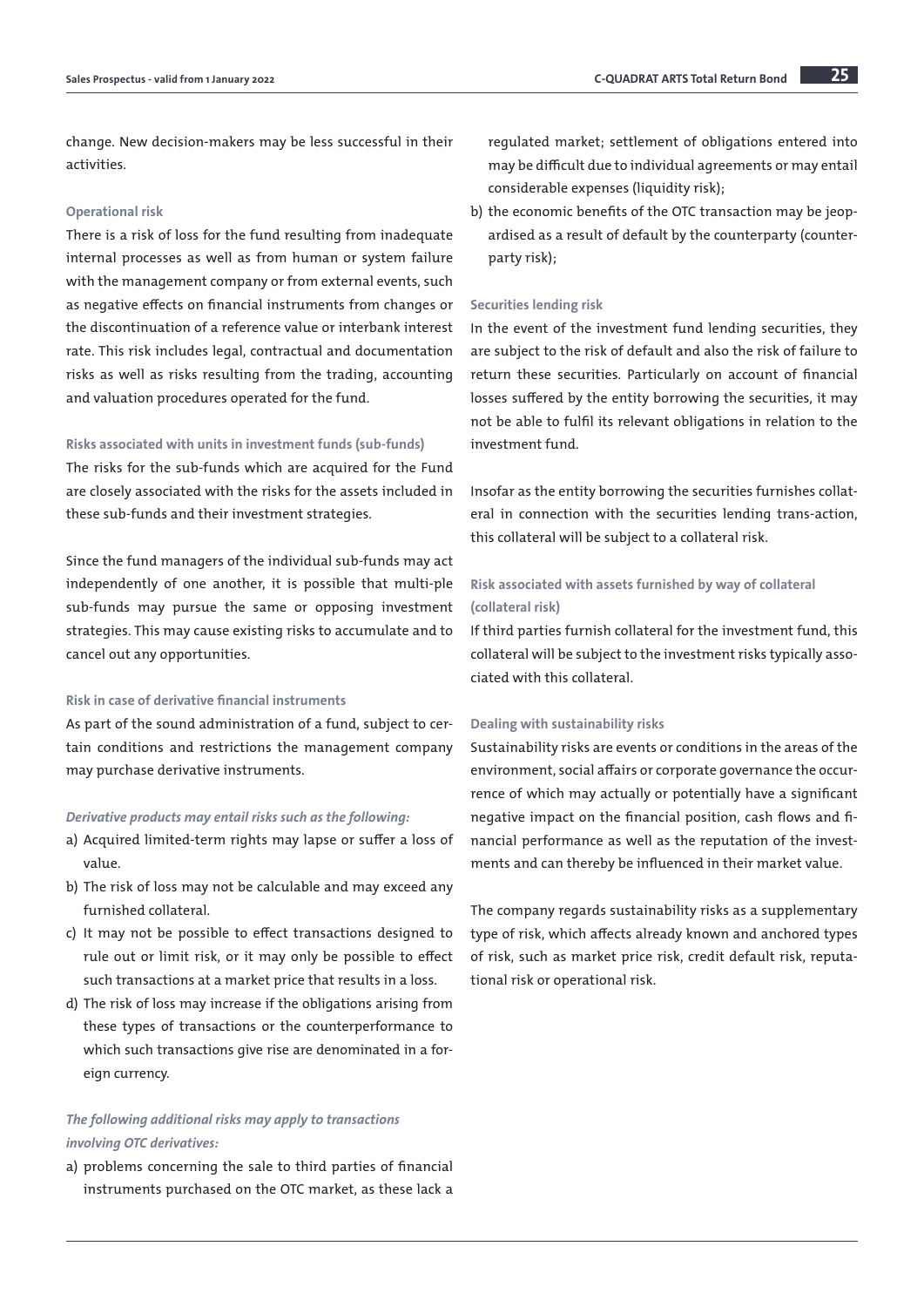17. Information on the method, level and calculation of the remuneration payable to the management company, the custodian bank or third parties and charged to the Fund, and on the reimbursement of costs to the management company, the custodian bank or third parties by the Fund

The costs arising at the introduction of new unit classes for existing funds shall be deducted from the unit prices of the new unit classes.

#### Management fees

For its management activity the management company receives annual remuneration of up to 1.10% p.a. of the fund assets, calculated on the basis of the values at the end of each month pro-rata. Currently a management fee of 0.80% p.a. is deducted for unit class H and the management fee for all other unit classes is deducted in full.

Account of this remuneration is taken in the unit value calculation carried out on an accrual basis on each banking day.

In addition, the management company receives a monthly variable management fee (performance fee) of 10% of the Fund's net performance (development of the unit value) in relation to the "high water mark". The "high water mark" corresponds to the unit value at the end of the previous month when a performance fee was last paid and is continuously calculated on the basis of the average fund volume and will influence the calculated net asset value, within the scope of income. The calculation shall be based on the number of units in circulation at the end of the relevant month.

#### *Management fees of the sub-funds*

For units in other investment funds in which the Fund invests ("sub-funds"), a management fee of up to 4% of the fund assets invested in this sub-fund may be charged. A performance fee may apply in addition.

### Other expenses

The management company is entitled to reimbursement of all expenses associated with its management of the Fund.

In addition to the remuneration due to the management company, the following expenses will be charged to the Fund:

#### *Transaction costs*

This refers to those costs associated with the purchase and sale of fund assets that have not already been priced into the price as part of the transaction cost settlement.

The transaction costs also include the cost of a central counterparty for OTC derivatives (pursuant to Regulation (EU) no. 648/2012 (EMIR3 ))

#### *Expenses for auditing and tax advice*

The remuneration paid to the auditor is based on the fund volume and the investment principles.

The expenses for tax advice include calculation of the tax details for each unit for unitholders who do not have unlimited liability to pay tax in Austria and will be charged where applicable.

## *Publication costs and regulatory costs Publication costs*

These costs include expenses associated with the production and publication of information for unitholders in Austria and elsewhere that is required by law. This also includes the costs for the creation and use of a permanent data storage medium (with the exception of cases prohibited by law).

#### *Regulatory costs*

To the extent permitted by statute, all costs charged by the supervisory authorities as well as any costs resulting from the satisfaction of legal distribution requirements in any countries of distribution may be charged to the Fund. In addition, any costs resulting from any regulatory reporting requirements may be charged to the Fund.

#### *Costs for the custodian bank/custodian*

The custodian bank will charge the usual custody account fees and coupon collection costs to the Fund, including - if applicable - the fees for custody of foreign securities abroad in the amount normally charged by banks (custody account fees).

For the custodial/custodian bank duties required by law, the custodian/custodian bank shall receive a quarterly remuneration or shall receive it at the end of the financial year. This item also includes costs for further duties taken over by the custodian/custodian bank (see Part I, Item 5). The remunera-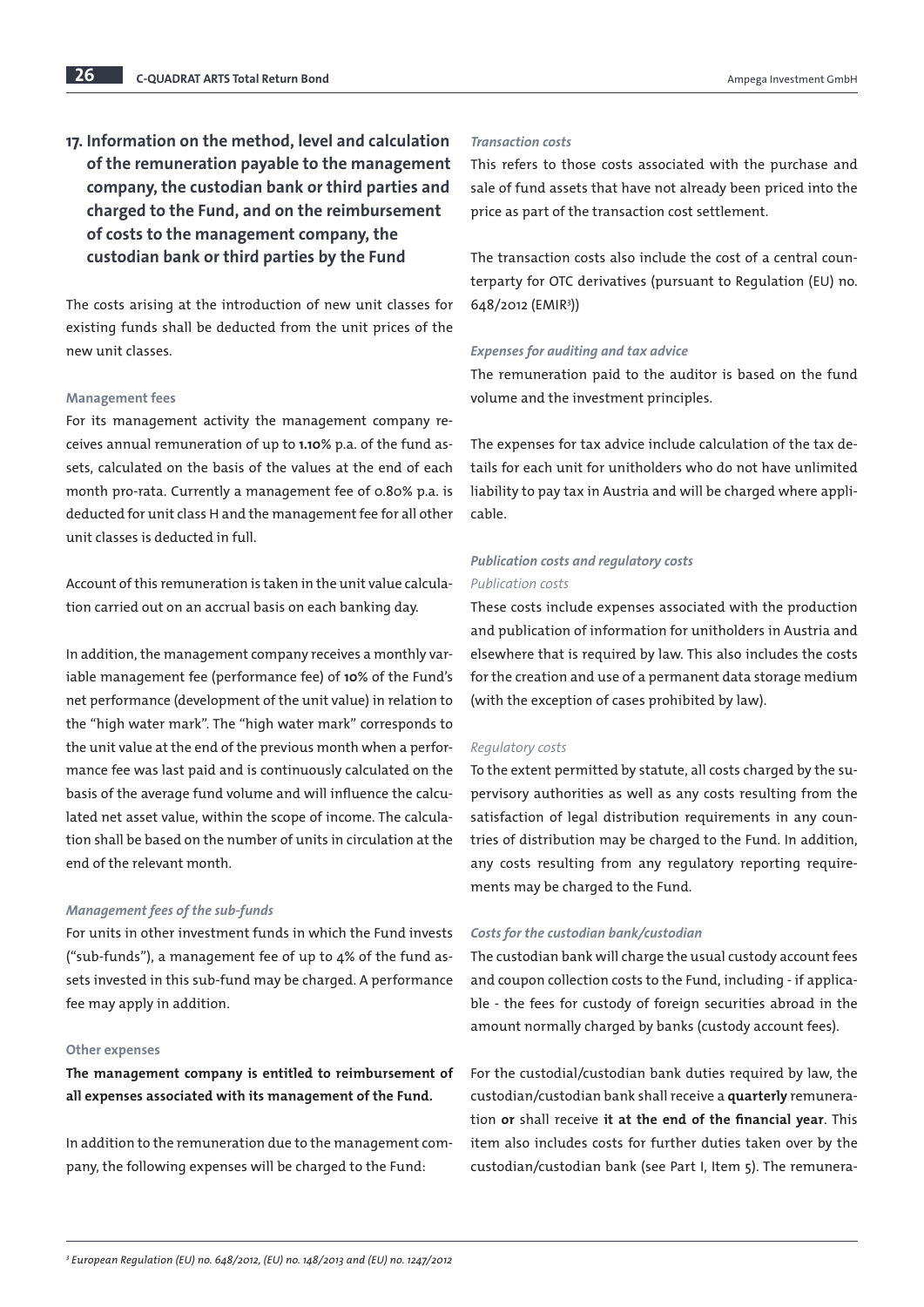tion is calculated on a pro-rata basis of the quarter-end values.

Upon liquidation of the Fund, the liquidating party shall receive a remuneration of 0.50% of the Fund's assets.

## *Costs associated with external consultancy firms or investment consultants*

Separate costs do not accrue.

In addition to the costs indicated above, the Fund will also be charged any taxes arising in connection with the remuneration payable to the management company, the custodian bank and third parties and also the other above-mentioned costs, including the taxes resulting in connection with management and custody, irrespective of the tax liability.

Non-recurring and regular expenses arising in connection with admission of the Fund or permission to distribute the Fund in other countries, especially costs charged by the competent authorities, publication expenses, translation expenses and consulting expenses, unless such expenses fall under the items specified above.

The current statement of account shows the above items in the "Expenses" sub-section of the "Fund result" section.

#### *Benefits*

The management company provides notice that it will only realise (other non-cash) benefits resulting from its management activity (e.g. for broker research, financial analyses, market and price information systems) for the Fund where these benefits are used in the interest of the unitholders.

The management company may use the management fee to reimburse other parties, i.e. for commissions. Any such reimbursement may not lead to additional costs for the Fund.

Fees such as commissions paid by third parties will be passed on to the Fund, net of reasonable expense allowances, and presented in the annual fund report.

## 18. External consultants or investment advisers who give advice under contract which is paid for out of the assets of the Fund

The management company uses the services of the following consultants and investment advisers:

The management company has appointed ARTS Asset Management GmbH, Schottenfeldgasse 20,1070 Vienna, Austria, as the external investment manager (fund manager). The management company is entitled to terminate the agreement with the fund manager at any time without specifying a reason.

The following administrative activities have been transferred to Raiffeisen Bank International AG, Am Stadtpark 9, 1030 Vienna, Austria: valuation and pricing (including tax returns); monitoring of compliance with legal regulations; profit distributions on the basis of the management company's resolutions; issue and redemption of units; contract settlement (including sending of certificates); financial reporting for the Fund; electronic recording/custody of subscription and redemption orders; notification obligations for derivatives under the EMIR regulations4 . This delegation does not give rise to any additional costs.

Compliance, internal auditing, accounting for the management company and IT have been outsourced to Group companies, i.e. Talanx AG (compliance and internal auditing), Riethorst 2, 30659 Hanover, Germany, HDI Service AG (accounting) and HDI Systeme AG (IT services), both at HDI-Platz 1,30659 Hanover, Germany. This delegation does not give rise to any additional costs.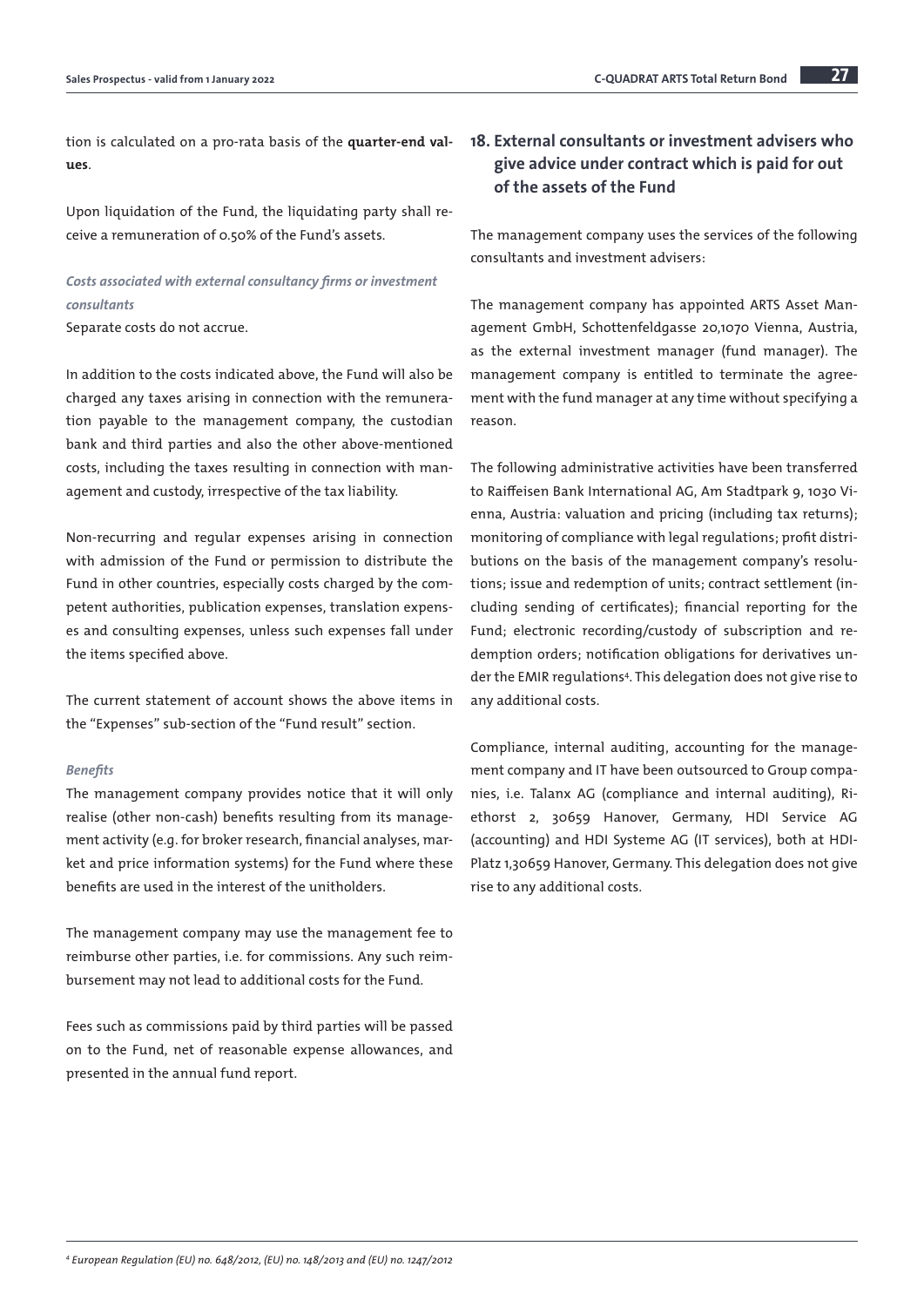19. Measures implemented for payments to the unitholders, repurchasing or redemption of units and distribution of information concerning the Fund. This information must be provided for the Member State in which the Fund has been authorised. The above information is also required for any further Member State in which the Fund's units are distributed and must be included in the Prospectus distributed there.

Insofar as the unit certificates are represented by global certificates, the distributions and payments shall be credited by the unitholder's custodial account provider.

Due to the Fund's licensing in Germany, Czech Republic and Slovakia, the above tasks are handled by the respective paying agent.

The paying agents are:

Germany: Hauck & Aufhäuser Privatbankiers AG, Kaiserstraße 24, 60311 Frankfurt am Main, Germany

Czech Republic: Raiffeisenbank a.s., Hvezdova 1716/2b, Prague 4, Postal Code 14078, Czech Republic

Slovakia: Tatra banka, a.s., Hodžovo námestie 3, 811 06 Bratislava

## 20. Further investment information

#### Best execution of trading decisions

In accordance with internal guidelines, the management company has specified principles for the best execution of trading decisions. As a first step, a possible broker will undergo a quality assessment. Only in case of a positive outcome for this quality assessment may transactions be executed through this broker, while complying with defined criteria (e.g. price, costs, speed and quality/user friendliness of its execution of transactions). In addition, any broker whose services are used will undergo a regular assessment.

## Safeguarding shareholders' rights

In exercising voting rights at annual general meetings (safeguarding shareholders' rights) the management company must safeguard the unitholders' exclusive interest. Participation at annual general meetings (and the associated exercise of voting rights) will normally be considered in view of the related expenses/costs for the Fund if the management company holds or represents overall at least 5% of the voting rights in a listed stock corporation.

## Investors' complaints

Investors may submit complaints concerning matters associated with the fund:

- by post: Ampega Investment GmbH, c/o ARTS Asset Management GmbH, FAO Compliance department, Schottenfeldgasse 20, 1070 Vienna, Austria
- by e-mail: complaint.web@arts.co.at, FAO Compliance department

For further information regarding investor complaints please refer to our website [https://www.ampega.com/leistungen/](https://www.ampega.com/leistungen/publikumsfonds/hinweise/) [publikumsfonds/hinweise/](https://www.ampega.com/leistungen/publikumsfonds/hinweise/) (in German).

## Further information

Interested investors (and also authorities, courts and other bodies) may obtain further information on the Fund from:

• Ampega Investment GmbH, FAO Sales support department, Charles-de-Gaulle-Platz 1, 50679 Cologne, Germany, tel.: +49 221 / 790 799 -799, fax: +49 221 / 790 799 -729, e-mail: fonds@ampega.com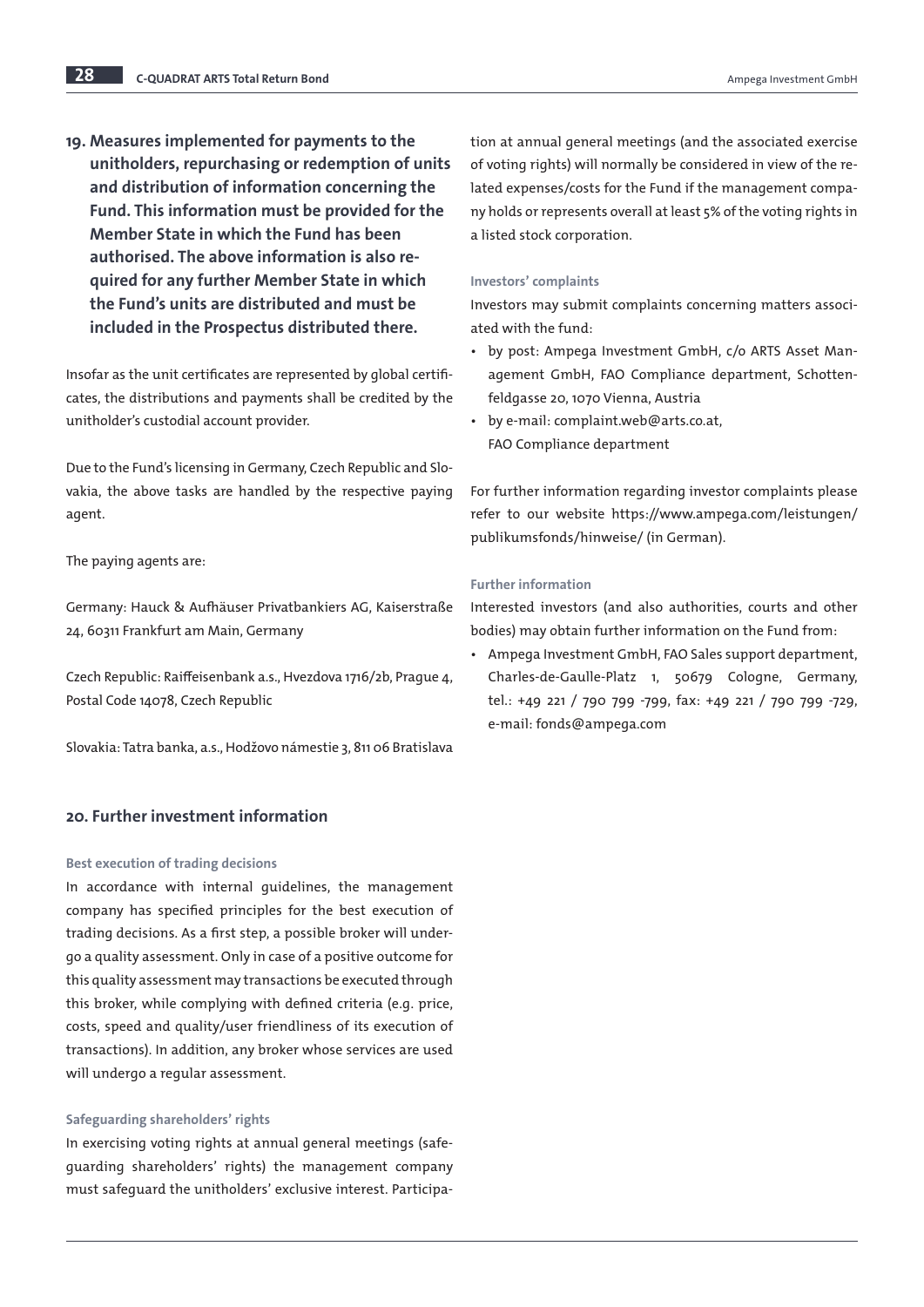## Results to date for the Fund

## ISIN: AT0000634712 (A)



## The past performance is no guarantee for the future trend.

All costs and fees, except for the front-end load, were deducted in the calculation.

The C-QUADRAT ARTS Total Return Bond A in EUR was established in 2003. Ampega Investment GmbH assumed the right to manage it in 2015.

The historical performance was calculated in EUR.

## ISIN: AT0000634720 (T)



## The past performance is no guarantee for the future trend.

All costs and fees, except for the front-end load, were deducted in the calculation.

The C-QUADRAT ARTS Total Return Bond T was established in 2003. Ampega Investment GmbH assumed the right to manage it in 2015.

The historical performance was calculated in EUR.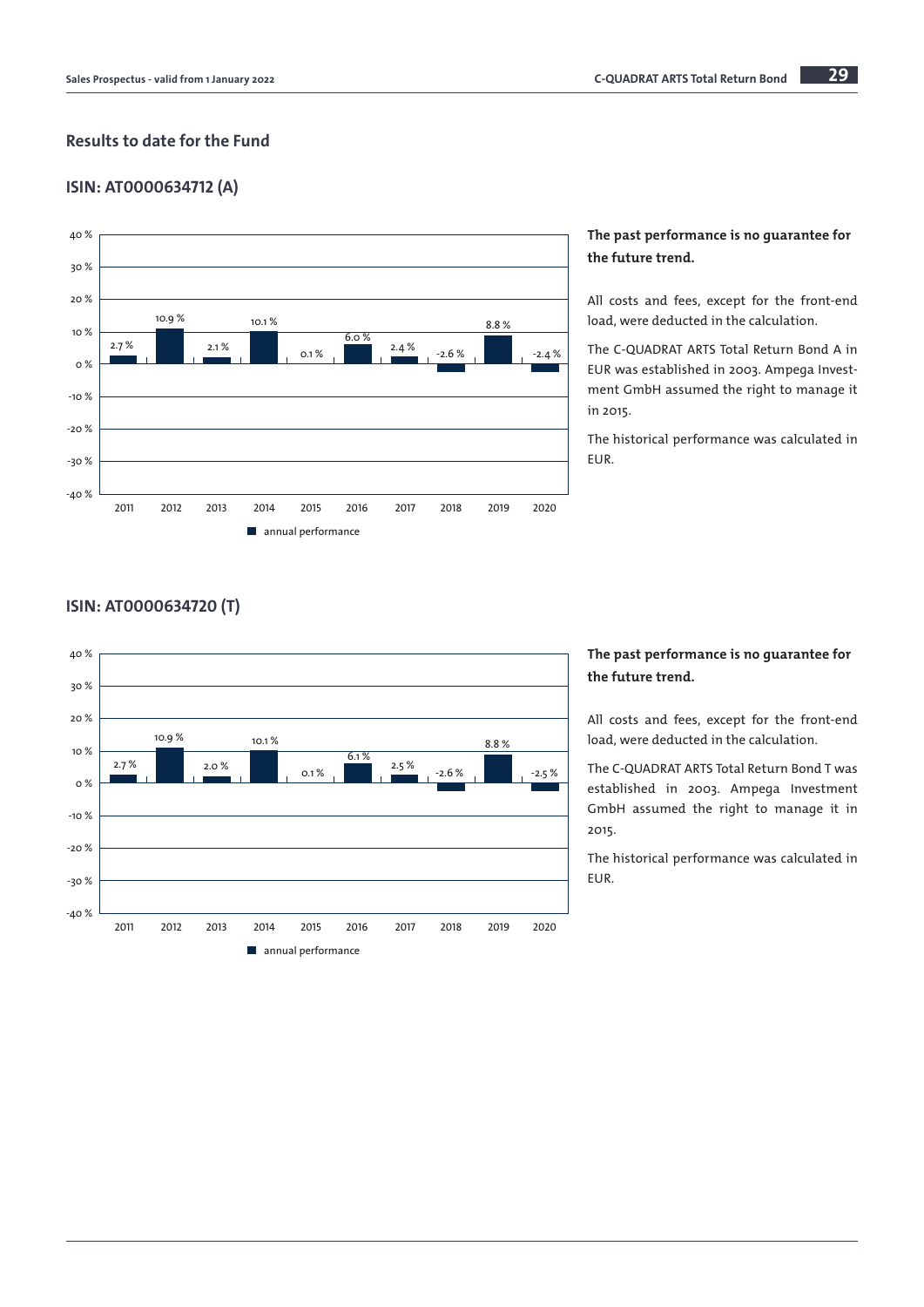## ISIN: AT0000A08ET0 (VT-Ausland)



## The past performance is no guarantee for the future trend.

All costs and fees, except for the front-end load, were deducted in the calculation.

The C-QUADRAT ARTS Total Return Bond VT-Ausland was established in 2008. Ampega Investment GmbH assumed the right to manage it in 2015.

The historical performance was calculated in EUR.

## ISIN: AT0000A10TK3 (VT-Ausland für Polen)



## The past performance is no guarantee for the future trend.

All costs and fees, except for the front-end load, were deducted in the calculation.

The C-QUADRAT ARTS Total Return Bond VT-Ausland für Polen was established in 2013. Ampega Investment GmbH assumed the right to manage it in 2015.

The historical performance was calculated in PLN.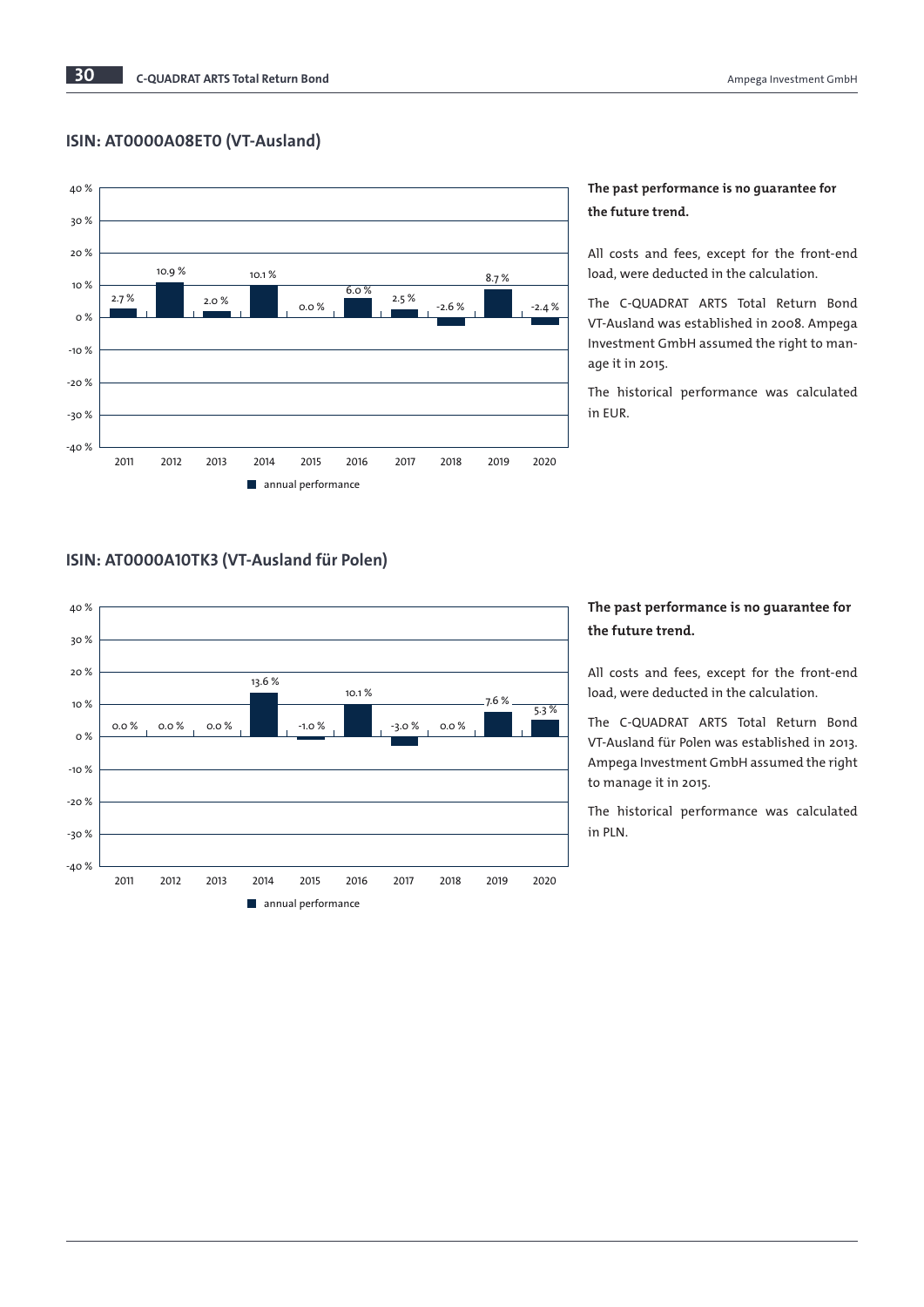## ISIN: AT0000A1H690 (VT-Ausland PLN hedged)



## The past performance is no guarantee for the future trend.

All costs and fees, except for the front-end load, were deducted in the calculation.

The C-QUADRAT ARTS Total Return Bond VT-Ausland PLN hedged was established in 2015.

The historical performance was calculated in PLN.

## ISIN: AT0000A08ES2 (VT-Inland)



## The past performance is no guarantee for the future trend.

All costs and fees, except for the front-end load, were deducted in the calculation.

The C-QUADRAT ARTS Total Return Bond VT-Inland was established in 2008. Ampega Investment GmbH assumed the right to manage it in 2015.

The historical performance was calculated in EUR.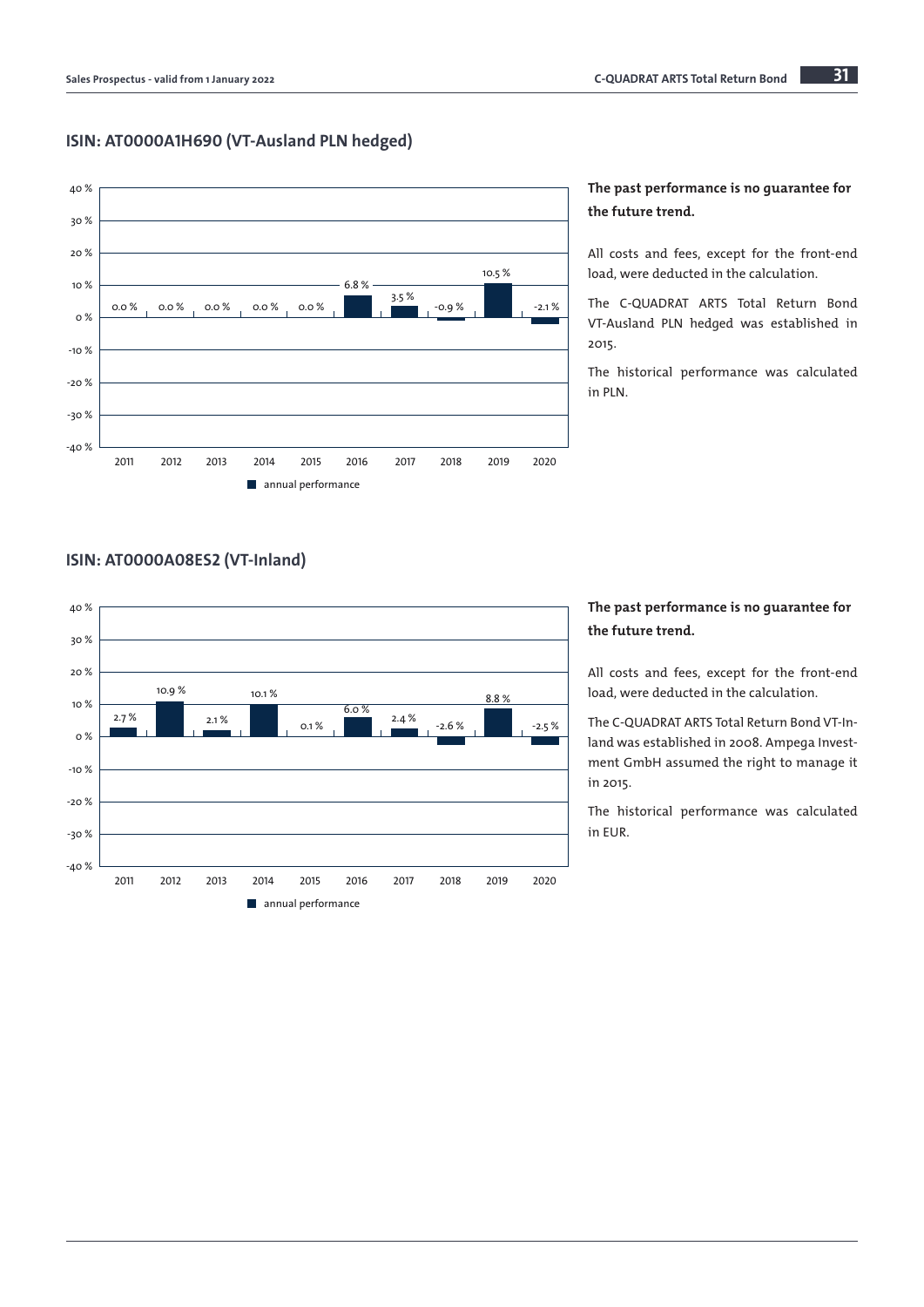## ISIN: AT0000A1Z3E0 (VT-Ausland CZK hedged)



## The past performance is no guarantee for the future trend.

All costs and fees, except for the front-end load, were deducted in the calculation.

The C-QUADRAT ARTS Total Return Bond VT-Ausland CZK hedged was established in 2017.

The historical performance was calculated in CZK.

## ISIN: AT0000A218H5 (H)



## The past performance is no guarantee for the future trend.

All costs and fees, except for the frontend load, were deducted in the calculation.

The C-QUADRAT ARTS Total Return Bond H was established in 2018.

The historical performance was calculated in EUR.

The information refers to the Fund's performance until 31 December 2020. Please refer to the current investor information or the website www.ampega.com > Leistungen > Publikumsfonds > Fondsname for the performance from 1 January 2021 and the current values.

#### Profile of the typical investor the Fund is designed for

This Fund is suitable for investors who already have some degree of experience of financial markets. Investors must be prepared and able to accept fluctuations in the value of their units as well as the possibility of a loss of capital.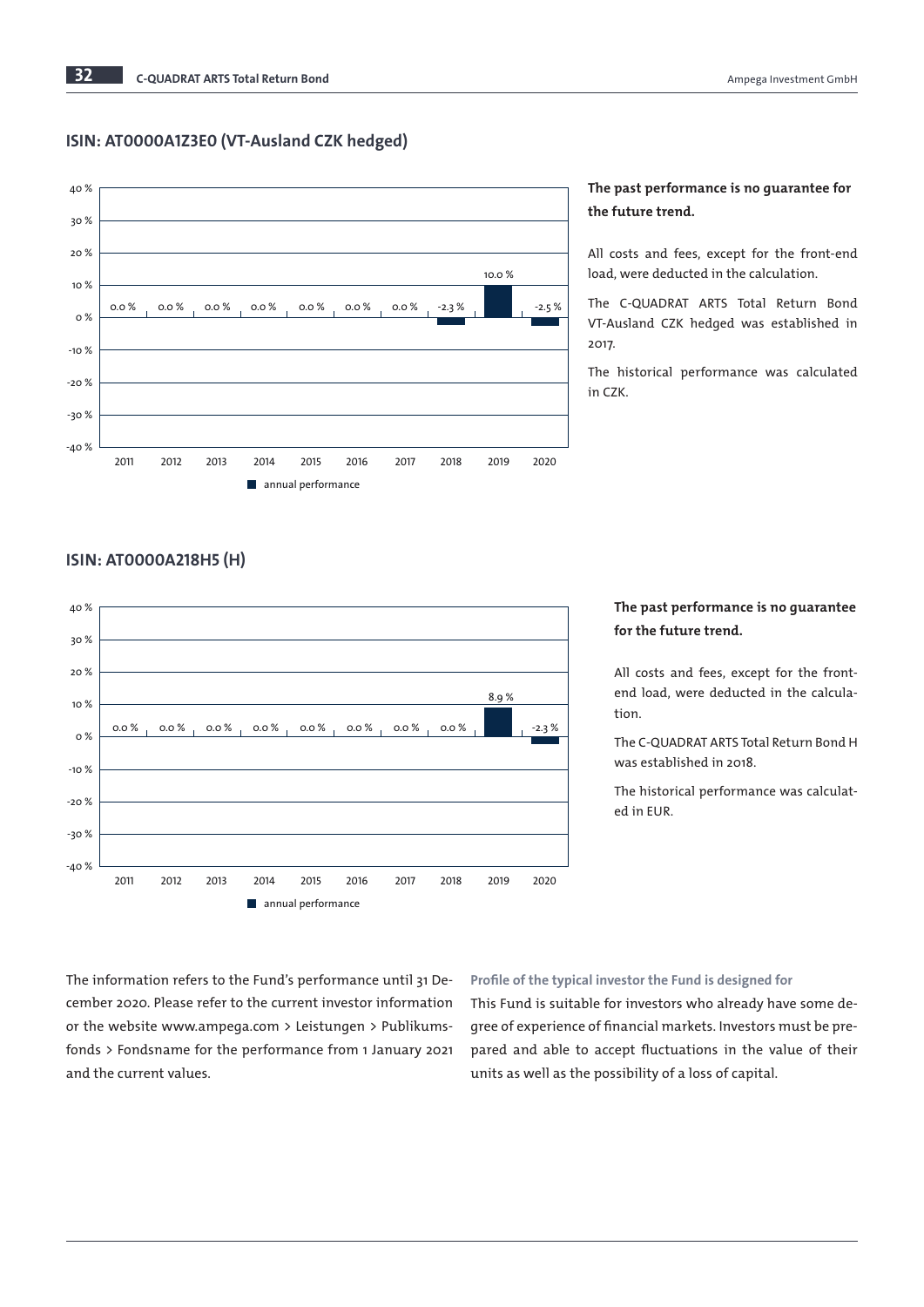## 21. Economic information

Any other costs or fees - excluding the costs listed under Items 9 and 10 (and Item 17) - broken down into those to be paid by the unitholder and those to be paid out of the portfolio of assets of the Fund.

The fees for custody of the unit certificates are based on the agreement concluded between the unitholder and the custodian.

Costs may be incurred at the redemption of unit certificates if they are surrendered through third parties.

No further costs other than those indicated in Items 9, 10 and 17 will apply.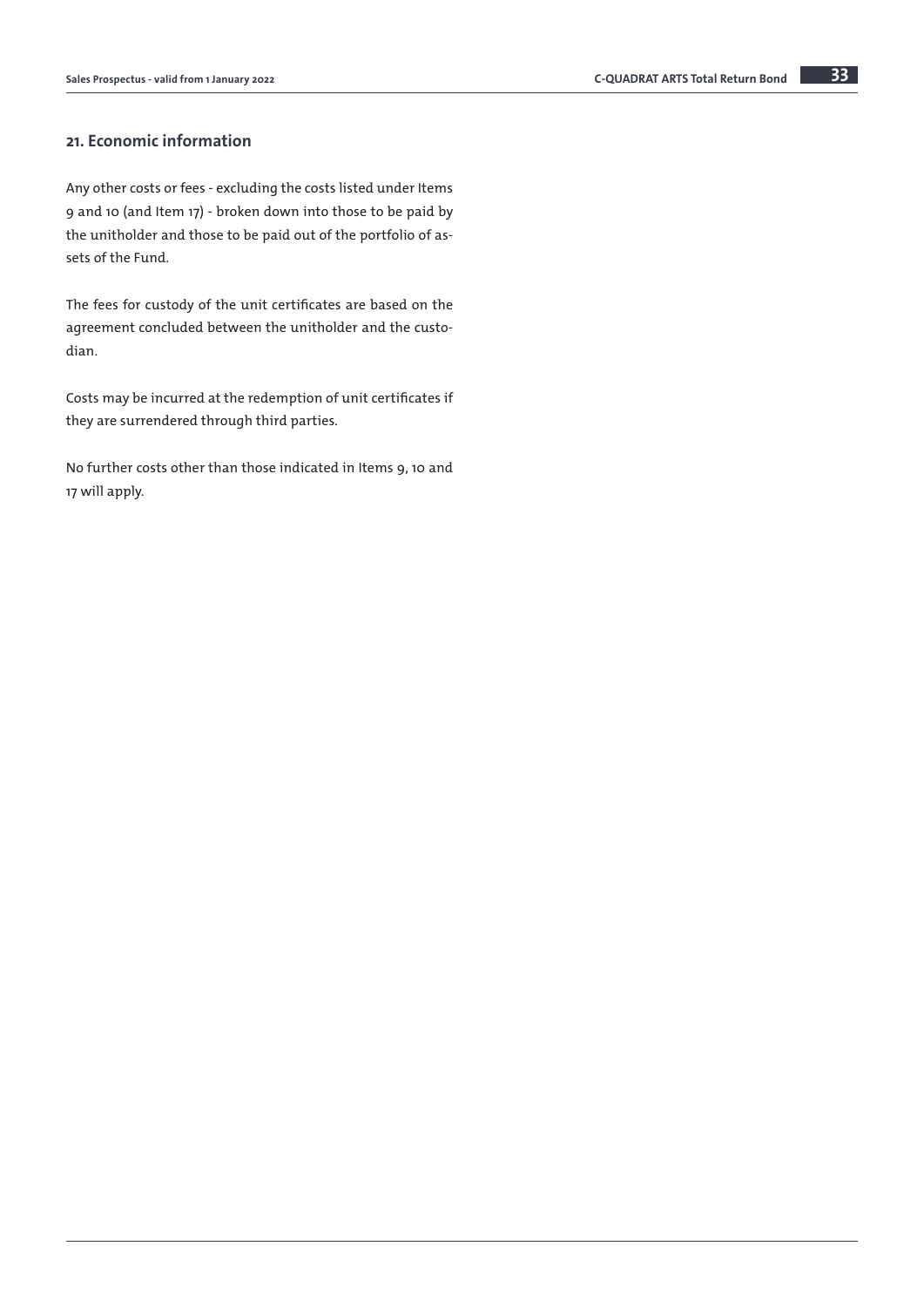# PART III

# INFORMATION ON THE CUSTODIAN BANK/CUSTODIAN

## 1. Identity of the UCITS's custodian bank and description of its duties as well as of the conflicts of interests that may arise

Raiffeisen Bank International AG, Am Stadtpark 9, 1030 Vienna, Austria, assumed the function as custodian bank/custodian for the Fund pursuant to the Austrian Financial Market Authority's notice of 14 September 2012, ref. no. FMA-IF25 6300/0035- INV/2012. The Austrian Financial Market Authority must approve any appointment or replacement of the custodian bank/custodian. Such permission may only be granted if it can be assumed that the credit institution can ensure performance of the tasks of a custodian bank/custodian. The appointment or replacement of the custodian bank/custodian must be publicly announced, with the public announcement containing a reference to the official notice of approval.

The custodian bank/custodian is a credit institution under Austrian law. Its principal areas of business are current accounts, deposits, lending and securities.

Under the InvFG, it is responsible for holding the Fund's assets in custody and for managing the Fund's cash accounts and securities accounts (section 40 (1) InvFG). In addition, it is responsible for holding the unit certificates for the funds managed by the management company in custody (section 39 (2) InvFG). In particular, it is required to ensure that the proceeds of transactions relating to the fund's assets are immediately transferred to it and that income realised by the fund is appropriated in accordance with the provisions of this federal act and the fund regulations.

The custodian/custodian bank also performs the following administrative activities within the scope of outsourcing/delegation:

- Valuation and pricing (including tax returns)
- Fund accounting (see also Part II, no. 18)
- Monitoring of compliance with legal regulations
- Profit distributions on the basis of the management com-
- pany's resolutions
- Issue and redemption of units; contract settlement (including sending of certificates)
- Accounting for the Fund
- Electronic recording/custody of subscription and redemption orders
- Notification obligations for derivatives under the EMIR regulations<sup>5</sup>

The remuneration to which the management company is entitled for its management activities in accordance with the fund regulations and the reimbursement of expenses associated with its management activities are to be paid by the custodian out of the accounts held for the Fund. The custodian may debit the fees payable to it for custody of the securities and for keeping the accounts. In doing so, the custodian bank may only act on the basis of instructions from the management company.

## 2. Description of all management functions delegated by the custodian bank/custodian, list of contractors and sub-contractors and information on all conflicts of interests that may arise from the delegation of tasks

In principle , the custodian bank/custodian is responsible for all assets held in custody by the custodian bank/custodian or any other body with its consent. In the event of loss of such an asset, the custodian bank/custodian shall be liable towards the Fund and its investors unless the loss is due to any events beyond the custodian bank's/custodian's control. The custodian shall only be liable for any damage other than the loss of an asset in principle if it has at least intentionally failed to meet its obligations as set forth in the Investment Fund Act.

This liability remains unaffected by transferring all or part of the assets to a third party for purposes of custody (sub-custody). In order to meet its contractual obligations, the custodian bank/custodian shall use various sub-custodians. The list of sub-custodians is available on the website of the management company at https://www.ampega.com/leistungen/ publikumsfonds/hinweise/ (in German).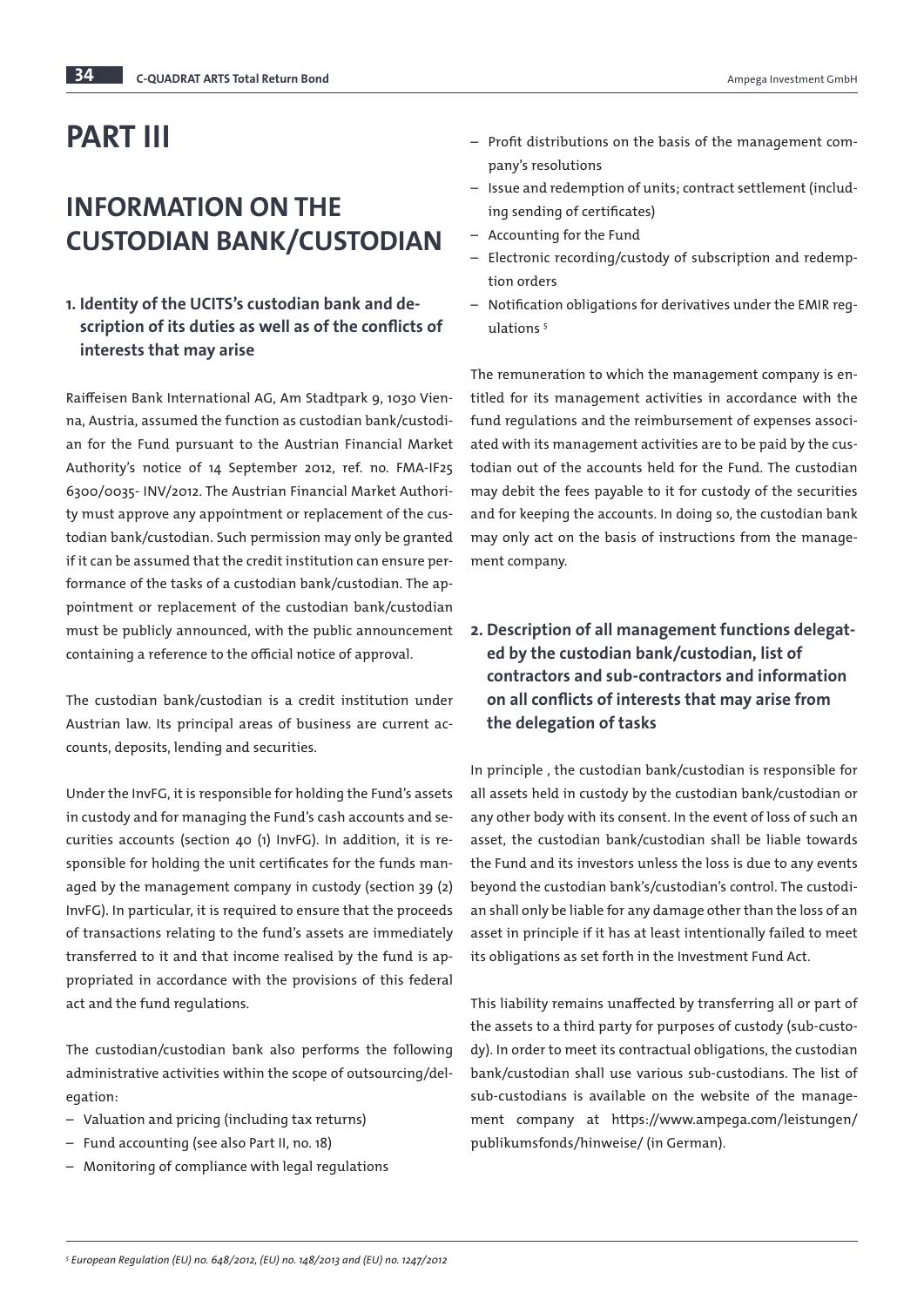The custodian bank/custodian shall make appropriate arrangements for managing avoidable and non-avoidable conflicts of interest. The functional performance of these principles is confirmed by the custodian bank's/custodian's auditors or the internal auditing staff every year. The custodian bank/ custodian shall monitor these principles permanently and review them at least once a year.

This transfer could result in the following conflicts of interests:

The sub-custodian may be an affiliate of the custodian bank/ custodian.

## 3. Declaration that investors are provided with latest information on the aforementioned details upon request

Investors of the Fund are provided with the latest information on the aforementioned details about the custodian bank/custodian upon request.

12. panna High Juan

Signature of management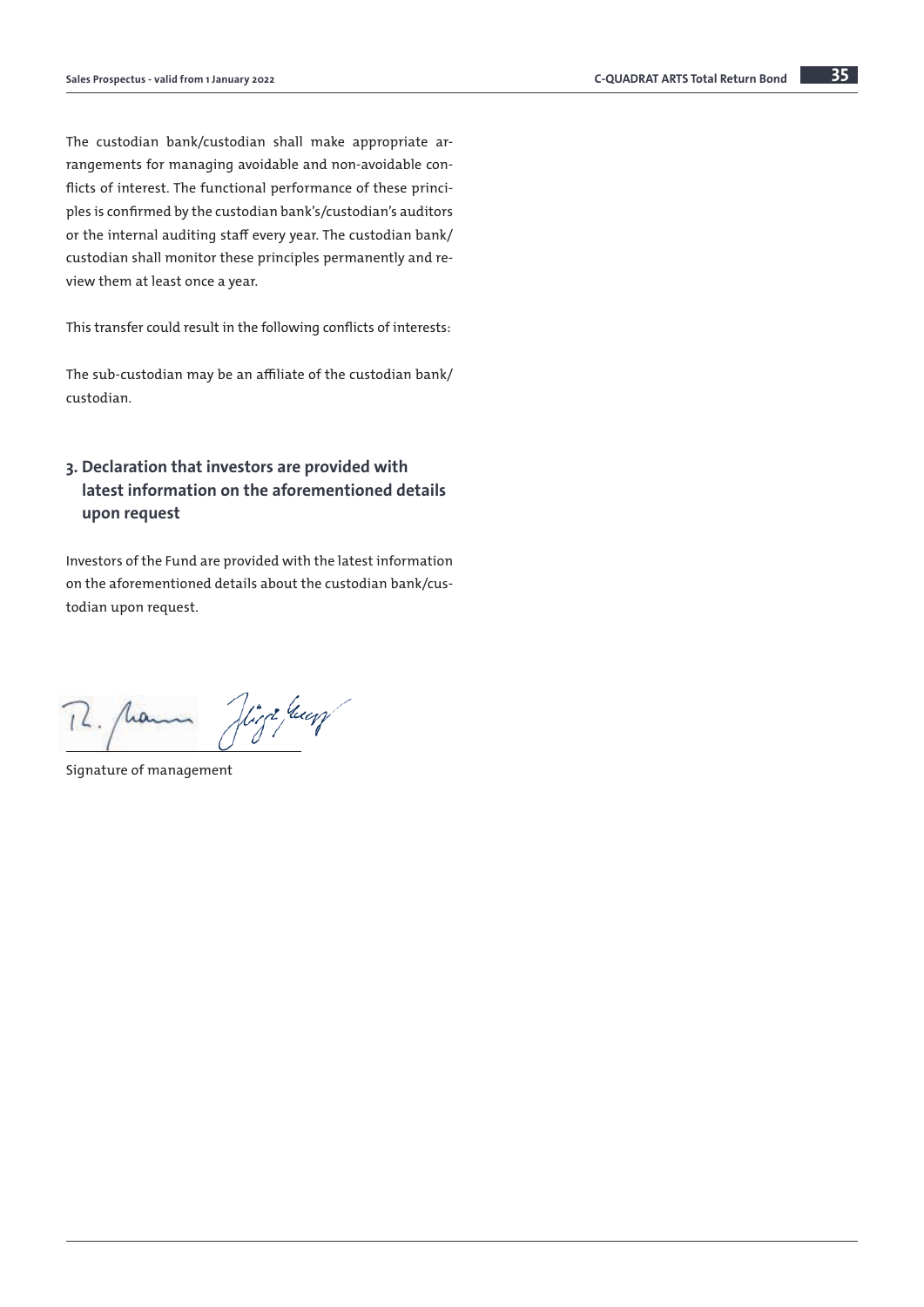# PART IV

## ANNEX A

# Fund regulations pursuant to the Austrian Investment Fund Act (InvFG) 2011

The Austrian Financial Market Authority (FMA) has approved the fund regulations for the investment fund C-QUADRAT ARTS Total Return Bond, a Miteigentumsfonds (co-ownership fund) pursuant to the Austrian Investment Fund Act 2011 as amended (InvFG).

The investment fund is an undertaking for collective investment in transferable securities (UCITS) and is managed by Ampega Investment GmbH (hereinafter: the "Management Company") which is headquartered in Cologne/Germany.

## Article 1 Co-ownership units

The co-ownership units are embodied in unit certificates with the character of financial instruments which are issued to bearer.

The unit certificates are represented by global certificates for each unit class. Therefore, actual securities cannot be issued.

## Article 2 Custodian bank (custodian)

The investment fund's custodian bank (custodian) is Raiffeisen Bank International AG, Vienna.

The custodian bank (custodian) is the paying agent for unit certificates.

## Article 3 Investment instruments and principles

The following assets may be selected for the investment fund in accordance with InvFG.

C-QUADRAT ARTS Total Return Bond does not follow any benchmark in terms of its investment strategy. It seeks to realise absolute long-term growth.

The investment fund invests at least 51% of its fund assets in bond funds and money market funds/near-money market funds. The fund may thus acquire units in investment funds which seek to achieve a neutral or opposite performance by comparison with a specific market trend. The following investment instruments are purchased for the fund's assets subject to compliance with the above description.

#### **Securities**

Securities (including securities with embedded derivative instruments) may account for up to 49% of the fund assets. However, equities and equity-equivalent securities must not be acquired.

## Money market instruments

Not applicable.

#### Securities and money market instruments

The acquisition of securities not fully paid in and subscription rights on such instruments or the acquisition of other financial instruments not fully paid in shall be permitted up to a maximum of 10% of the fund assets.

Securities may be acquired where they comply with the criteria for listing and trading on a regulated market or a stock exchange pursuant to InvFG.

Securities which do not fulfil the criteria outlined in the above paragraph may account for up to 10% of the overall fund assets.

#### Units in investment funds

Units in investment funds (UCITS, UCI) may each and overall amount to up to 20% of the fund assets and may be purchased within legally permissible limits unless these UCITS or UCI for their part invest more than 10% of their fund assets in units in other investment funds.

Units in UCI may be purchased for up to 30% of the fund assets in total.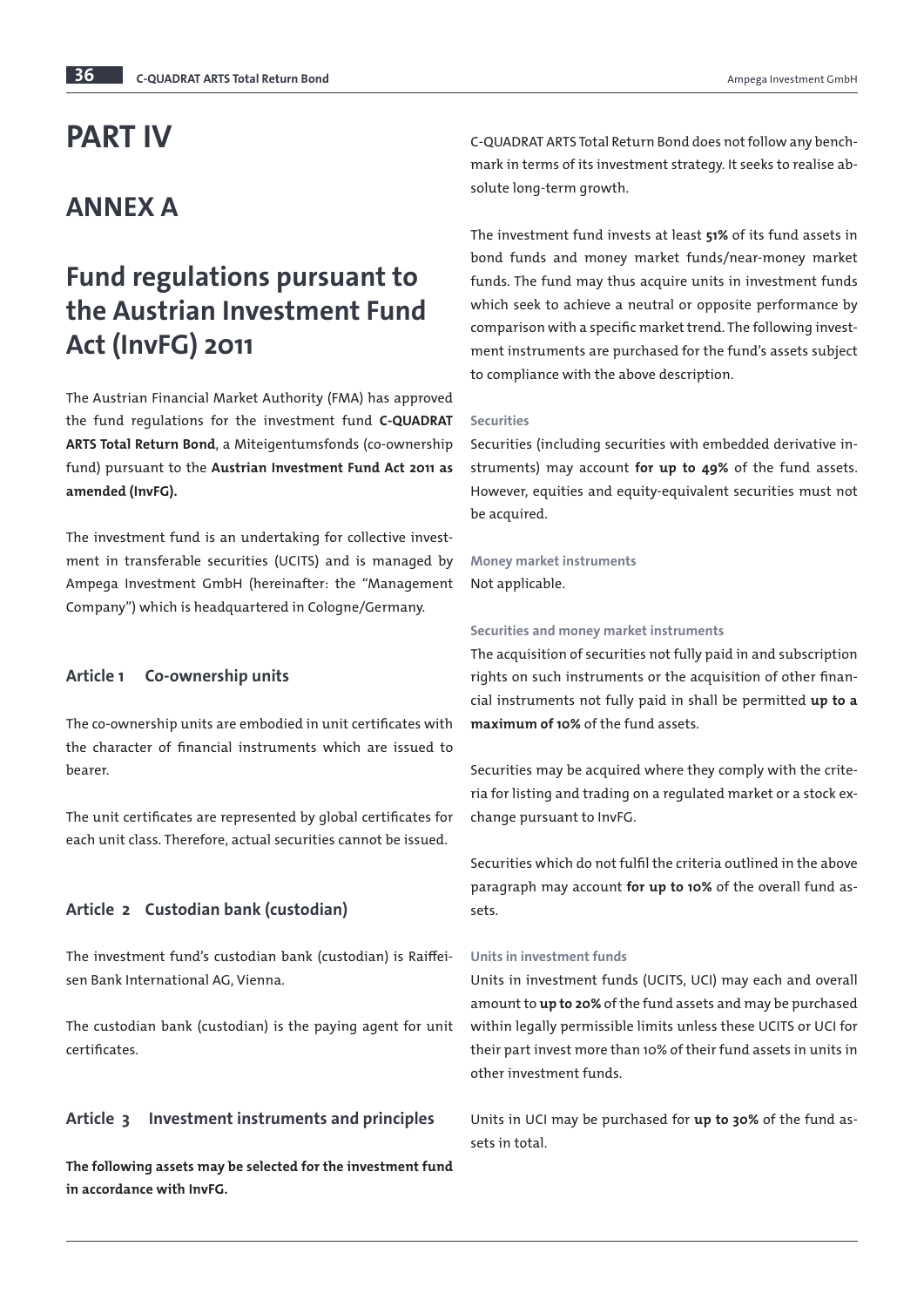#### Derivative instruments

Derivative instruments may account for up to 49% of the fund assets (calculated according to market prices) within the framework of the investment fund's strategy and for hedging purposes.

#### Investment fund's risk measurement method:

The investment fund uses the following risk measurement method:

The VaR figure is calculated pursuant to the 4th chapter of the 4th Austrian Derivatives Risk Calculation and Reporting Ordinance (Derivate-Risikoberechnungs- und Meldeverordnung) as amended.

– value at risk

#### – absolute VaR

The allocable risk amount for the overall risk - calculated as the value-at-risk amount for the fund's investments - is limited to a maximum of 10% of the net asset value of the fund assets (absolute VaR).

#### Sight deposits and deposits at notice

Sight deposits and deposits at notice with notice periods not exceeding 12 months may amount to up to 49% of the fund assets.

No minimum bank balance need be maintained.

### Short-term loans

The Management Company may take up short-term loans of up to 10% of the fund assets for account of the investment fund.

Repurchase agreements Not applicable.

## Securities lending Not applicable.

Investment instruments may only be acquired uniformly for the entire investment fund, not for an individual unit class or for a group of unit classes. However, this does not apply for currency hedge transactions. These transactions may only be entered into in relation to a single unit class. Expenses and income resulting from a currency hedge transaction shall exclusively be allocated to the relevant unit class.

## Article 4 Issue and redemption modalities

The unit value shall be calculated in EUR.

The value of units will be calculated on each banking day.

## Issue and front-end load

The issue price is the unit value plus a fee per unit of up to 3.00% to cover the Management Company's issuing costs, rounded up to the nearest cent. There is currently no frontend load for the retro-free unit class "H".

Issue of the units shall not be limited in principle; however, the Management Company hereby reserves the right to cease issuing unit certificates either temporarily or permanently.

#### Redemption and redemption fee

No redemption fee will be charged. The redemption price shall correspond to the unit value rounded down to the nearest cent.

At the request of a unitholder, his unit shall be redeemed out of the investment fund at the applicable redemption price against surrender of the unit certificate.

## Article 5 Financial year

The investment fund's financial year is the period from January 1 to December 31.

#### Article 6 Unit classes and appropriation of income

Both distribution unit certificates and accumulation unit certificates with payment of withholding tax on investment income and accumulation unit certificates without payment of withholding tax on investment income may be issued for the investment fund.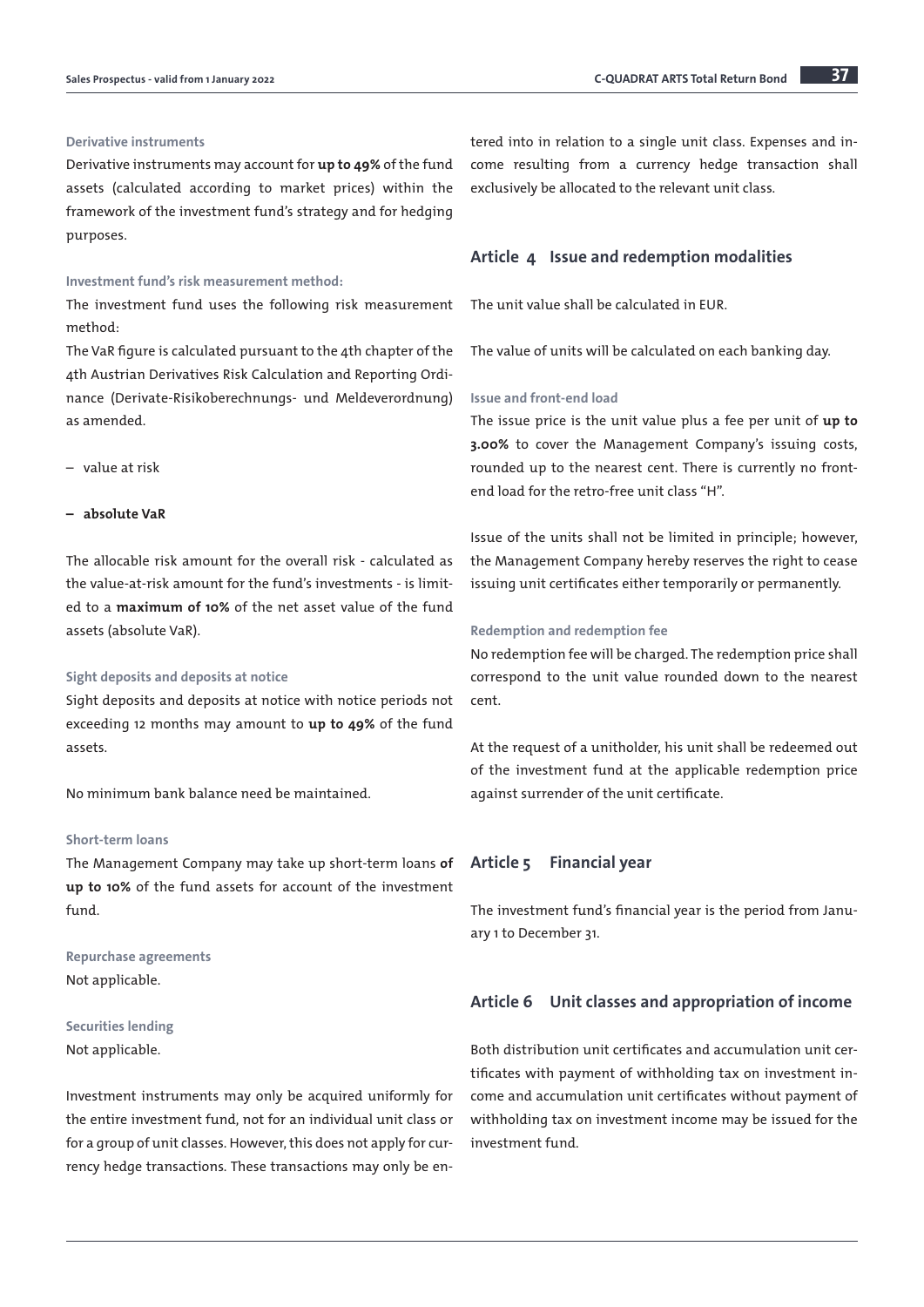Various classes of unit certificates may be issued for this investment fund. The Management Company may decide to establish unit classes or to issue units in a given unit class.

## Appropriation of income in case of distribution unit certificates (distribution)

Once costs have been covered, the income received during the past financial year (interest and dividends) may be distributed at the discretion of the management company. Distribution may be waived subject to due consideration of the unitholders' interests. The distribution of income from the sale of assets of the Fund including subscription rights shall likewise be at the discretion of the management company. A distribution from the fund assets and interim distributions are also permissible. The fund assets may not through distributions fall below the minimum volume for a termination which is stipulated by law.

From April 30of the following financial year the amounts are to be distributed to the holders of distribution unit certificates. Any remaining balances shall be carried forward to new account.

In any case, from April 30 the amount calculated pursuant to InvFG shall be paid out, to be used where applicable to meet any withholding tax on investment income commitments on the distribution-equivalent return on those unit certificates.

## Appropriation of income in case of accumulation unit certificates with payment of withholding tax on investment income (accumulation)

The income accumulating over the financial year is not distributed after the costs have been covered. For accumulation unit certificates, the amount determined in accordance with InvG is to be paid from April 30 which, if applicable, is to be used to cover the mandatory amount of withholding tax on investment income to be attributable to deemed-distributed income of the unit certificate.

## Appropriation of income in case of accumulation unit certificates without payment of withholding tax on investment income (full accumulation)

The income accumulating over the financial year that remains after the deduction of expenses shall not be distributed. No payment pursuant to InvFG will be made. April 30 of the following financial year shall be the key date pursuant to InvFG

in case of failure to pay withholding tax on investment income on the annual yield.

The Management Company must ensure by furnishing evidence from the custodial account providers that, at the time of payment, the unit certificates are only held by unitholders who are either not subject to Austrian personal income tax or corporation income tax or who meet the requirements for exemption pursuant to section 94 of the Austrian Income Tax Act or for exemption from withholding tax on investment income.

If these preconditions have not been met as of the payment date, the amount calculated pursuant to InvFG shall be paid out by the custodian in the form of credit.

Appropriation of income in case of accumulation unit certificates without payment of withholding tax on investment income (fully accumulating tranche for non-resident investors exempt from withholding tax)

Accumulation unit certificates without deducted withholding tax on investment income shall only be sold outside Austria.

The income accumulating over the financial year that remains after the deduction of expenses shall not be distributed. No payment pursuant to InvFG will be made.

The management company must ensure by furnishing evidence that, at the time of payment, the unit certificates may only be held by unitholders who are either not subject to Austrian personal income tax or corporate income tax or who fulfil the requirements for exemption pursuant to section 94 of the Austrian Income Tax Act or for exemption from withholding tax on investment income.

## Article 7 Management fee, reimbursement of expenses, liquidation fee

For its management activity the Management Company receives annual remuneration of up to 1.10% p.a. of the fund assets, calculated on the basis of the values at the end of each month.

In addition, the Management Company receives a monthly variable management fee (performance fee) of 10% of the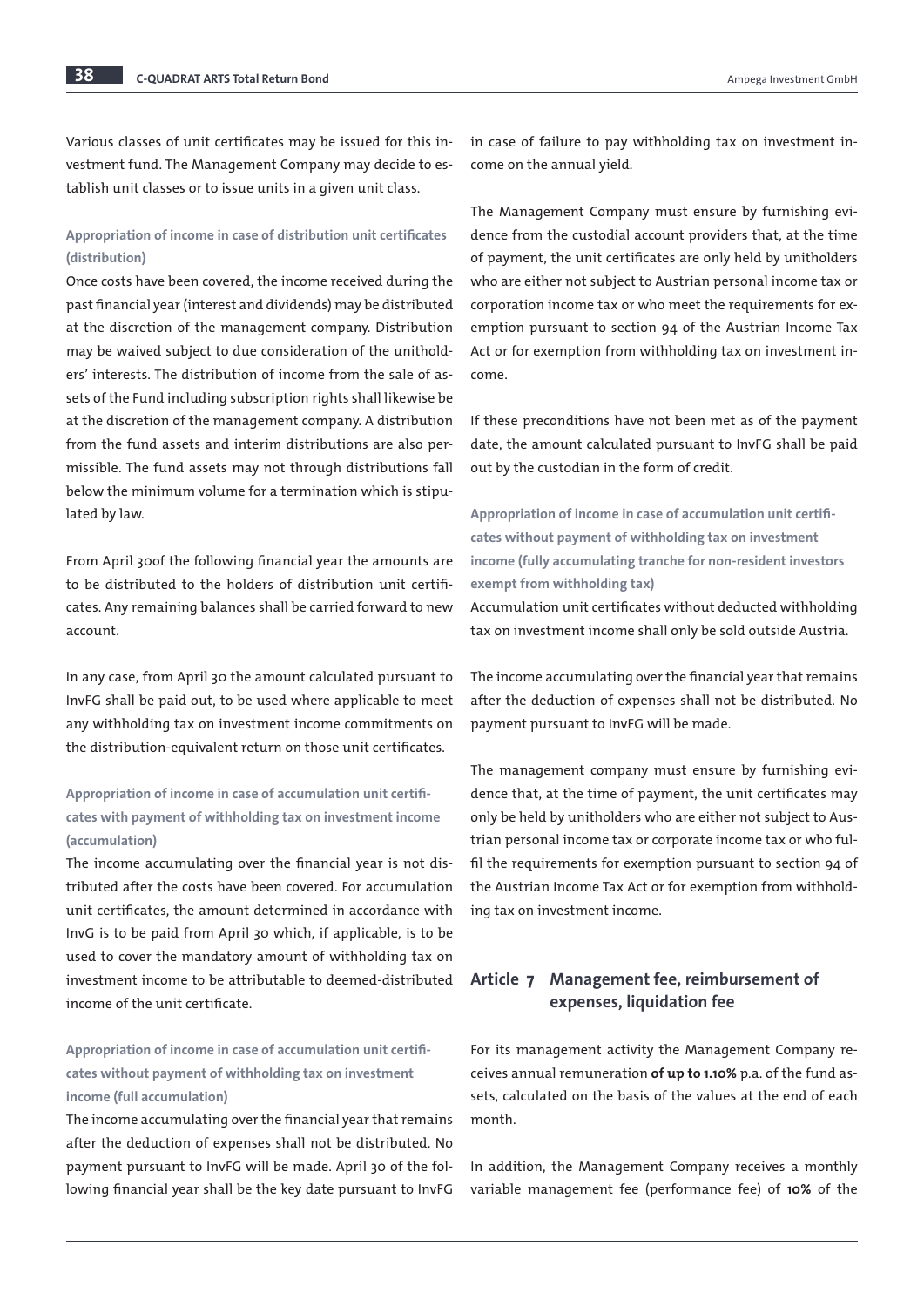fund's net performance (development of the unit value) in relation to the "high water mark". The "high water mark" corresponds to the unit value at the end of the previous month when a performance fee was last paid and is continuously calculated on the basis of the average fund volume and will influence the calculated net asset value, within the scope of income. The calculation shall be based on the number of units in circulation at the end of the relevant month.

The costs arising at the introduction of new unit classes for existing asset portfolios shall be deducted from the unit prices of the new unit classes.

At the liquidation of the investment fund, the liquidating party shall receive remuneration amounting to 0.50% of the fund assets.

The Management Company is entitled to reimbursement of all expenses associated with its management of the fund.

Please refer to the prospectus for further information regarding this investment fund.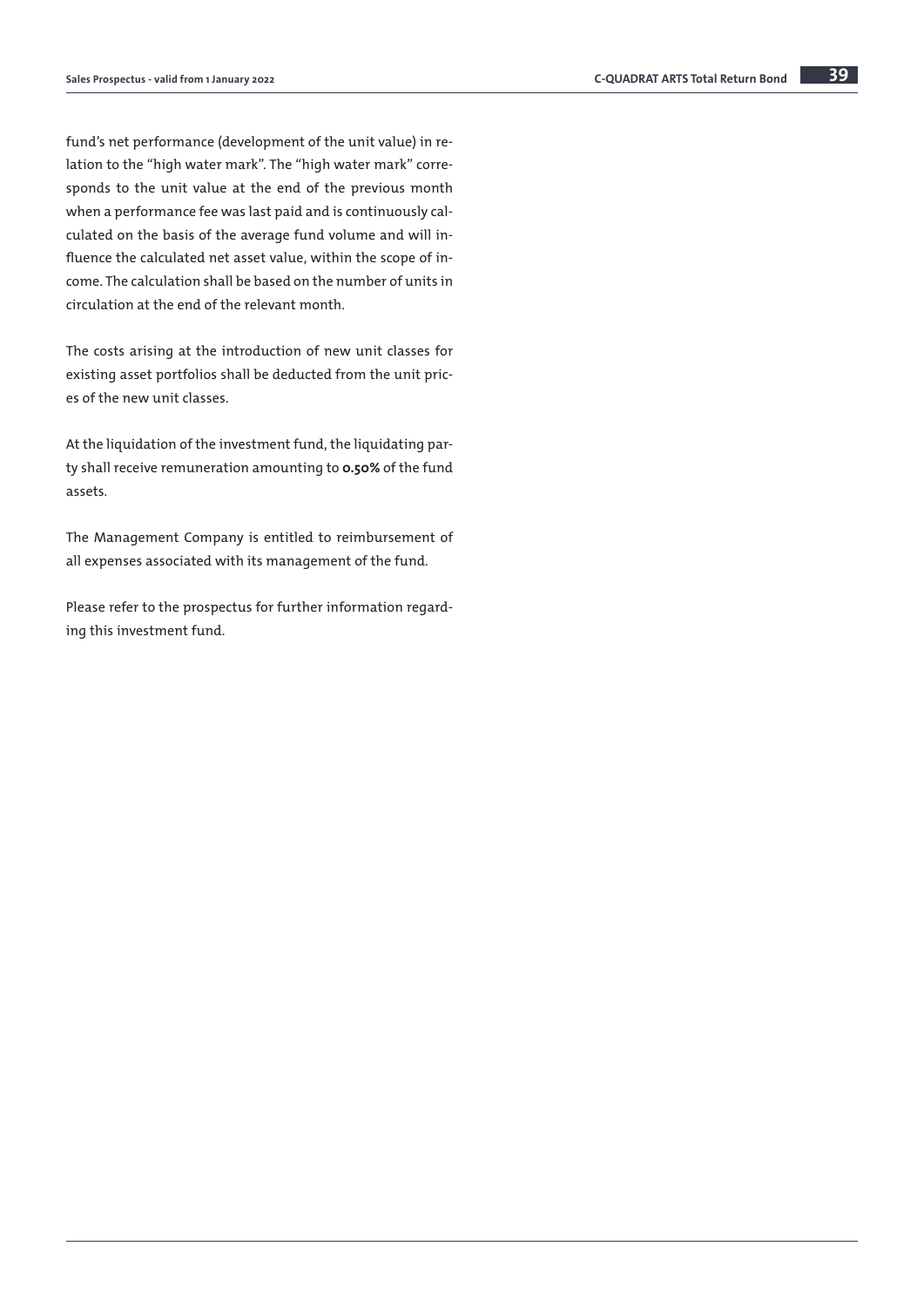# ANNEX B

List of stock exchanges with official trading and regulated markets

1. Stock exchanges with official trading and regulated markets in the Member States of the EEA as well as stock exchanges in European countries outside the EEA Member States that are considered equivalent to regulated markets

Each Member State is required to maintain an updated list of regulated markets authorised by it. Such list is to be made available to the other Member States and to the European Commission.

Pursuant to the Directive, the European Commission is obliged to publish once per year a list of the regulated markets of which it has received notice.

Due to increasing deregulation and to trading segment specialisation, the list of "regulated markets" is undergoing great changes. The European Commission will therefore provide an updated version on its official website in addition to annual publication of the list in the Official Journal of the European Union.

- 1.1. The current list of regulated markets is available at: https://registers.esma.europa.eu/publication/searchRegister?core=esma\_registers\_upreg <sup>6</sup>
- 1.2. The following stock exchanges are included in the list of regulated markets:
- 1.2.1. Luxembourg Euro MTF Luxembourg
- 1.2.2. Switzerland SIX Swiss Exchange AG, BX Swiss AG 7
- 1.3. Recognised markets in the EEA pursuant to section 67 (2) Item 2 InvFG:

Markets in the EEA that are classified as recognised markets by the respective competent supervisory authorities.

## **NOTE**

With the expected withdrawal of the United Kingdom of Great Britain and Northern Ireland (GB) from the EU, GB is losing its status as an EEA Member State and subsequently the local stock exchanges / regulated markets are losing their status as EEA stock exchanges / regulated markets. For this case, we would like to point out that the GB-based stock exchanges and regulated markets Cboe Europe Equities Regulated Market – Integrated Book Segment, London Metal Exchange, Cboe Europe Equities Regulated Market – Reference Price Book Segment, Cboe Europe Equities Regulated Market – Off-Book Segment, London Stock Exchange Regulated Market (derivatives), NEX Exchange Main Board (non-equity), London Stock Exchange Regulated Market, NEX Exchange Main Board (equity), Euronext London Regulated Market, ICE FUTURES EUROPE, ICE FUTURES EUROPE - AGRICULTURAL PRODUCTS DIVISION, ICE FUTURES EUROPE - FINANCIAL PRODUCTS DIVISION, ICE FUTURES EUROPE - EQUITY PRODUCTS DIVISION und Gibraltar Stock Exchange are considered as stock exchanges or recognised regulated markets of a third country within the meaning of InvFG 2011 and/or the UCITS Directive that are expressly provided in these fund regulations.

*<sup>6</sup> To open the directory in the column on the left under "Entity Type", select the restriction to "Regulated market" and click "Search" (or "Show table columns" and "Update"). The link can be changed by ESMA.*

*<sup>7</sup> In the event that the stock exchange equivalence for Switzerland expires, SIX Swiss Exchange AG and BX Swiss AG are to be subsumed under point 2 "Stock exchanges in European countries outside the EEA Member States" until further notice.*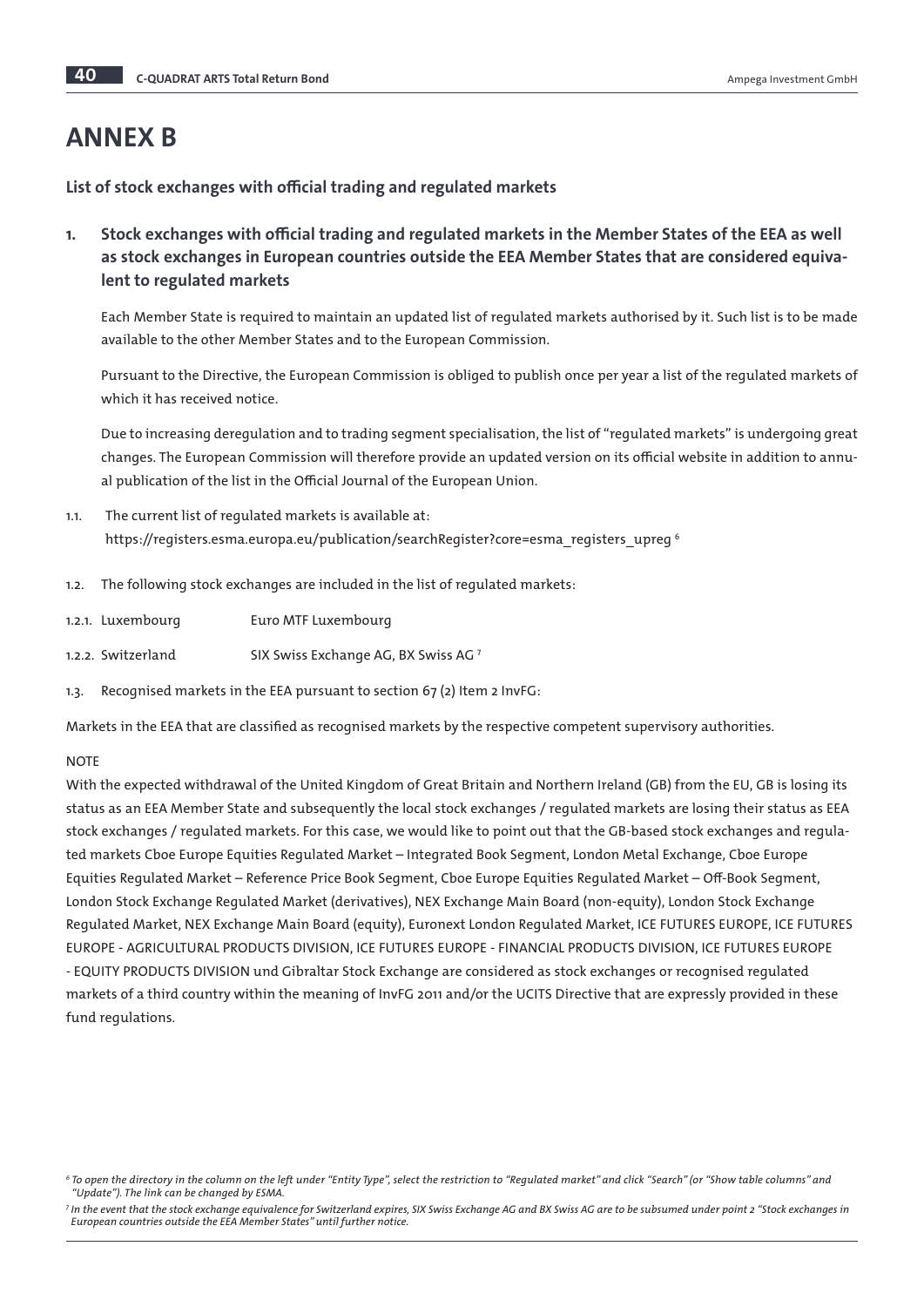## 2. Stock exchanges in European countries that are not members of the EEA

| 2.1. | Bosnia Herzegovina: | Sarajevo, Banja Luka                                                    |
|------|---------------------|-------------------------------------------------------------------------|
| 2.2. | Montenegro:         | Podgorica                                                               |
| 2.3. | Russia:             | Moscow (RTS Stock Exchange); Moscow Interbank Currency Exchange (MICEX) |
|      | 2.4. Switzerland:   | SWX Swiss-Exchange                                                      |
| 2.5. | Serbia:             | Belgrade                                                                |
| 2.6. | Turkey:             | Istanbul (for stock market, "National Market" only)                     |
| 3.   |                     | <b>Stock exchanges in non-European countries</b>                        |
| 3.1. | Australia:          | Sydney, Hobart, Melbourne, Perth                                        |
| 3.2. | Argentina:          | <b>Buenos Aires</b>                                                     |
| 3.3. | Brazil:             | Rio de Janeiro, Sao Paulo                                               |
| 3.4. | Chile::             | Santiago                                                                |
| 3.5. | China:              | Shanghai Stock Exchange, Shenzhen Stock Exchange                        |
| 3.6. | Hong Kong:          | Hong Kong Stock Exchange                                                |
| 3.7. | India:              | Mumbai                                                                  |
| 3.8. | Indonesia:          | Jakarta                                                                 |
|      | 3.9. Israel:        | Tel Aviv                                                                |
|      | 3.10. Japan:        | Tokyo, Osaka, Nagoya, Kyoto, Fukuoka, Niigata, Sapporo, Hiroshima       |
|      | 3.11. Canada:       | Toronto, Vancouver, Montreal                                            |
|      | 3.12. Colombia:     | Bolsa de Valores de Colombia                                            |
|      | 3.13. Korea:        | Korea Exchange (Seoul, Busan)                                           |
|      | 3.14. Malaysia:     | Kuala Lumpur, Bursa Malaysia Berhad                                     |
|      | 3.15. Mexico:       | Mexico City                                                             |
|      | 3.16. New Zealand:  | Wellington, Christchurch/Invercargill, Auckland                         |
|      | 3.17. Peru:         | Bolsa de Valores de Lima                                                |
|      | 3.18. Philippines:  | Manila                                                                  |
|      | 3.19. Singapore:    | Singapore Stock Exchange                                                |
|      | 3.20. South Africa: | Johannesburg                                                            |
|      | 3.21. Taiwan:       | Taipei                                                                  |
|      | 3.22. Thailand:     | Bangkok                                                                 |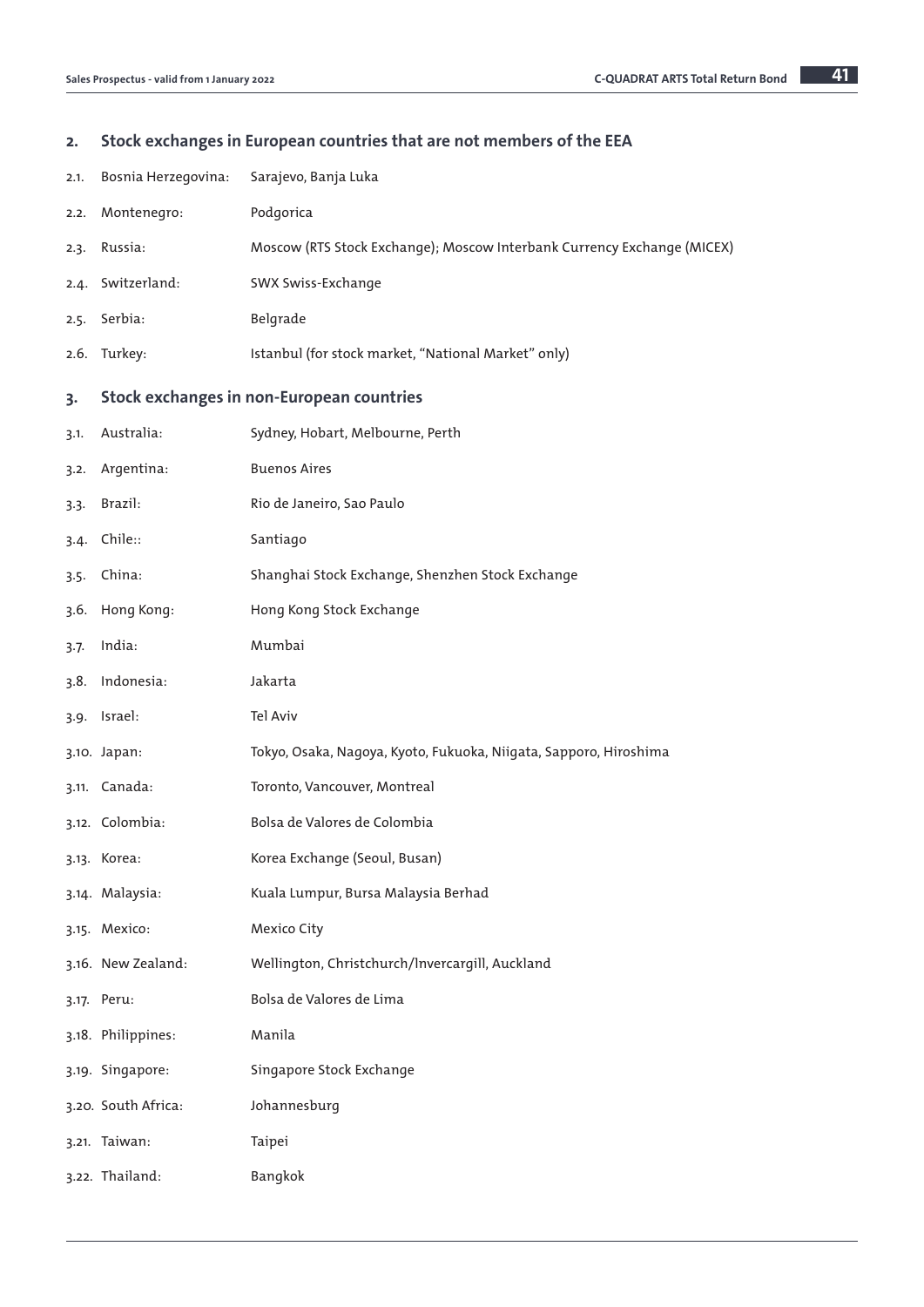| New York, American Stock Exchange (AMEX), New York Stock Exchange (NYSE), Los Angeles/Pacific   |
|-------------------------------------------------------------------------------------------------|
| Stock Exchange, San Francisco/Pacific Stock Exchange, Philadelphia, Chicago, Boston, Cincinnati |

3.24. Venezuela: Caracas

3.25. United Arab Emirates: Abu Dhabi Securities Exchange (ADX)

## 4. Organised markets in countries that are not members of the European Community

- 4.1. Japan: Over-the-Counter market
- 4.2. Canada: Over-the-Counter market
- 4.3. Korea: Over-the-Counter market
- 4.4. Switzerland: SWX-Swiss Exchange, BX Berne eXchange; Over-the-Counter market of the members of the International Capital Market Association (ICMA), Zurich
- 4.5. USA: Over-the-Counter market (supervised by SEC, FINRA etc.)

## 5. Stock exchanges with futures and options markets

|      | 5.1. Argentina:     | Bolsa de Comercio de Buenos Aires                                                                                                                                                                                                                                                                             |
|------|---------------------|---------------------------------------------------------------------------------------------------------------------------------------------------------------------------------------------------------------------------------------------------------------------------------------------------------------|
|      | 5.2. Australia:     | Australian Options Market, Australian Securities Exchange (ASX)                                                                                                                                                                                                                                               |
| 5.3. | Brazil:             | Bolsa Brasiliera de Futuros, Boisa de Mercadorias & Futuros, Rio de Janeiro Stock Exchange,<br>Sao Paulo Stock Exchange                                                                                                                                                                                       |
|      | 5.4. Hong Kong:     | Hong Kong Futures Exchange Ltd.                                                                                                                                                                                                                                                                               |
|      | 5.5. Japan:         | Osaka Securities Exchange, Tokyo International Financial Futures Exchange, Tokyo Stock Exchange                                                                                                                                                                                                               |
|      | 5.6. Canada:        | Montreal Exchange, Toronto Futures Exchange                                                                                                                                                                                                                                                                   |
| 5.7. | Korea:              | Korea Exchange (KRX)                                                                                                                                                                                                                                                                                          |
|      | 5.8. Mexico:        | Mercado Mexicano de Derivados                                                                                                                                                                                                                                                                                 |
|      | 5.9. New Zealand:   | New Zealand Futures & Options Exchange                                                                                                                                                                                                                                                                        |
|      | 5.10. Philippines:  | Manila International Futures Exchange                                                                                                                                                                                                                                                                         |
|      | 5.11. Singapore:    | The Singapore Exchange Limited (SGX)                                                                                                                                                                                                                                                                          |
|      | 5.12. Slovakia:     | RM-System Slovakia                                                                                                                                                                                                                                                                                            |
|      | 5.13. South Africa: | Johannesburg Stock Exchange (JSE), South African Futures Exchange (SAFEX)                                                                                                                                                                                                                                     |
|      | 5.14. Switzerland:  | <b>EUREX</b>                                                                                                                                                                                                                                                                                                  |
|      | 5.15. Turkey:       | TurkDEX                                                                                                                                                                                                                                                                                                       |
|      | 5.16. USA:          | American Stock Exchange, Chicago Board Options Exchange, Chicago Board of Trade, Chicago<br>Mercantile Exchange, Comex, FINEX, Mid America Commodity Exchange, ICE Future US Inc.<br>New York, Pacific Stock Exchange, Philadelphia Stock Exchange, New York Stock Exchange,<br>Boston Options Exchange (BOX) |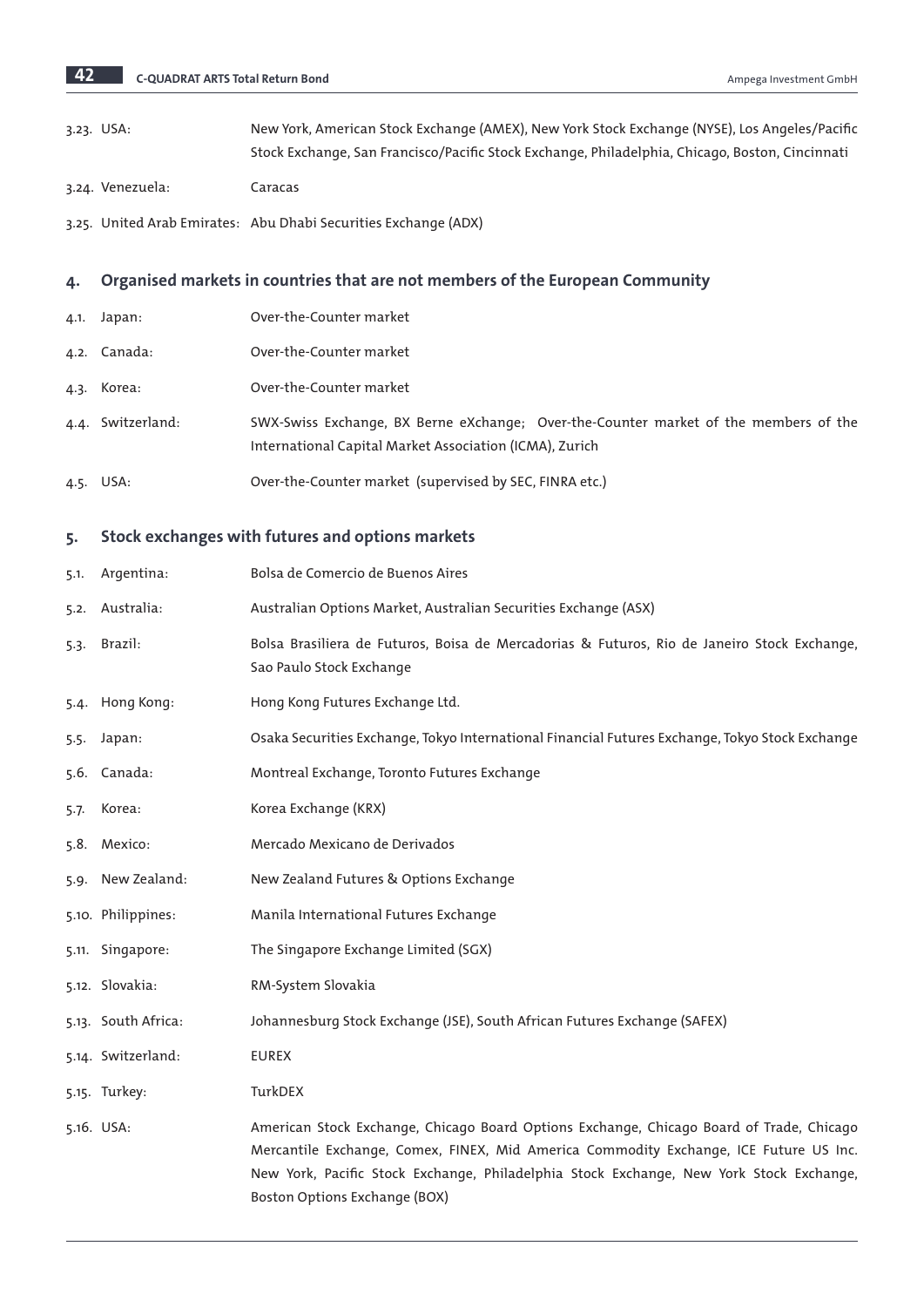# ANNEX C

## List of all funds managed by the management company:

- Ampega AmerikaPlus Aktienfonds
- Ampega Balanced 3
- Ampega BasisPlus Rentenfonds
- Ampega Credit Opportunities Rentenfonds
- Ampega Diversity Plus Aktienfonds
- Ampega DividendePlus Aktienfonds
- Ampega EurozonePlus Aktienfonds
- Ampega Faktor StrategiePlus
- Ampega Global Rentenfonds
- Ampega ISP Dynamik
- Ampega ISP Komfort
- Ampega ISP Sprint
- Ampega Real Estate Plus
- Ampega Rendite Rentenfonds
- Ampega Reserve Rentenfonds
- Ampega Responsibility Fonds
- Ampega Unternehmensanleihenfonds
- BAGUS Global Balanced
- C-QUADRAT ACTIVE ETF Selection
- C-QUADRAT ARTS Best Momentum
- C-QUADRAT ARTS Total Return Balanced
- C-QUADRAT ARTS Total Return Bond
- C-QUADRAT ARTS Total Return Defensive
- C-QUADRAT ARTS Total Return Dynamic
- C-QUADRAT ARTS Total Return ESG
- C-QUADRAT ARTS Total Return Global AMI
- C-QUADRAT ARTS Total Return Value Invest Protect
- C-QUADRAT ARTS Total Return Vorsorge § 14 EStG
- C-QUADRAT Asian Consumer Fund
- ComfortInvest Substanz
- Corvus Fonds
- CT Welt Portfolio AMI
- DVAM Mehr Werte AMI
- ENRAK High Dynamic global
- ENRAK Wachstum und Dividende global
- Equity Risk Control AMI
- FAROS Global Equity
- FAROS Listed Real Assets AMI
- FS Colibri Event Driven Bonds
- FVV Select AMI
- Global Emerging Markets Opportunities Conservative
- Global Equity Core AMI
- Global Equity Opportunities AMI
- Global Fixed Income AMI
- Gobale Aktien Quant Get Capital
- GMAX Welt AMI
- Grönemeyer Gesundheitsfonds Nachhaltig
- Hoppe & Schultz Global Allocation
- HQAM European Equities
- LI DATA INTELLIGENCE EUROPE
- LI DATA INTELLIGENCE GERMANY
- LI MULTI LEADERS FUND
- Long Term Value
- LOYS Global MH
- LUNIS Biotech Growth Opportunities Fund
- LUNIS Global Bond Opportunities Fund
- MARTAGON Solid Plus
- Mayerhofer Strategie AMI
- MultiManager Fonds 3
- Orbis Fonds AMI
- PI Vermögensbildungsfonds AMI
- PRO change AMI
- QCP BondIncome
- Quant IP Global Patent Leaders
- SALytic Stiftungsfonds AMI
- SIQNA Aktien Global Nachhaltig
- S&H Substanzwerte
- S&H Smaller Companies EMU
- terrAssisi Aktien I AMI
- terrAssisi Renten I AMI
- terrAssisi Stiftungsfonds I AMI
- T3 Global Allocation
- Tresides ARRO AMI
- Tresides Balanced Return AMI
- Tresides Commodity One
- Tresides Dividend & Growth AMI
- Tresides Income Flexible AMI
- Tresides Total Return Commodities AMI
- Value Intelligence ESG Fonds AMI
- Value Intelligence Fonds AMI
- Value Intelligence Gold Company Fonds AMI
- Wagner & Florack Unternehmerfonds AMI
- Wagner & Florack Unternehmerfonds flex
- Werte & Sicherheit Nachhaltige Innovationen
- WertArt Capital Fonds AMI
- WKR Vermögensbildungsfonds AMI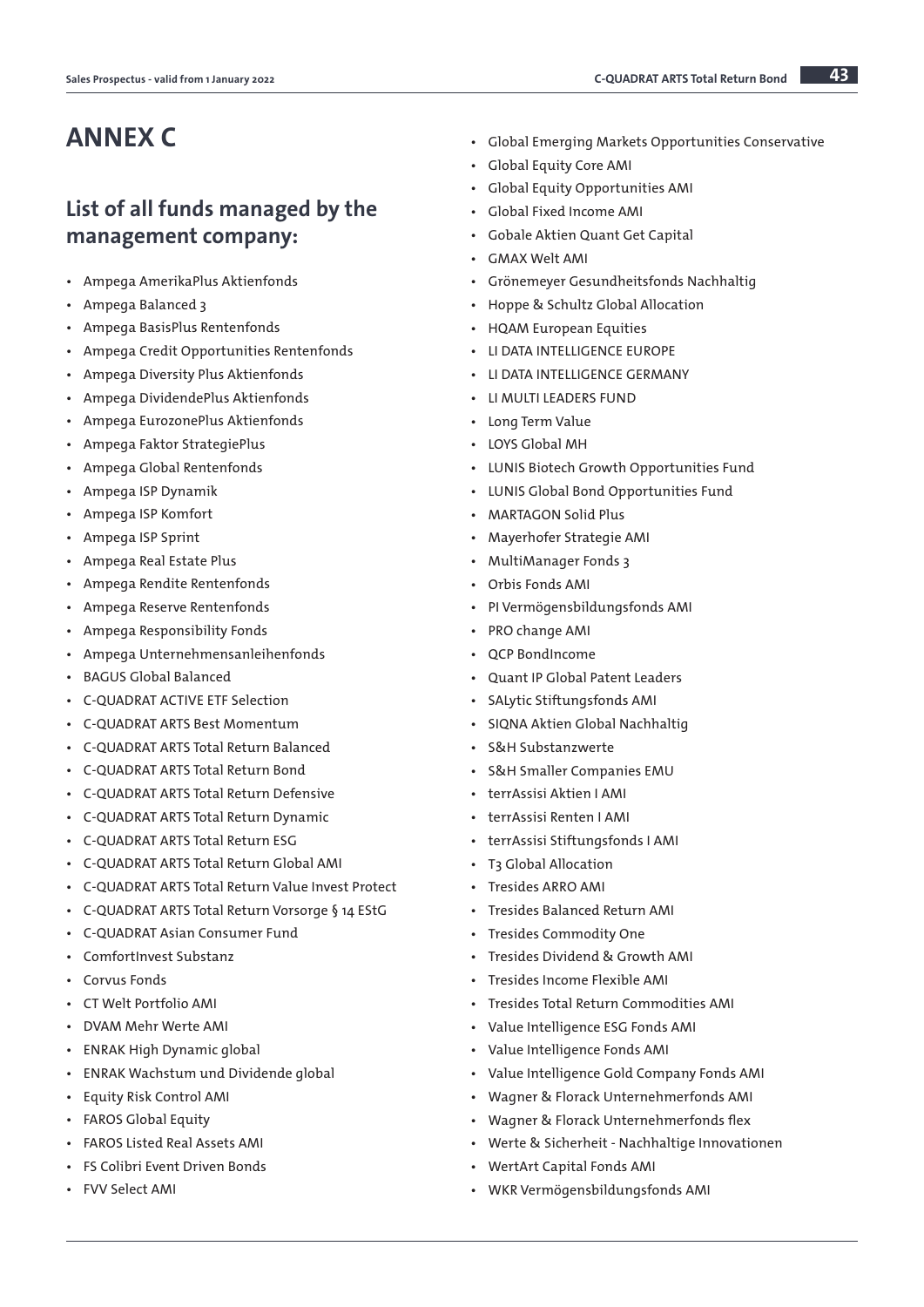- Zantke Euro Corporate Bonds AMI
- Zantke Euro High Yield AMI
- Zantke Global Credit AMI
- Zantke Global Equity AMI

## Special investment funds

There are also 70 special investment funds. As of 1 January 2022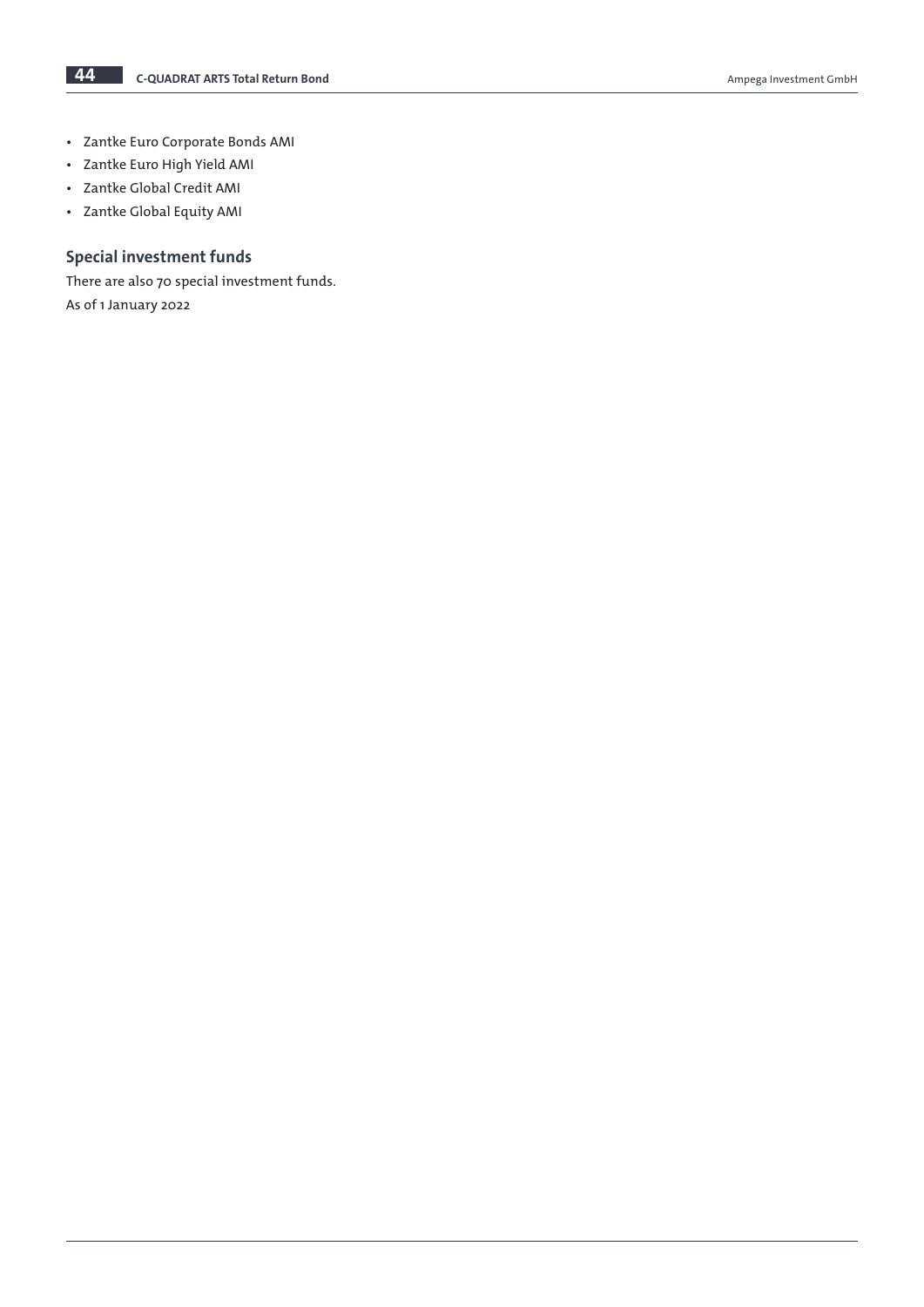## Management Board

Dr. Thomas Mann Spokesman Member of the Management Board of Ampega Asset Management GmbH, Cologne

Dr. Dirk Erdmann Member of the Management Board of Ampega Asset Management GmbH, Cologne

Jürgen Meyer

Djam Mohebbi-Ahari

## Supervisory Board, share capital

Harry Ploemacher Chairman Chairman of the Management Board of Ampega Asset Management GmbH, Cologne

Dr. Jan Wicke Deputy Chairman Member of the Management Board of Talanx AG, Hanover

Norbert Eickermann Member of the Management Board of HDI Vertriebs AG, Hanover

Jens Hagemann Master of Business Administration

Prof. Dr. Alexander Kempf Director of the Department of Business Administration and Finance, Cologne

Dr. Dr. Günter Scheipermeier Lawyer, Cologne

Subscribed capital: EUR 6m (as of: 1 January 2022) The subscribed capital has been fully paid in.

## Distribution offices

Other than the custodian bank/custodian, additional distribution offices maybe specified.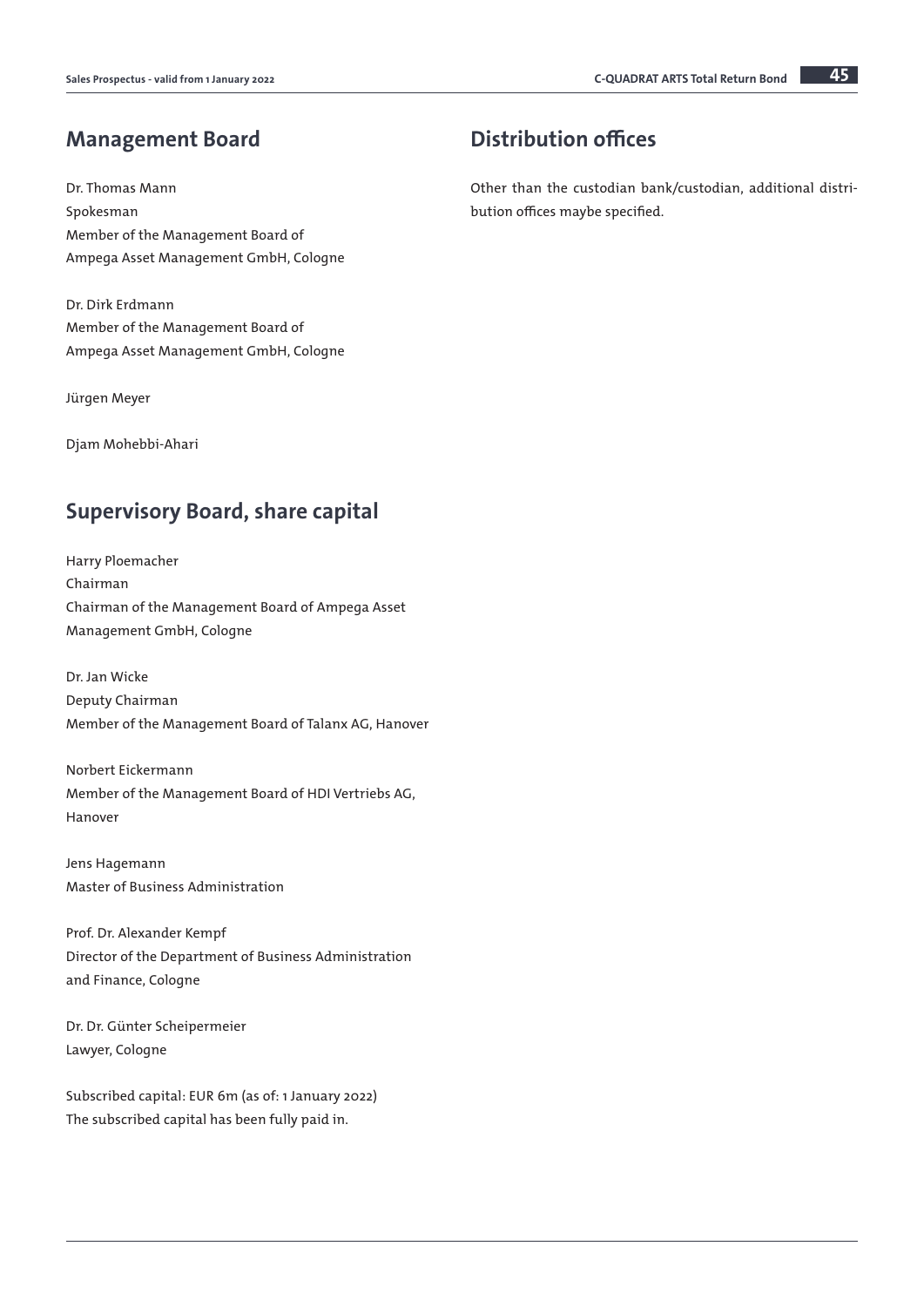# ADDITIONAL INFORMATION FOR INVESTORS IN THE FEDERAL REPUBLIC OF GERMANY

The management company has provided notice of its intention to publicly sell units in the Federal Republic of Germany and, following completion of the notification procedure, is now entitled to do so.

## Paying agent and information office in the Federal Republic of Germany

The function of the German paying agent and information office has been assumed by:

Hauck & Aufhäuser Privatbankiers AG, Kaiserstraße 24, 60311 Frankfurt am Main, Germany

The key investor information ("KID", "KIID"), the prospectus, the fund regulations plus the annual and semi-annual fund reports and other information in paper form may be obtained free-of-charge in Germany through the paying agent and information office.

The paying agent and information office will also provide all other information in Austria. The issue and redemption prices may also be obtained free-of-charge from the paying agent and information office

Redemption of units and payments to investors in Germany Investment fund units will be redeemed and payments will be made to investors in Germany (redemption proceeds, distributions and other payments) through the investors' paying agent and information office.

#### Publications

The issue and redemption prices will be published in Germany on the management company's website

www.ampega.com > Leistungen > Publikumsfonds > Fondsname (in German)

Other notices for investors will be published in Germany on the management company's website:

www.ampega.com > Leistungen > Publikumsfonds > Fondsname (in German)

In the cases indicated in section 298 (2) KAGB, the investors will also be notified by means of a permanent data storage medium within the meaning of section 167 KAGB.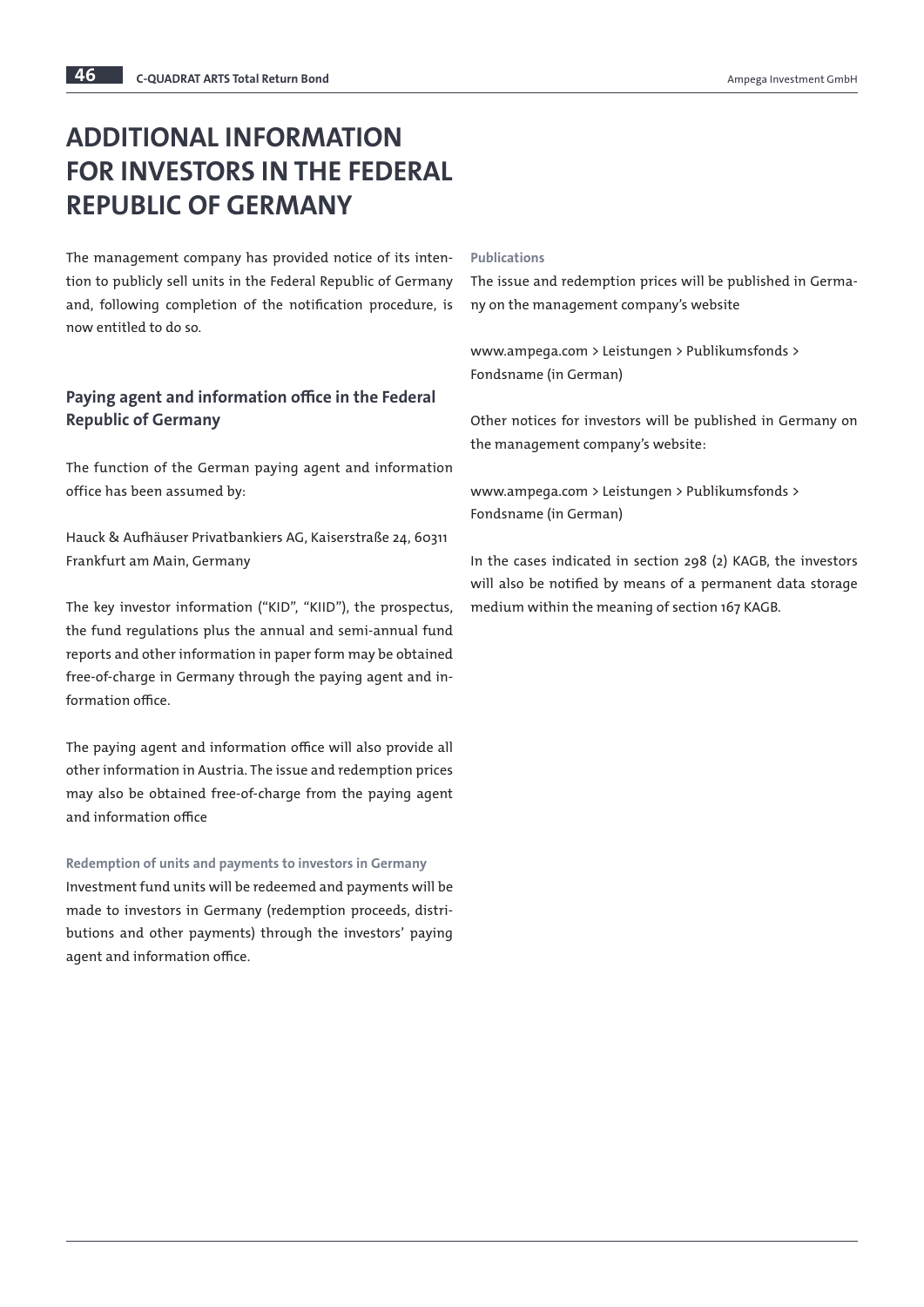## Purchaser's rights of revocation

## Revocation notice

#### *Right of revocation*

If units in open-ended investment funds are purchased on the basis of verbal discussions which take place outside the permanent business premises of the person selling the units or brokering their sale, the purchaser may revoke his purchase declaration in writing, without providing reasons, within a period of two weeks (e.g. by letter, fax or e-mail). This right of revocation will also apply if the person selling the units or brokering their sale does not have any permanent business premises.

In case of a long-distance transaction within the meaning of section 312c of the German Civil Code (Bürgerliches Gesetzbuch, BGB), revocation is excluded in case of a purchase of financial services whose price is subject to fluctuations on the financial market (section 312g (2) Clause 1 Item 8 BGB).

The time limit for revocation will not begin to expire until the carbon copy of the application for conclusion of a contract has been handed over to the purchaser or he has been sent a confirmation of purchase which includes instructions regarding the right of revocation which comply with the requirements set out in section 360 (1) BGB. Timely sending of the notice of revocation will suffice in order to fulfil the time limit. If the start of the time limit is disputed, the burden of proof will fall on the vendor. Notice of revocation must be submitted in writing, while indicating the identity of the person submitting the declaration and including his signature whereas giving reasons is not necessary.

This notice of revocation must be submitted to:

Ampega Investment GmbH Charles-de-Gaulle-Platz 1 50679 Köln Germany Fax +49 (221) 790 799-729 E-mail fonds@ampega.com

A right of revocation will not apply if the vendor proves that either the purchaser is not a consumer within the meaning of

section 13 BGB or that he visited the purchaser's premises for the discussions which resulted in the purchase of the units, on the basis of a previously made appointment pursuant to section 55 (1) of the German Trade Regulation Act (Gewerbeordnung, GewO).

#### *Consequences of revocation*

If notice of revocation has been validly declared and the purchaser has already made payments, the management company must repay him the costs paid and also an amount which corresponds to the value of the units paid for as of the date of receipt of the notice of revocation, where applicable subject to the concurrent retransfer of the units purchased. The right of revocation may not be waived.

The above remarks apply mutatis mutandis in case of a sale of units by the investor.

*End of the revocation notice*